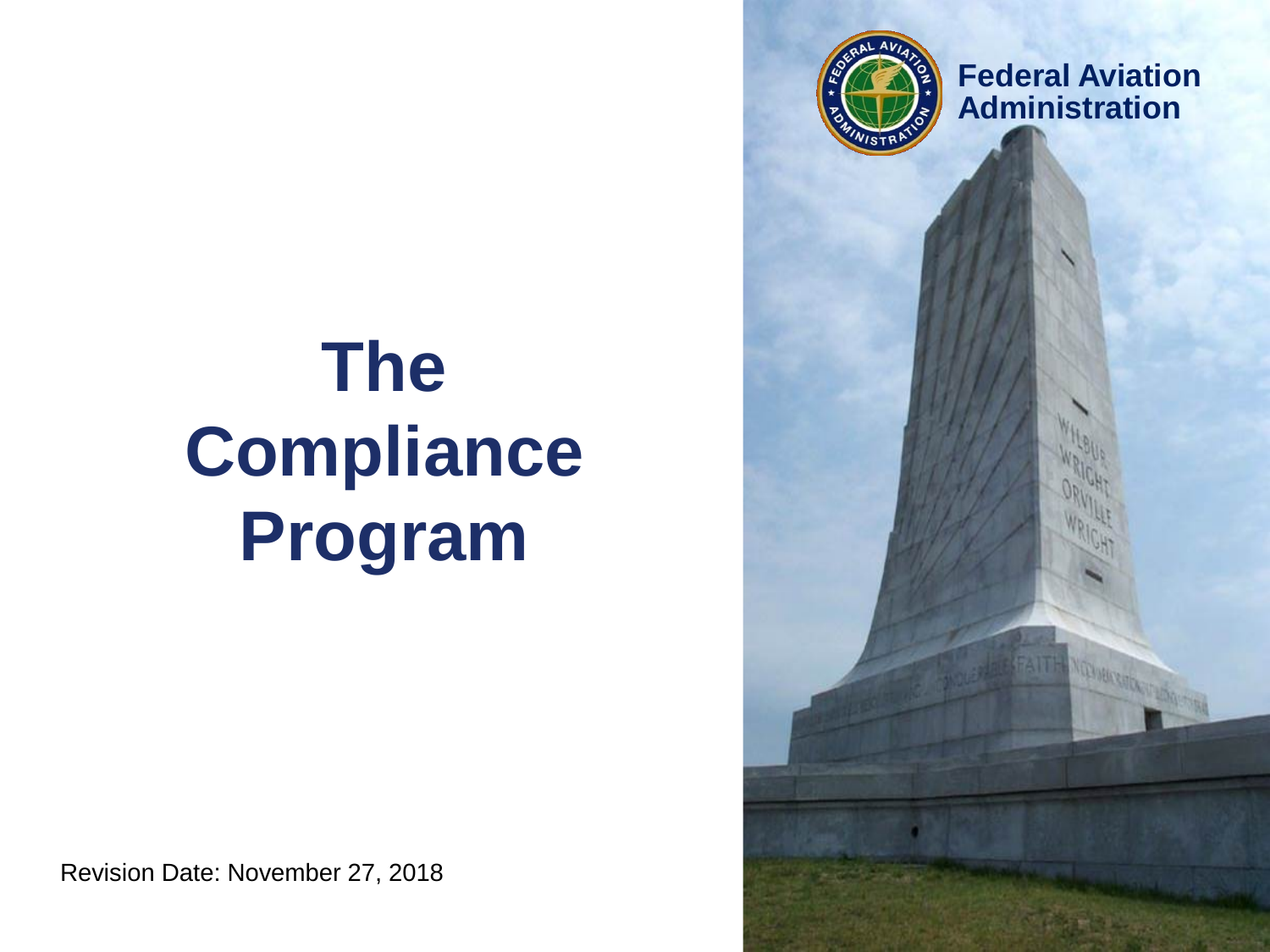

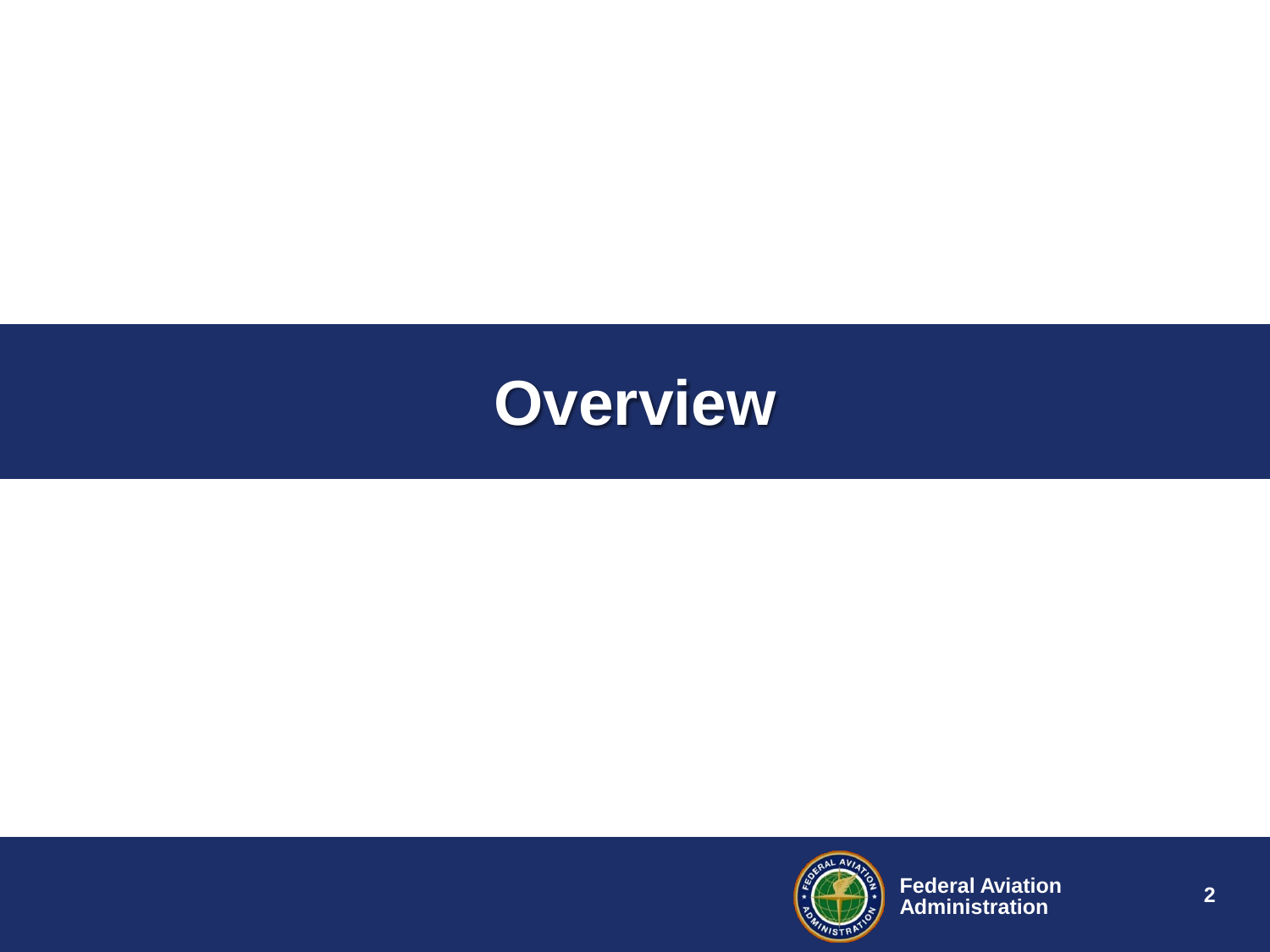## **Compliance Program Overview (1)**

- Initially known as the Compliance Philosophy, this program:
	- − Allows for the use of a less stringent means (*compliance actions*) to gain compliance when the person is willing and able to take corrective action
	- − Identifies intentional or reckless behavior as the highest risk to safe operations and will require enforcement
	- − Clearly distinguishes between compliance (the goal) and enforcement (one of many available tools)

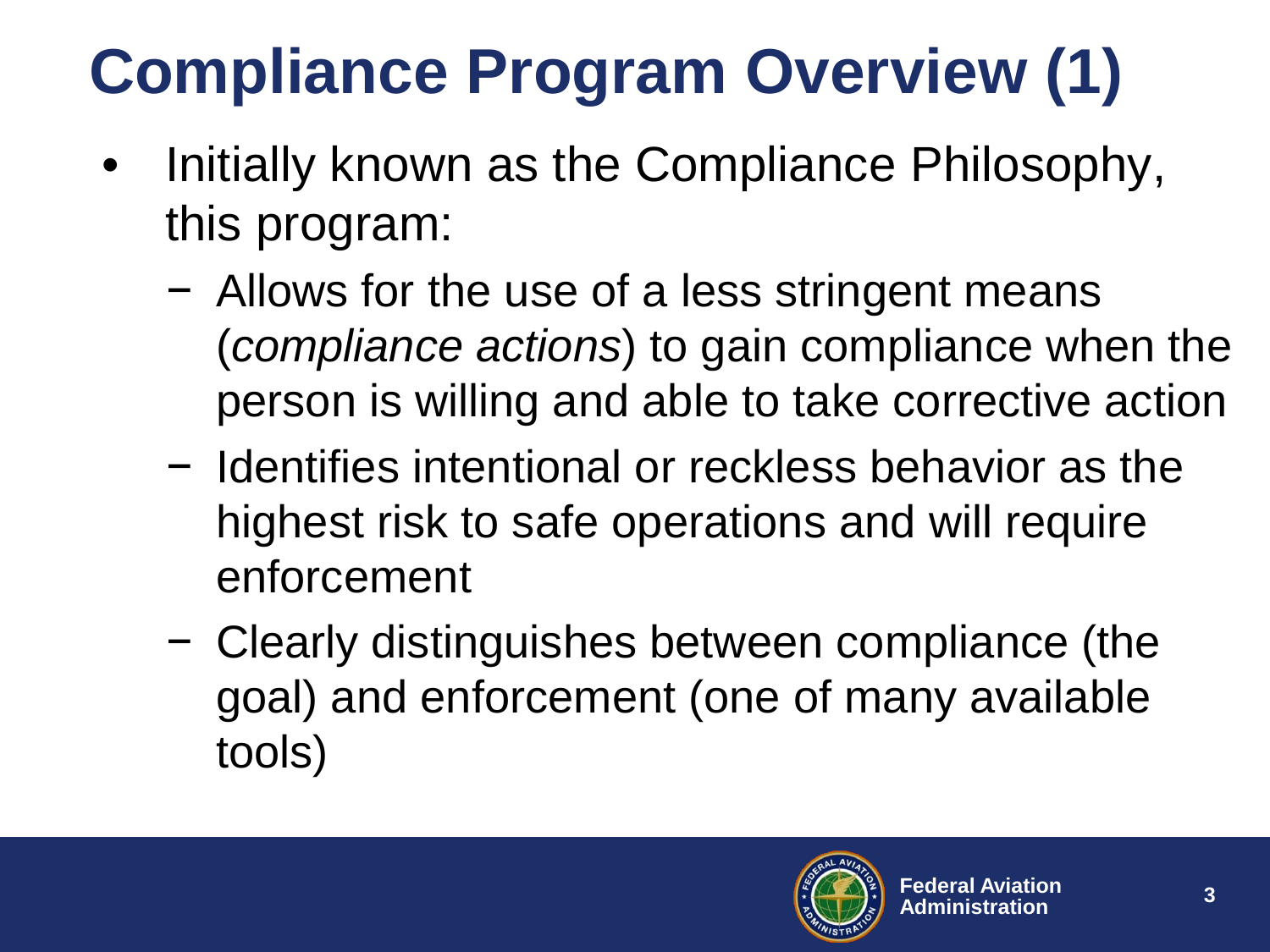## **Compliance Program Overview (2)**

- Stresses the concept of "voluntary compliance" and the critical role of safety education and hazard identification
- Recognizes that the high level of safety in the NAS is largely based on, and dependent upon, voluntary compliance with regulatory standards
- It is about using the best techniques to identify problems, correct the underlying cause(s), and ensure they remain fixed

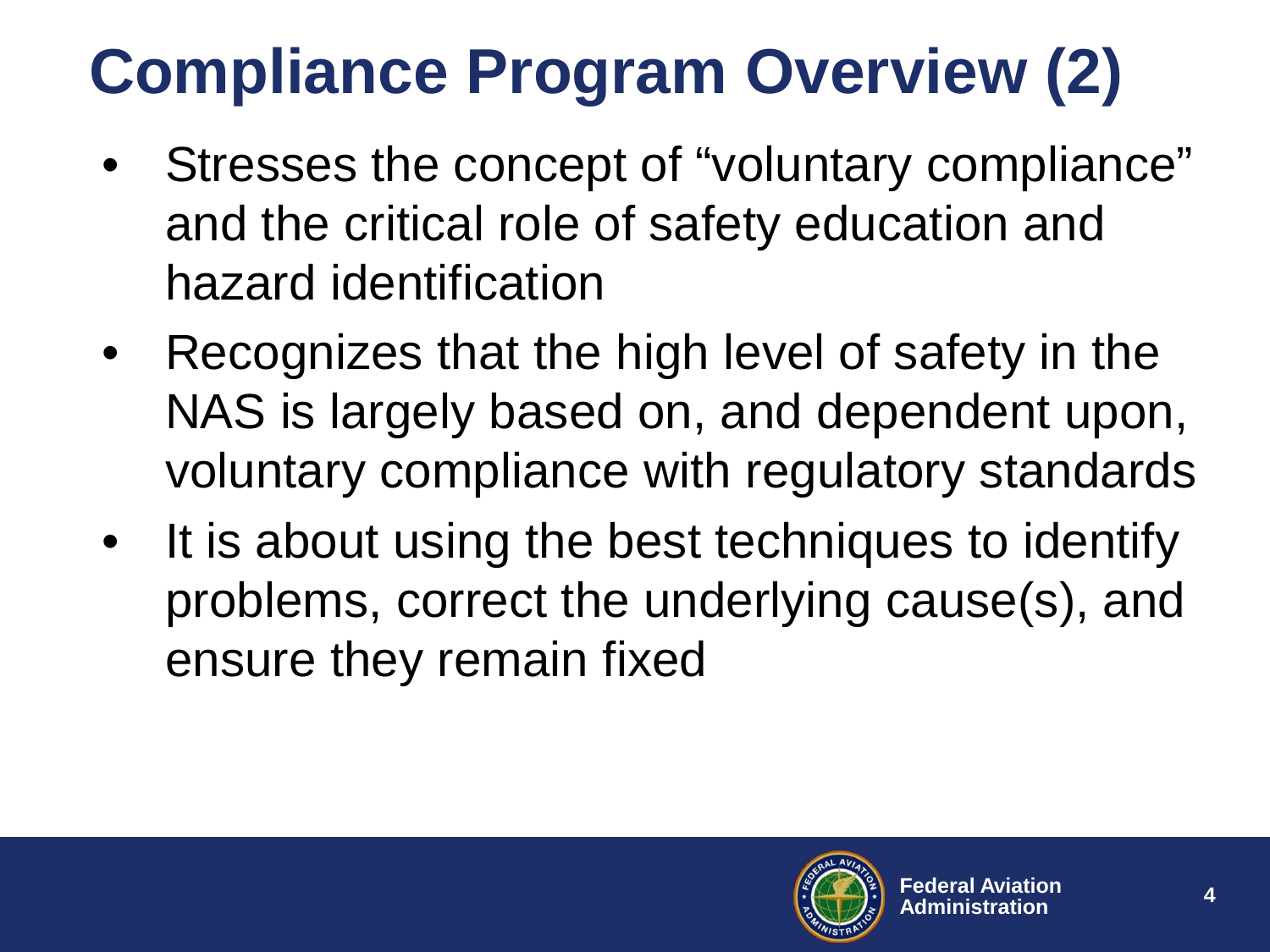#### **What the Compliance Program Means to You (1)**

- Previous to the Compliance Program:
	- − The FAA focused on enforcement and gathering items of proof
	- − Enforcement was the primary means of ensuring regulatory compliance
	- − Action taken was based largely on outcome or potential outcome

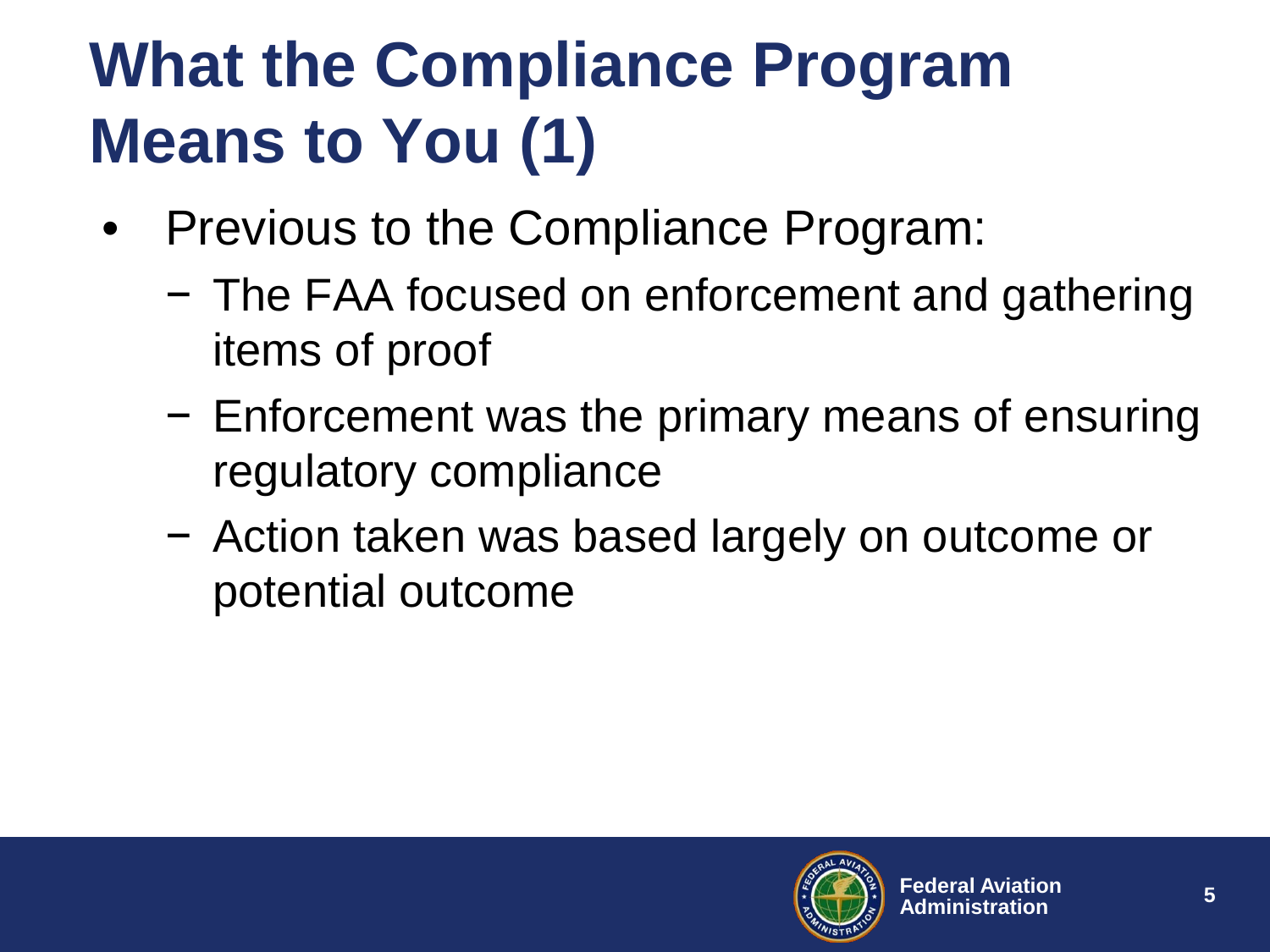### **What the Compliance Program Means to You (2)**

- Under the Compliance Program:
	- − Compliance action will be taken unless a determination is made that a compliance action is not appropriate
	- − Focus on corrective action that properly addresses risks
	- − Emphasis on voluntary compliance, information exchange, and use of safety management principals
	- − Action taken based on underlying behavior(s)

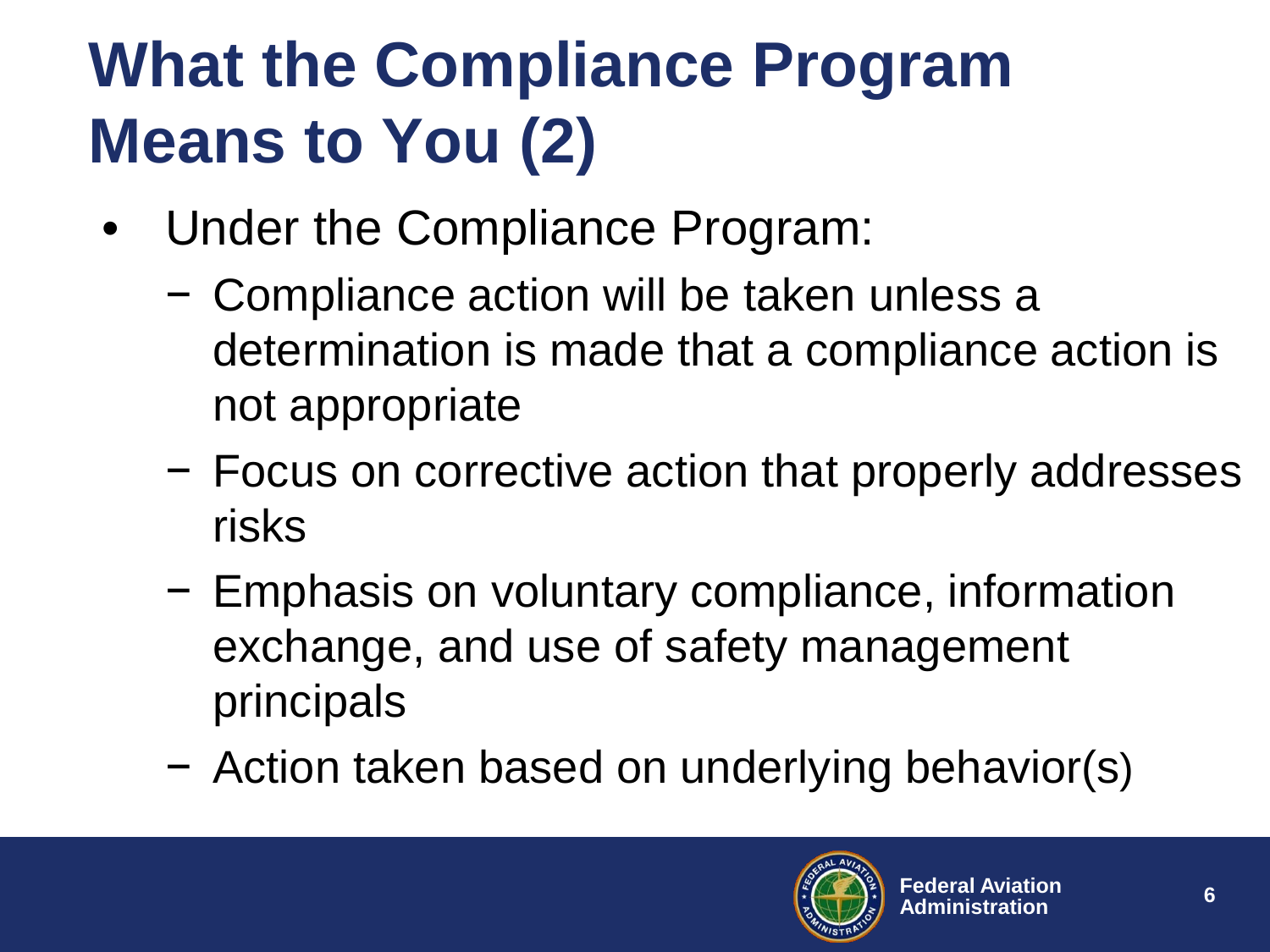## **The Compliance Program is an FAA Priority (1)**

*"Compliance Philosophy is the latest step in the evolution of how we work with those we regulate. It focuses on the most fundamental goal: find problems in the National Airspace System before they result in an incident or accident, use the most appropriate tools to fix those problems, and monitor the situation to ensure that they stay fixed."*

− Michael Huerta Former FAA Administrator

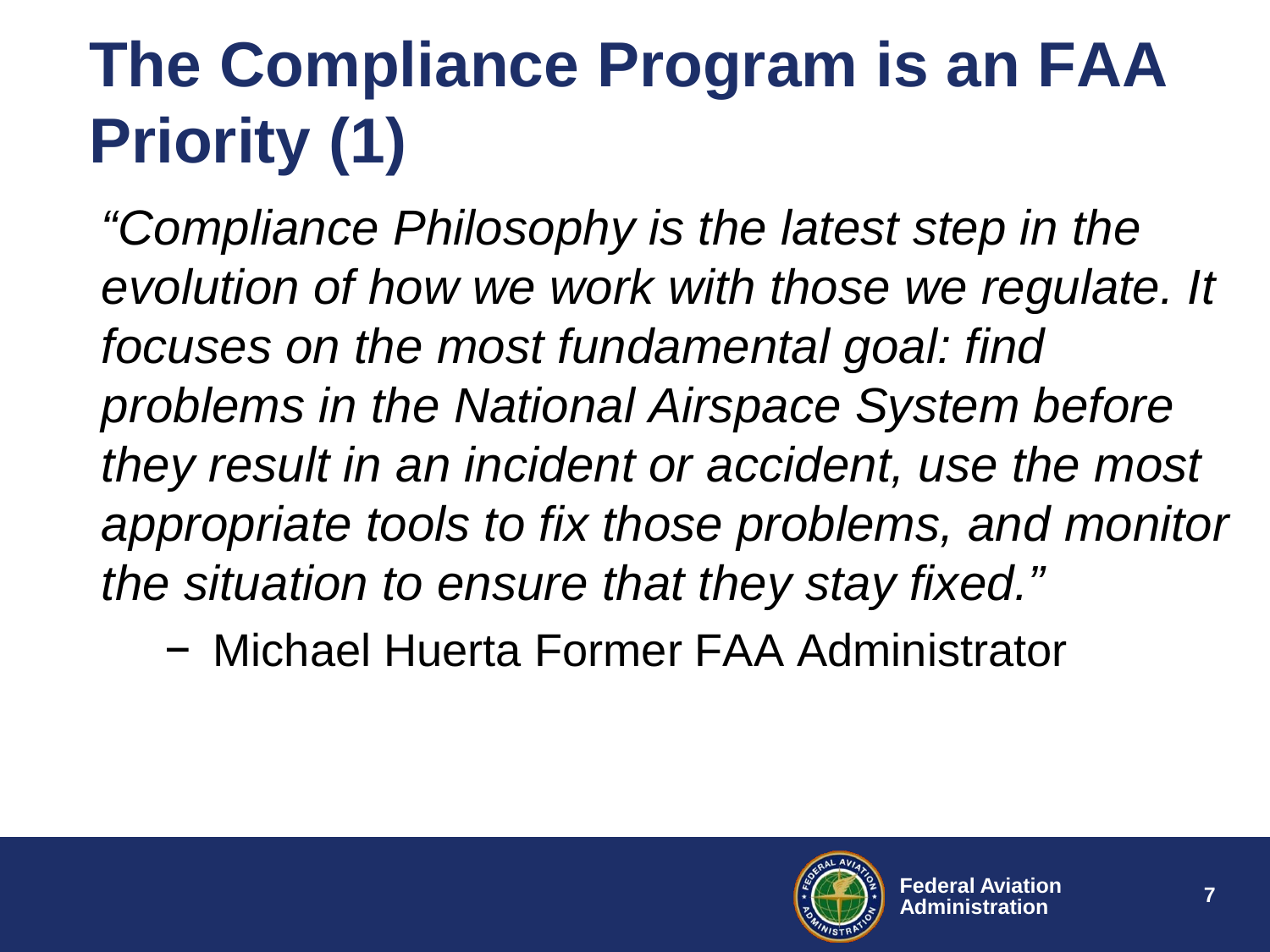# **The Compliance Program is an FAA Priority (2)**

The Compliance Program set in motion one of four FAA Strategic Initiatives – Risk Based Decision Making (RBDM)

– [Link for FAA Strategic Initiatives](https://www.faa.gov/about/plans_reports/media/FAA_Strategic_Initiatives_Summary.pdf)

- This approach more effectively addresses inadvertent deviations
- Conserves FAA enforcement resources for intentional, reckless, criminal, and uncooperative behavior

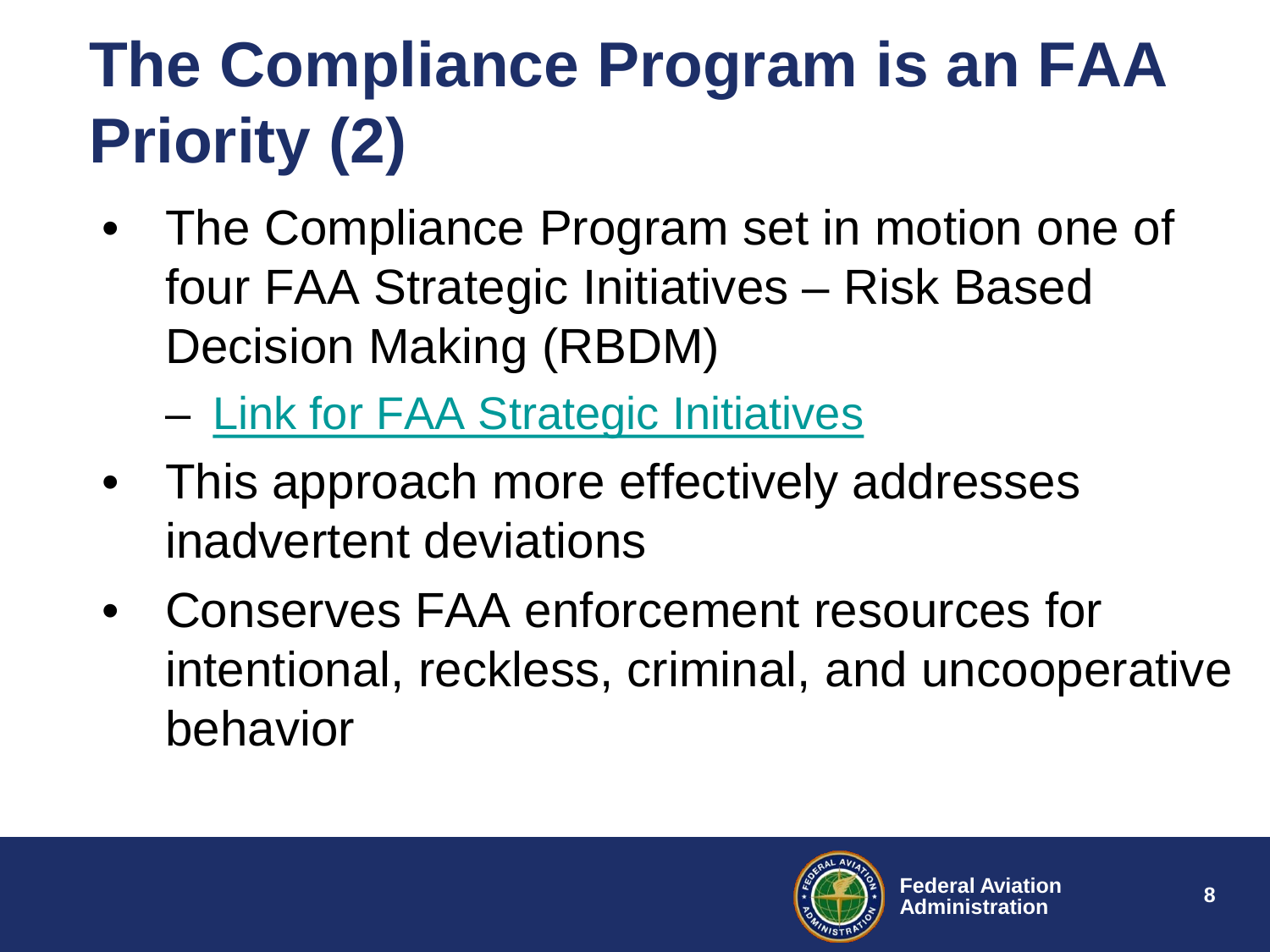#### **Flight Standards Investigation Process**

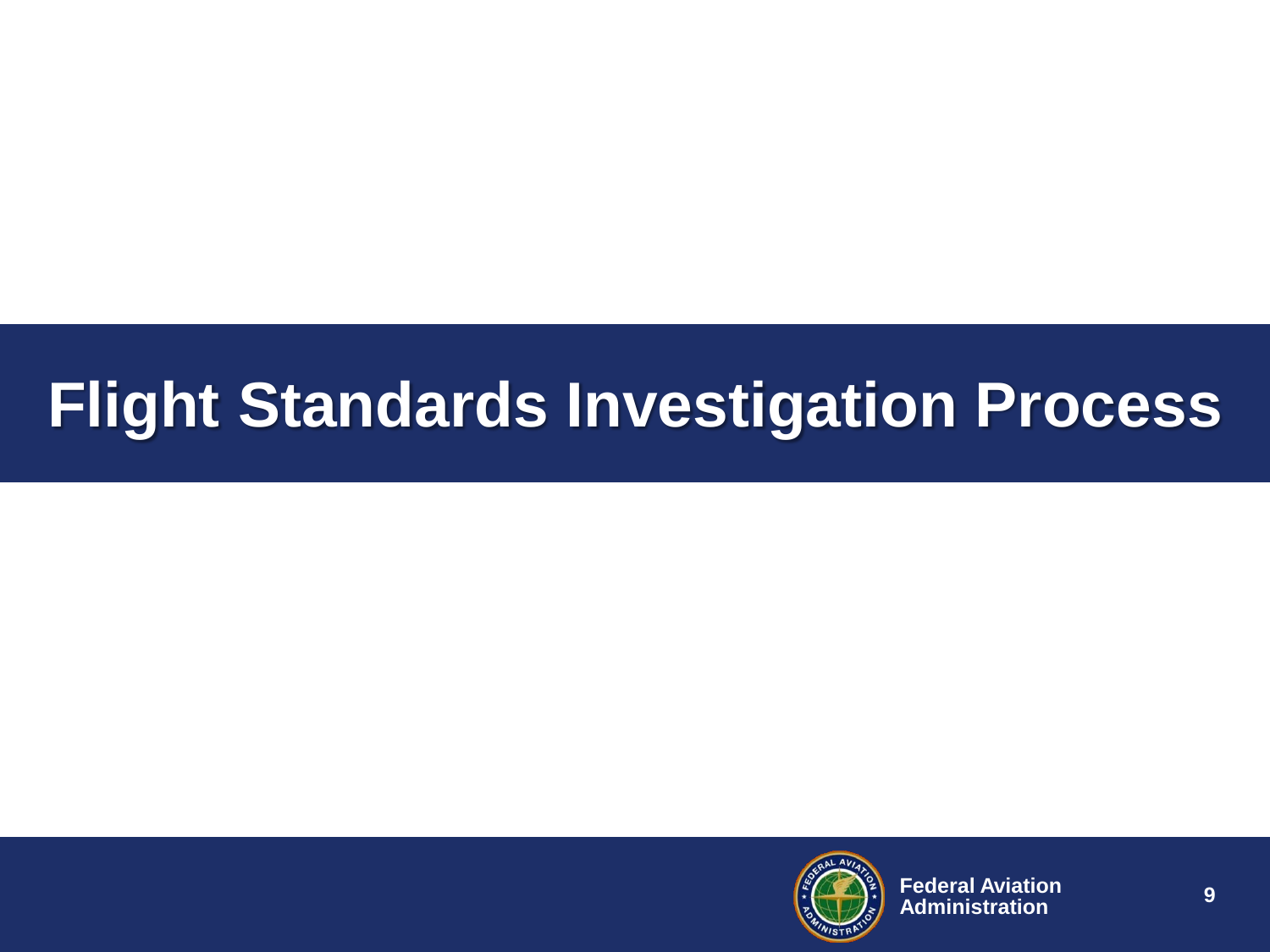#### **Investigation / Decision Process Overview**

See Link to FAA Order 8900.1, [Volume 14,](http://fsims.faa.gov/PICDetail.aspx?docId=8900.1,Vol.14,Ch1,Sec2) Chapter 1, Section 2 for additional information



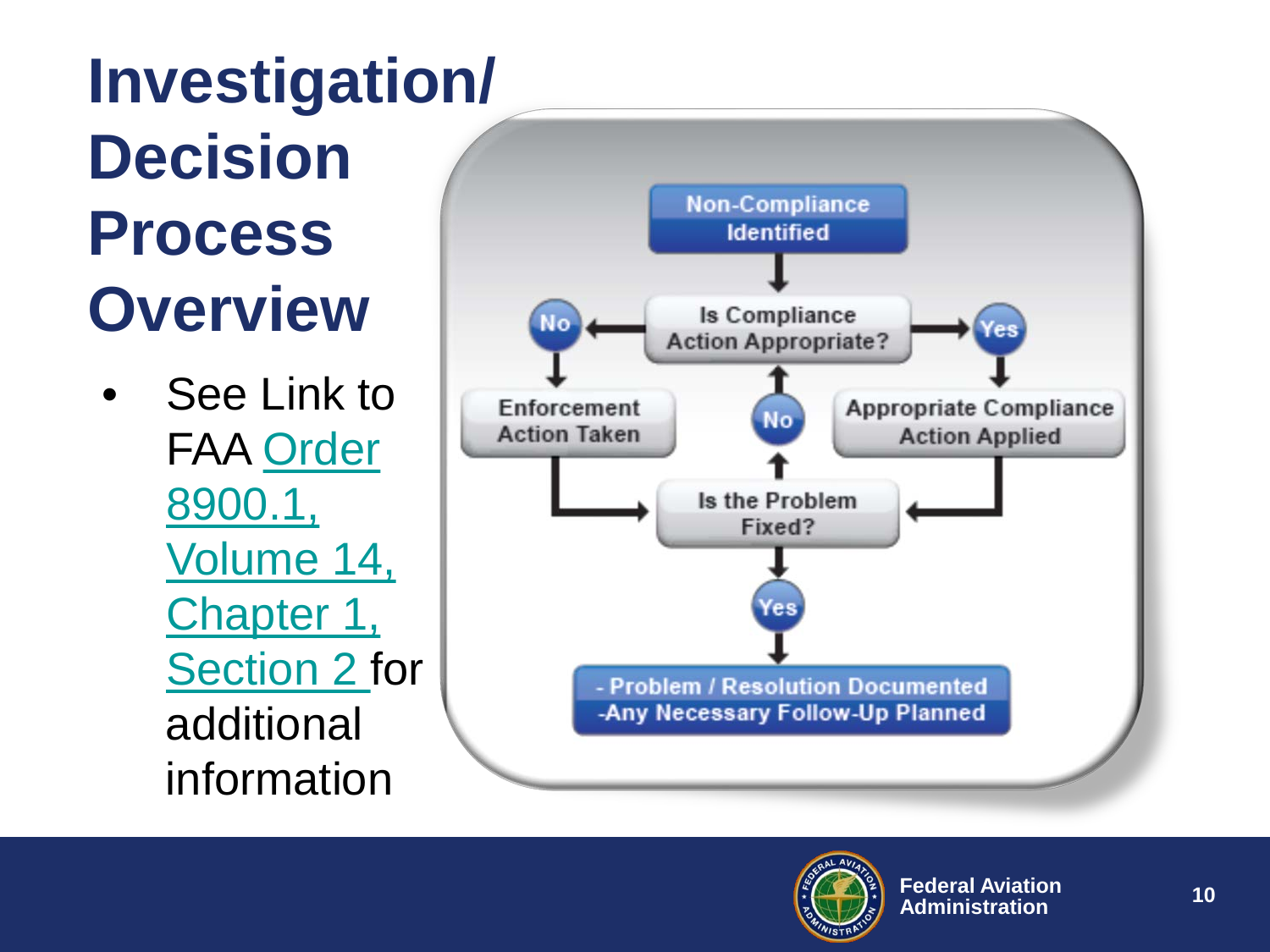#### **Expectations of FAA Flight Standards Personnel**

- Appropriately address every apparent or alleged deviation from statutory or regulatory standards
- Evaluate the discrete facts of a particular situation
- Choose the best tool to fix the problem
- Ensure the outcome is consistent with regulations, policies, and the specific circumstances

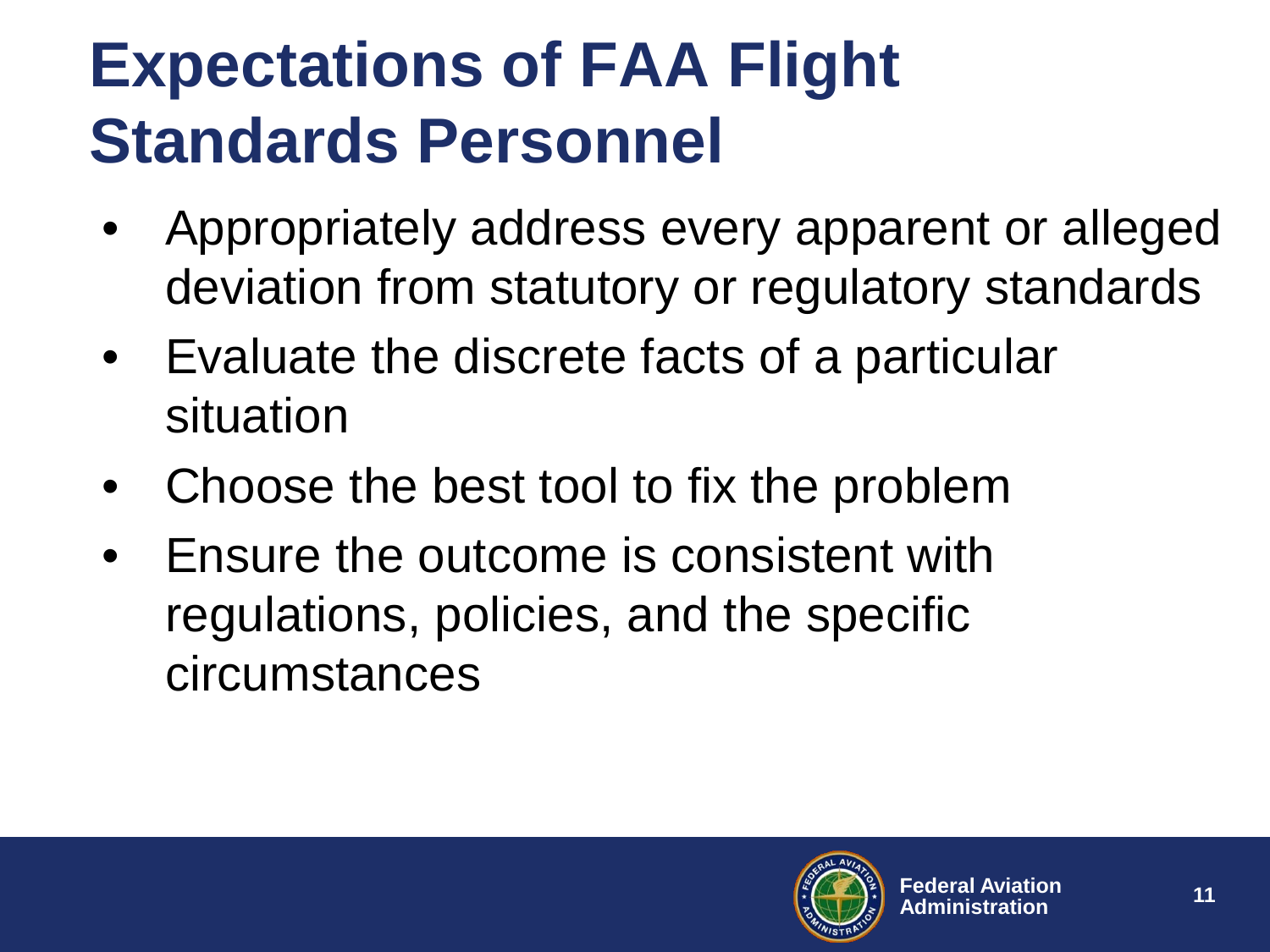## **FAA Contact with Airman (1)**

- Communication from the FAA will be tailored to the event and the person involved
	- Immediate communication provided to address significant safety hazards and ongoing risks
- Communication from the FAA concerning a compliance action should contain:
	- A statement that the event appears eligible for a compliance action
	- A statement that enforcement is not being pursued based on known information

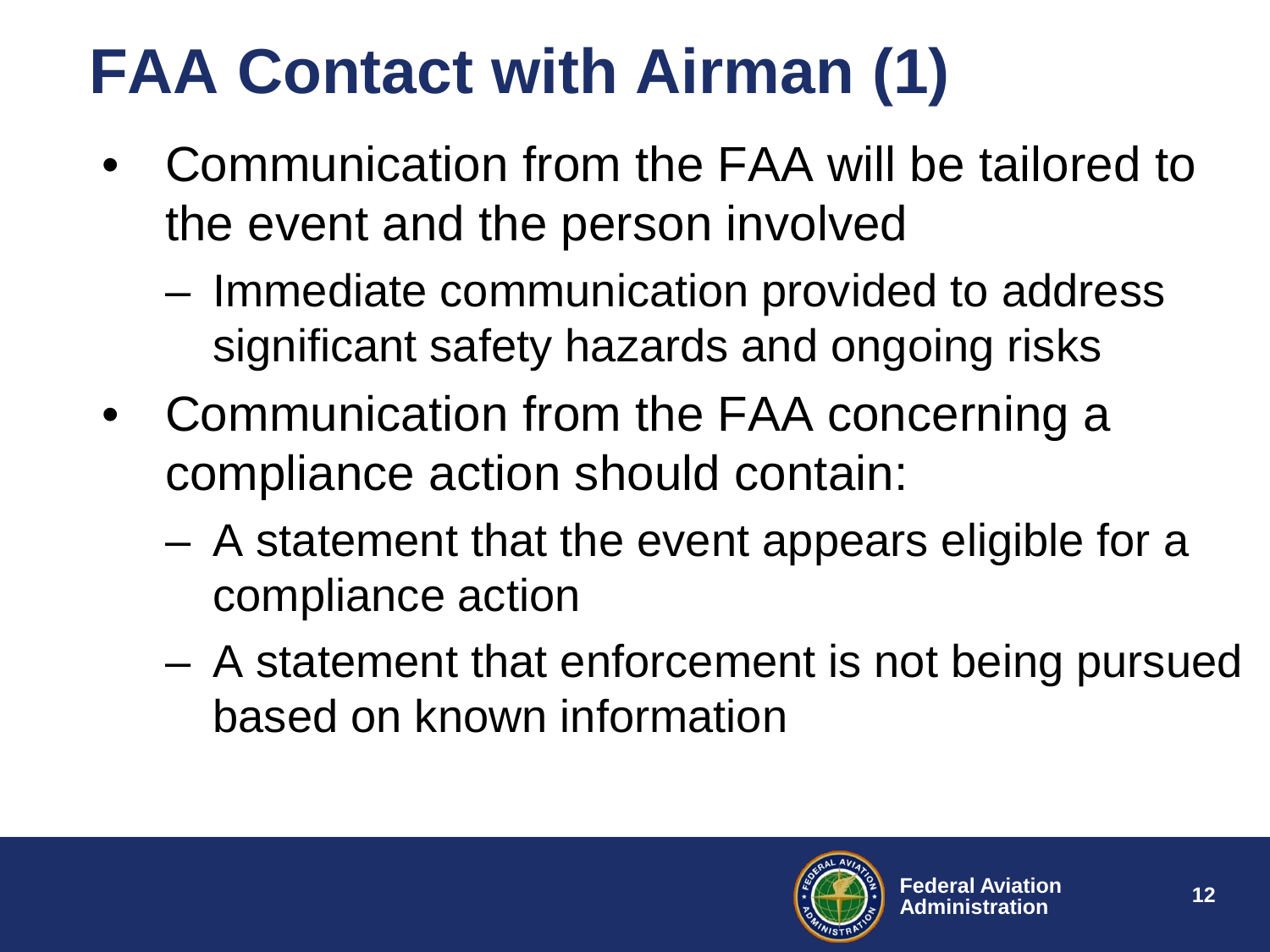## **FAA Contact with Airman (2)**

- FAA inspectors will remain engaged with the person(s) responsible to conduct a thorough and unbiased investigation
- FAA personnel will gather facts, ask questions, and analyze event to determine if there is compliance
	- − This is where the information from the person(s) involved is valuable and will be used in the determination of the necessary corrective action.

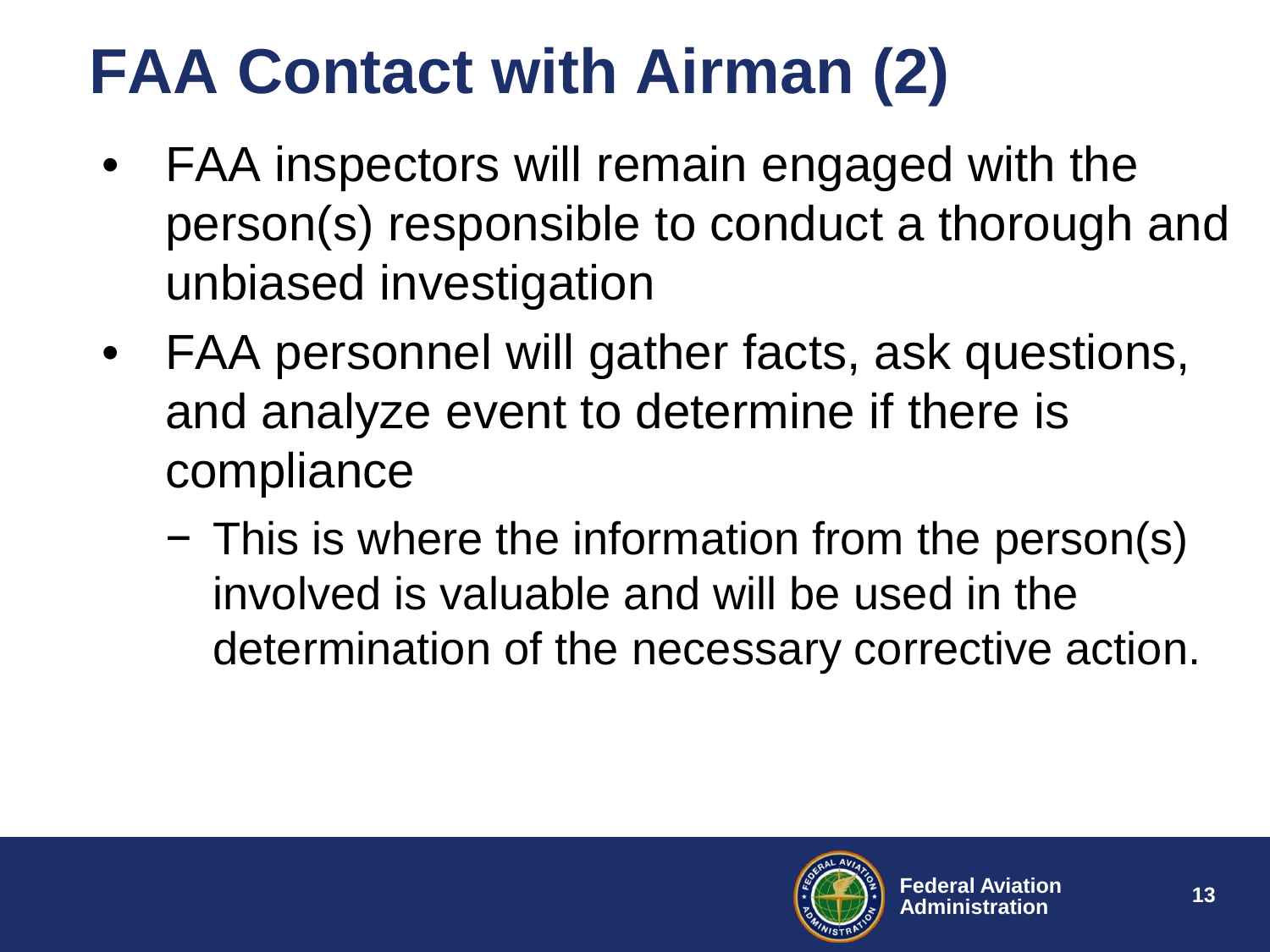## **FAA Contact with Airman (3)**

- For compliance actions, the FAA will provide a brochure that explains the Compliance Program and the Pilot's Bill of Rights. The brochure:
	- − Will be provided during initial contacts with an airman involved in a potential deviation
	- − Provides an overview of the Compliance Program
	- − Explains your rights to obtain legal counsel and to request air traffic data
- **[Link to Brochure](https://www.faa.gov/about/initiatives/cp/media/CP_Brochure.pdf)**

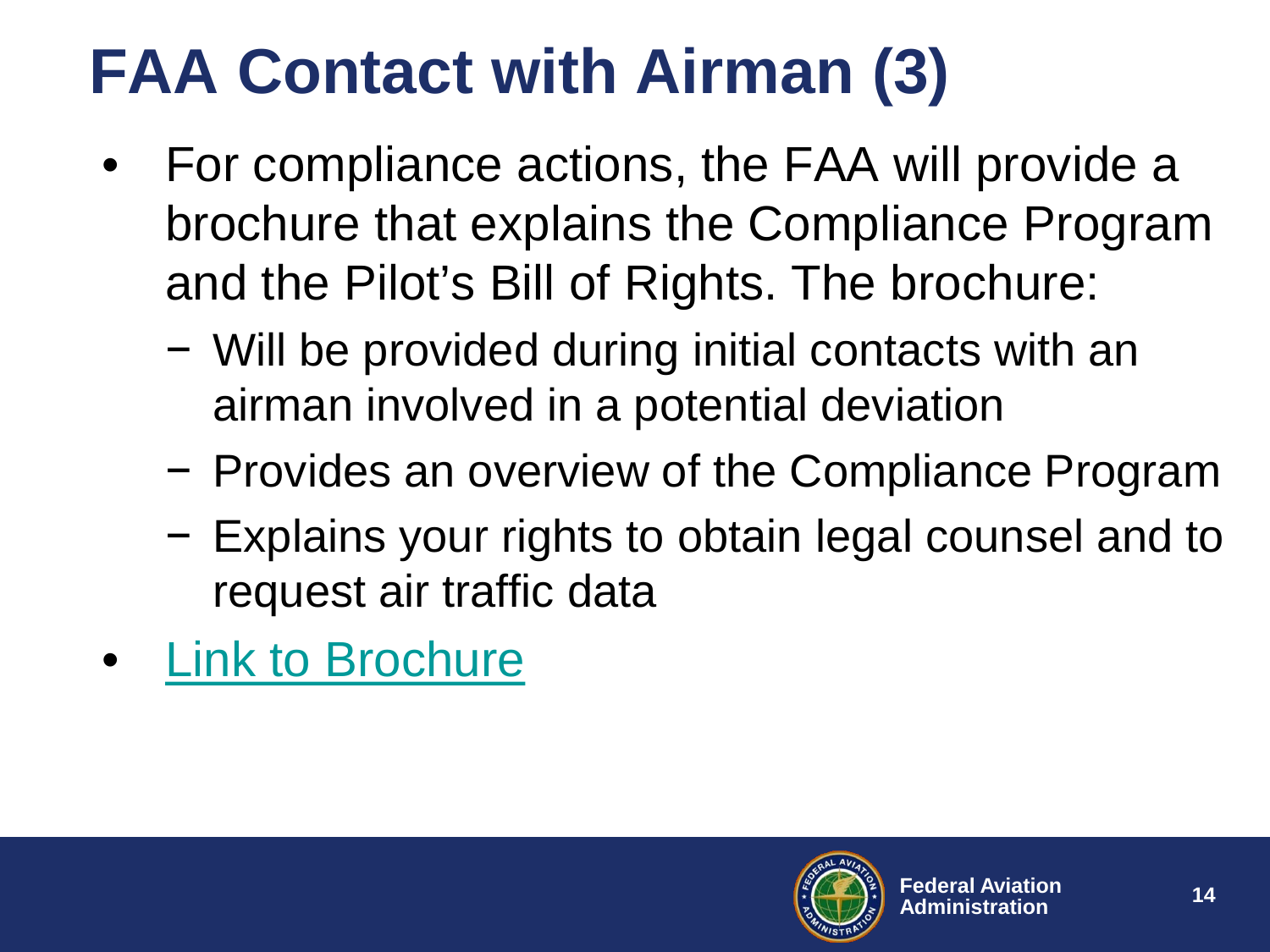# **Airmen Rights (1)**

- Refusal to speak with FAA personnel immediately after an event, or obtaining legal counsel, does not rule out Compliance Action
	- − Airmen and organizations are free to exercise their rights without repercussions
	- − An entity that complies with FAA requirements to regain and maintain compliance is considered cooperative

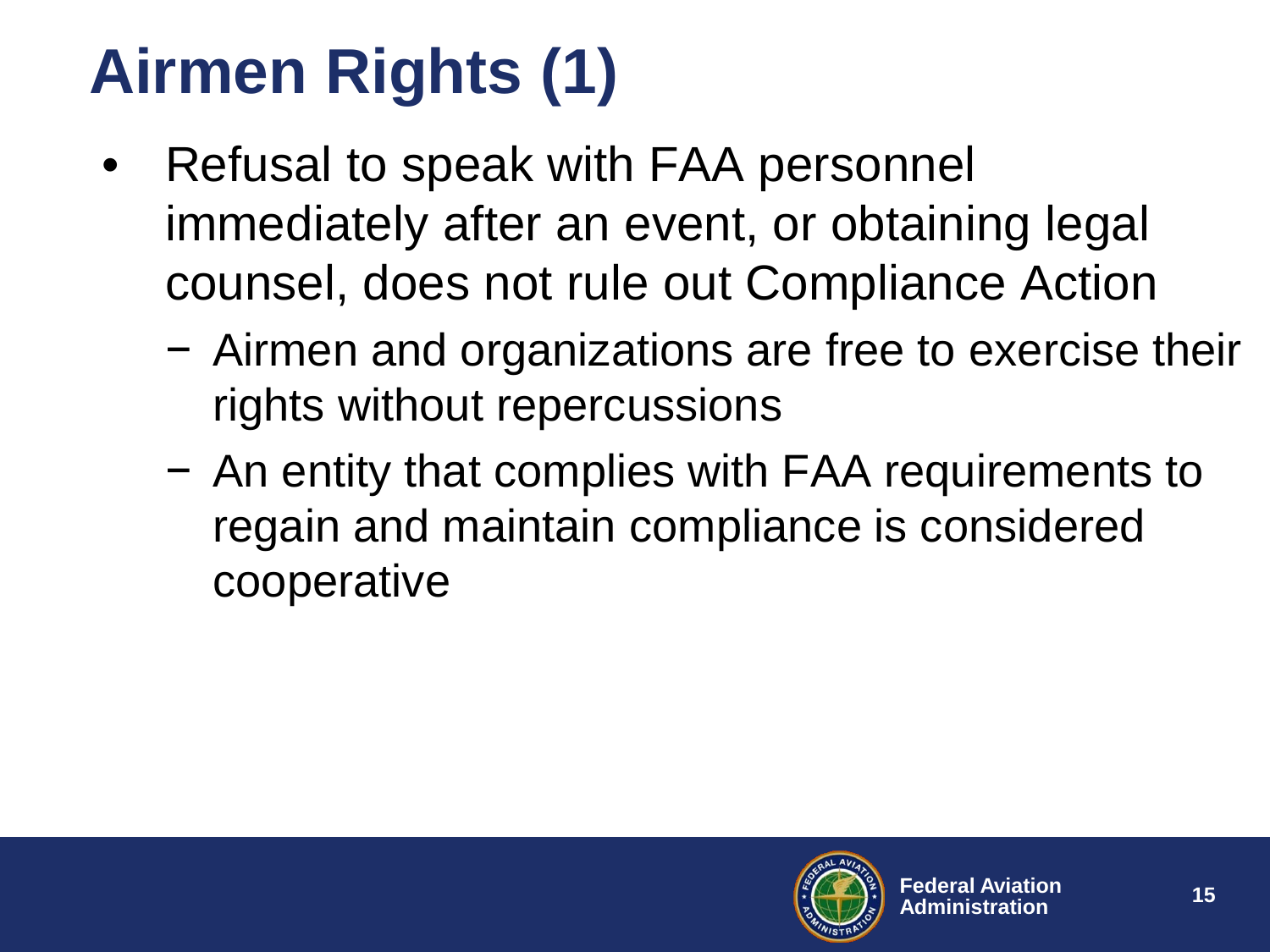# **Airmen Rights (2)**

- However, if FAA personnel cannot adequately determine the facts of the case, cannot identify appropriate remediation(s), or cannot obtain agreement on corrective actions from the responsible person(s), FAA personnel must still use due diligence for public's safety interest
- Such due diligence may include reexamination or suspension pending compliance to determine that the certificated entity is qualified, competent, and proficient

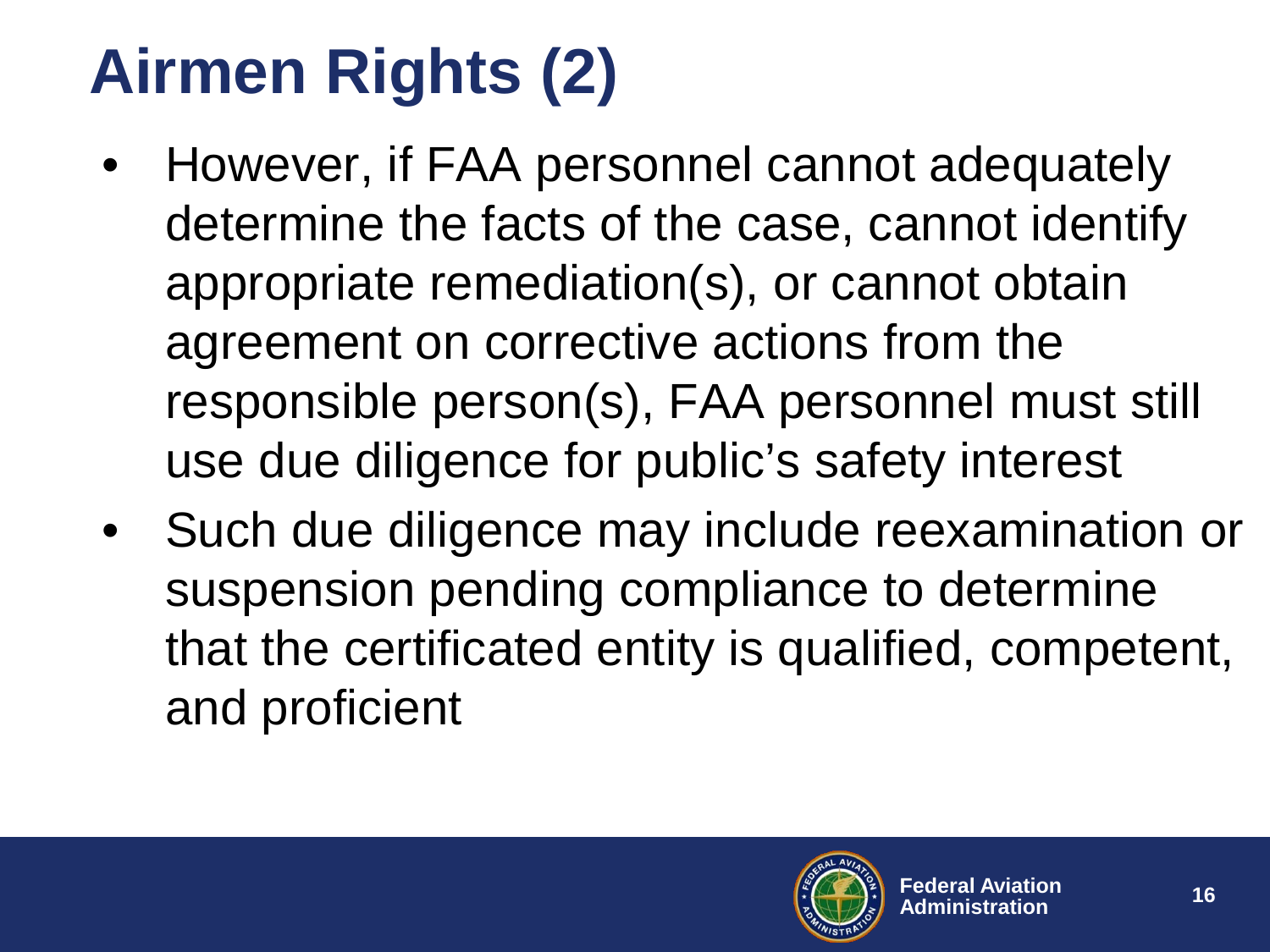#### **Investigation, Analysis, and Assessment of Problem (1)**

- The purpose of the investigation is to determine compliance and any necessary actions
- For regulatory issues:
	- FAA will take either a compliance action or enforcement action
	- FAA will also contemplate any necessary follow-up action to ensure that the safety problem has been resolved
- For non-regulatory issues:
	- FAA personnel may suggest improvements

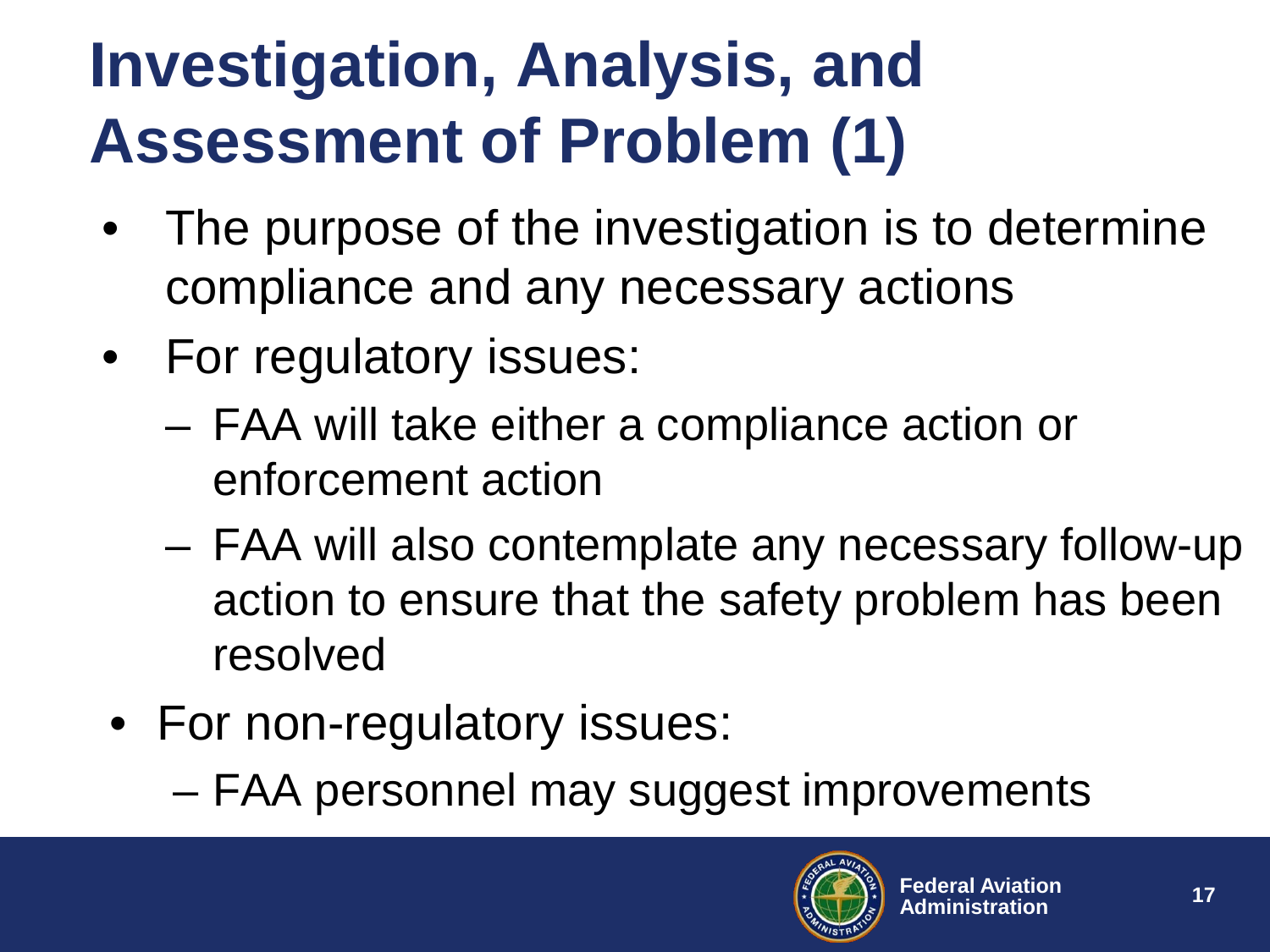#### **Investigation, Analysis, and Assessment of Problem (2)**

- Matters involving qualification or competence involving diminished knowledge or skills
	- May be addressed with a compliance action, such as Remedial Training or counseling
- Some instances of a lack of qualification or competence may *not* be eligible for compliance action:
	- Reexamination (for questions of competency)
	- Enforcement (for lack of care, judgment, or responsibility)

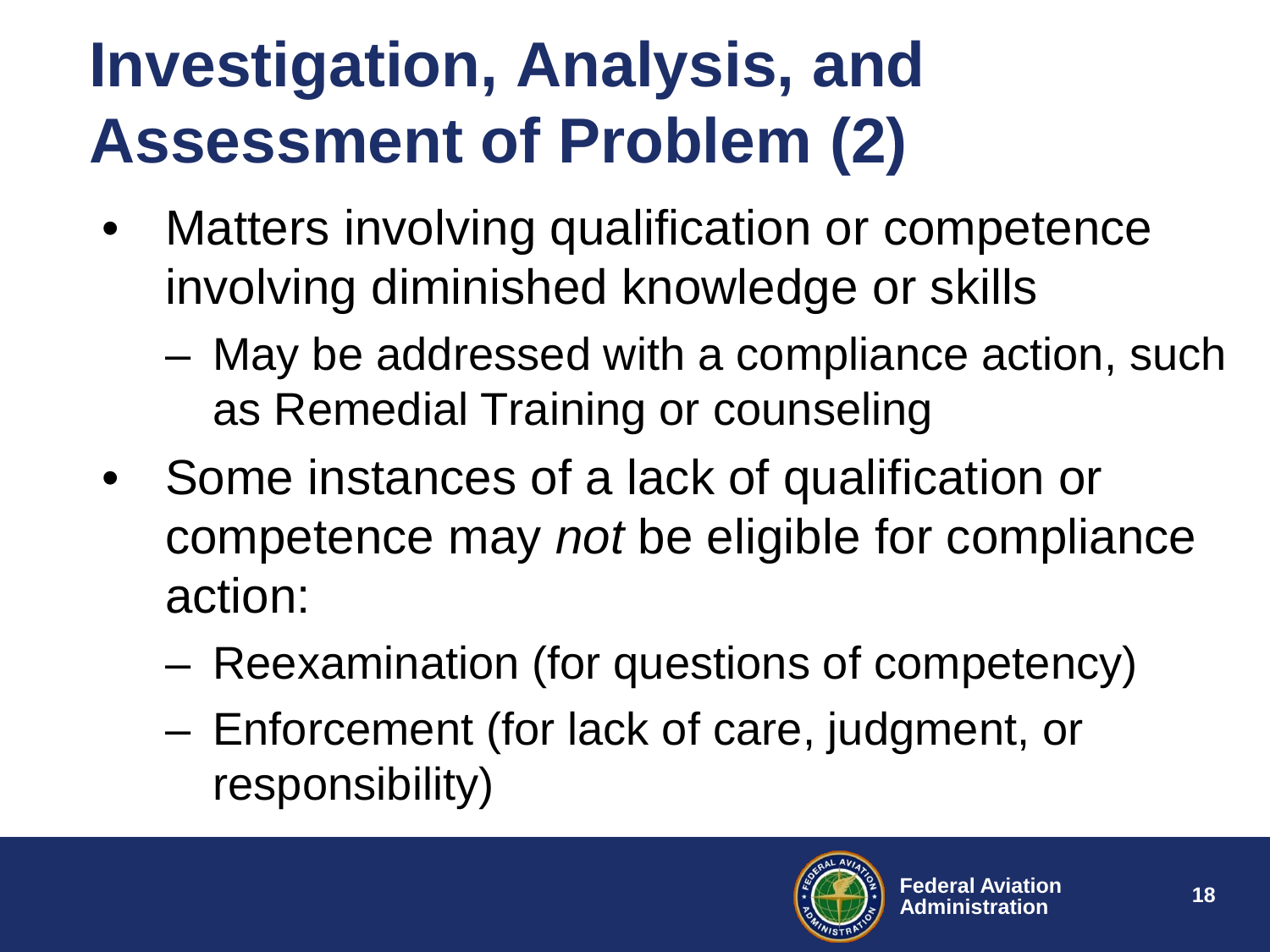## **Enforcement Action (1)**

- Enforcement Action is required for the following:
	- − Intentional or reckless deviations
	- − Unwillingness or inability to comply
	- − Certain matters involving lack of qualification (Such as lack of care, judgement, or responsibility)
	- − Enforcement required by regulation or law
	- − Failure to complete corrective action
- Enforcement Action may be the result for repeated noncompliance
	- − FAA personnel have discretion based on the specific facts associated with the events

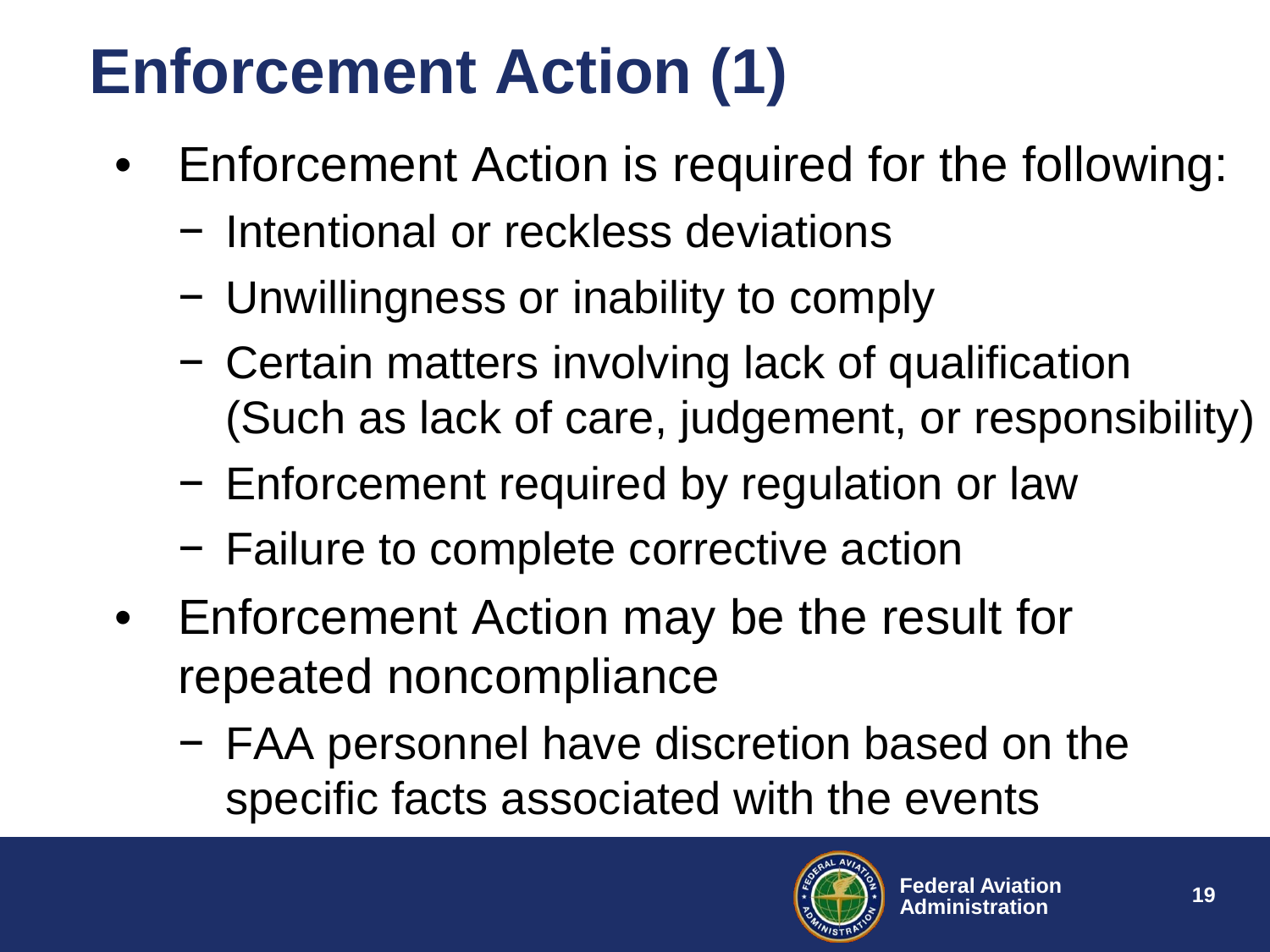## **Enforcement Action (2)**

- Intentional Acts
	- − An act (or failure to act) while knowing that such conduct is contrary to a statutory or regulatory requirement
- Reckless Conduct
	- − An act (or failure to act) evidencing a deliberate indifference to or a conscious disregard of: (i) a safety standard embodied in an applicable statute or regulation or (ii) the reasonably foreseeable consequences of the act (or failure to act)

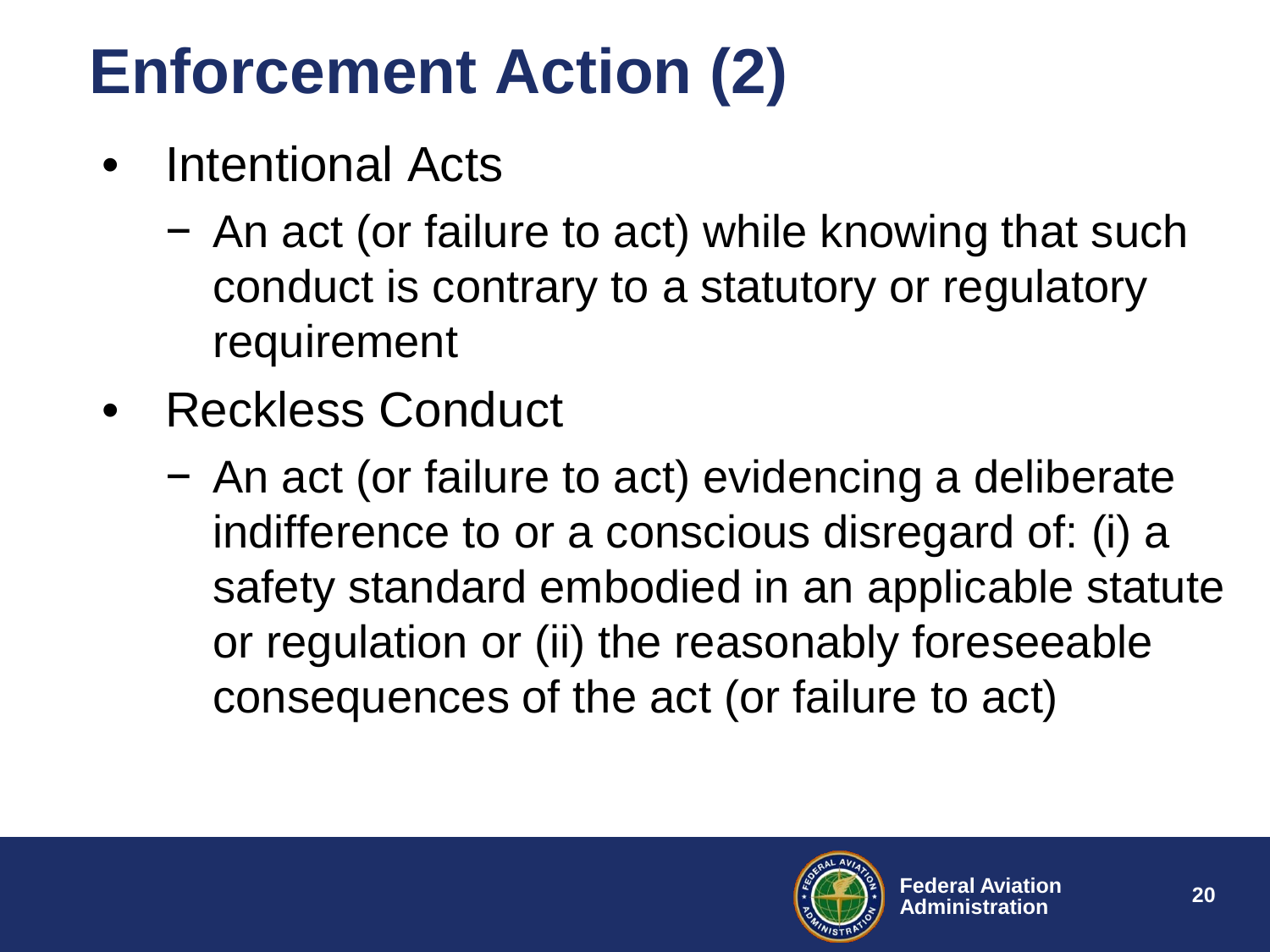# **Compliance Action (1)**

- For deviations resulting from flawed procedures, simple mistakes, lack of understanding, or diminished skills:
	- On-the-spot correction
	- Additional Training (including Remedial Training)
	- Counseling
	- Improvements to systems, procedures, and training programs
	- Other actions to correct the deviation and prevent recurrence

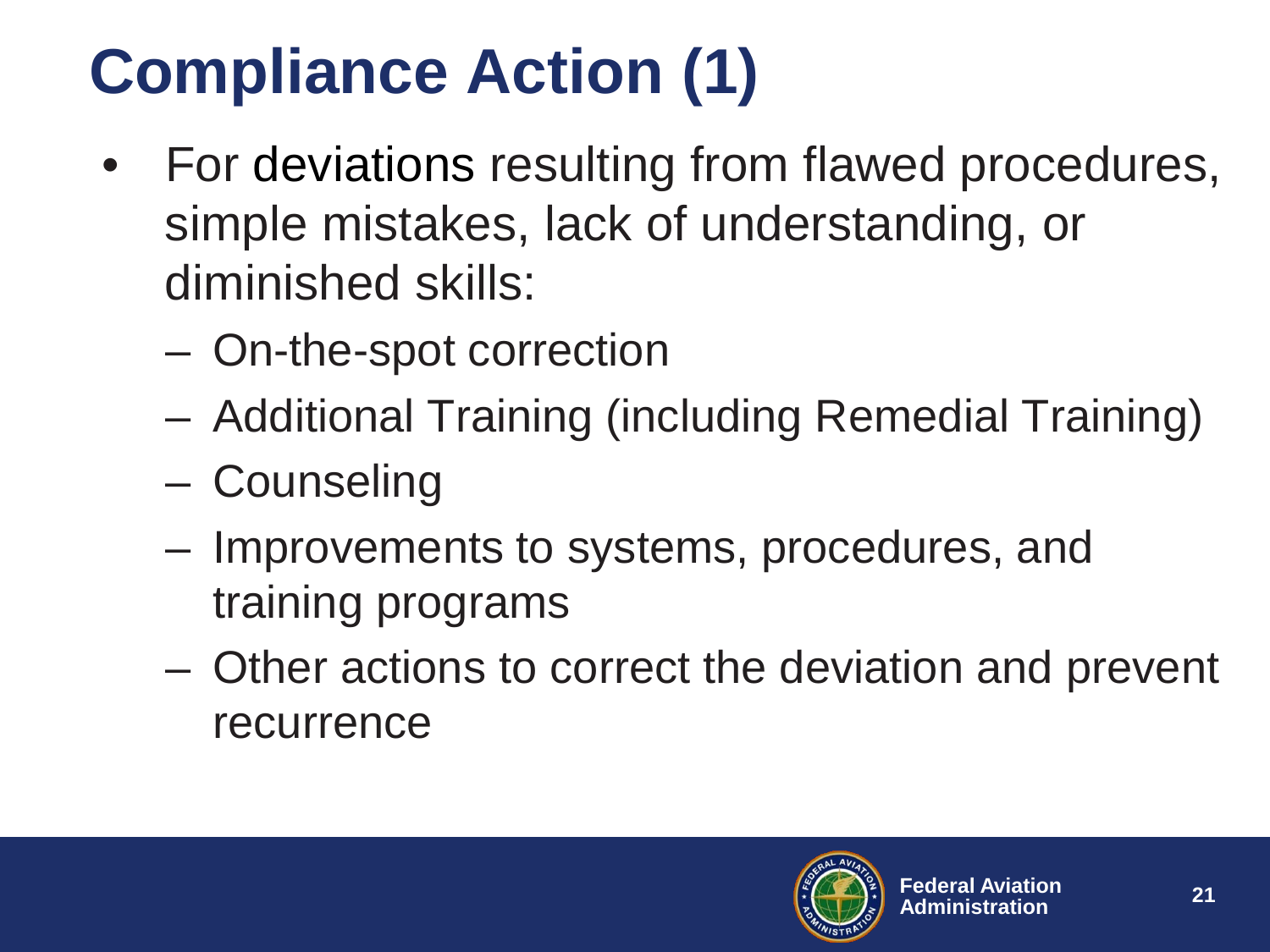## **Compliance Action (2)**

- The individual must be "willing"
	- Acknowledges responsibility
	- Shares information to help determine cause
	- Promptly implements corrective action
- The individual must be "able"
	- Possess time and resources to correct the deviation
	- Has the ability to meet standards after taking corrective action
- *A Compliance Action does not constitute a finding of violation*

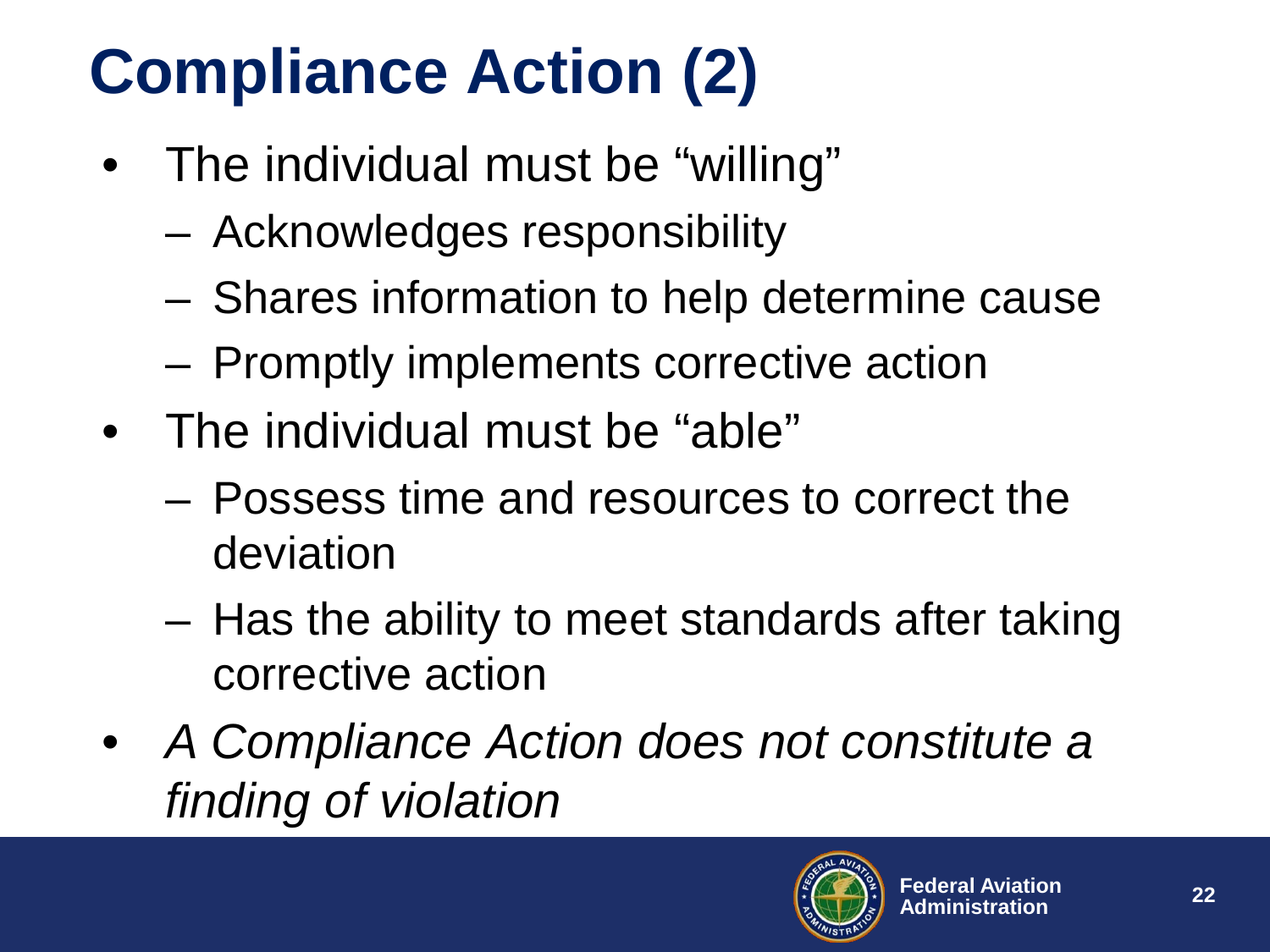# **Types of Compliance Actions (1)**

- On-the-Spot Correction
	- − A quick fix of a simple mistake or other apparent deviation, which does not require additional followup
- Counseling
	- − Oral or written counseling for a safety concern or a deviation from statutory or regulatory standards. May be used at any appropriate time to clarify understanding and convey regulatory information, best practices, or safety concerns/issues

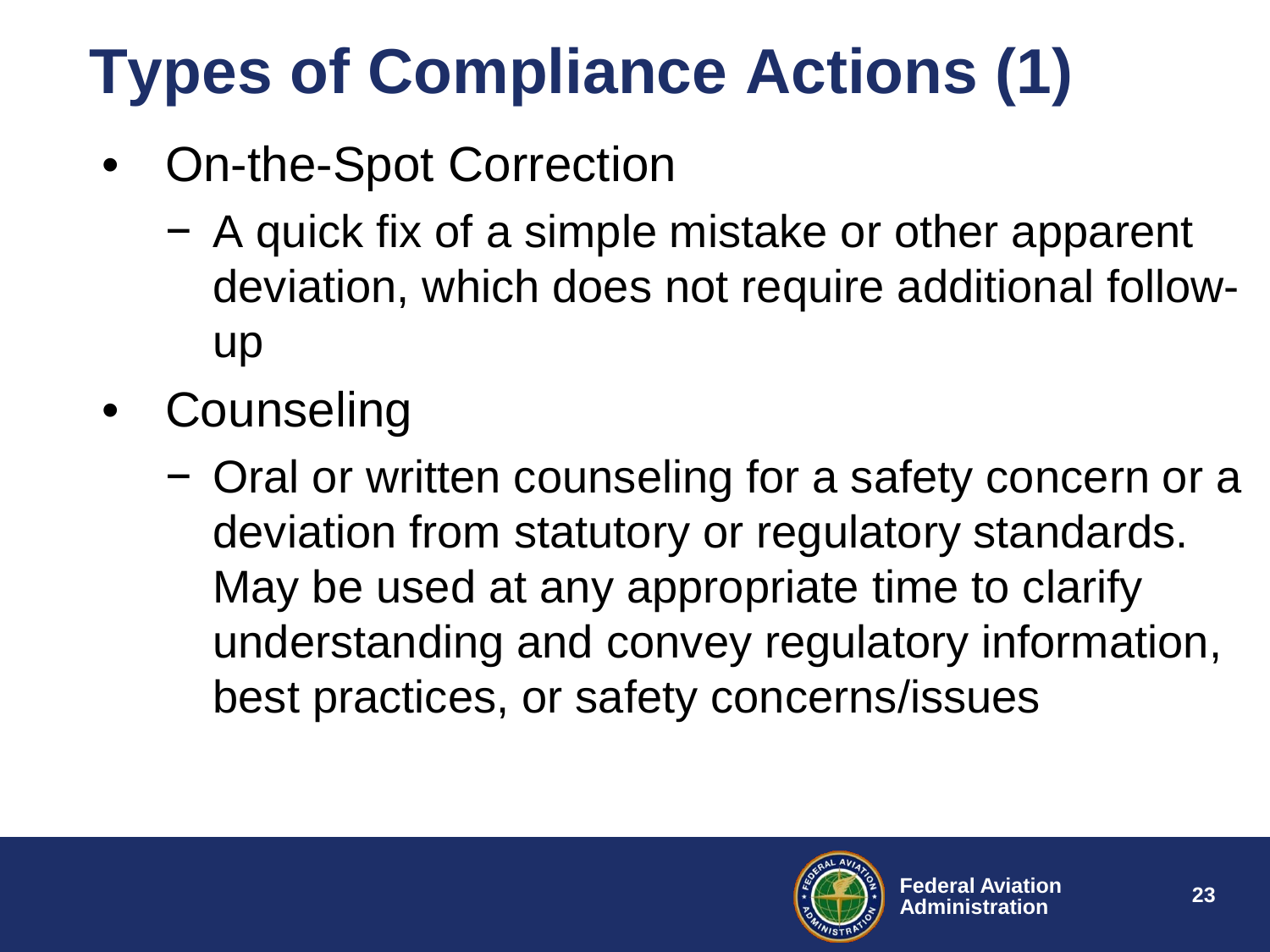# **Types of Compliance Actions (2)**

- Additional Training
	- − Includes Remedial Training
	- − Additional Training can include an organizational approved training program
	- − Other required training programs for an individual's job function or work environment (such as carrier employees receiving SIDA or ramp driver training from the airport)

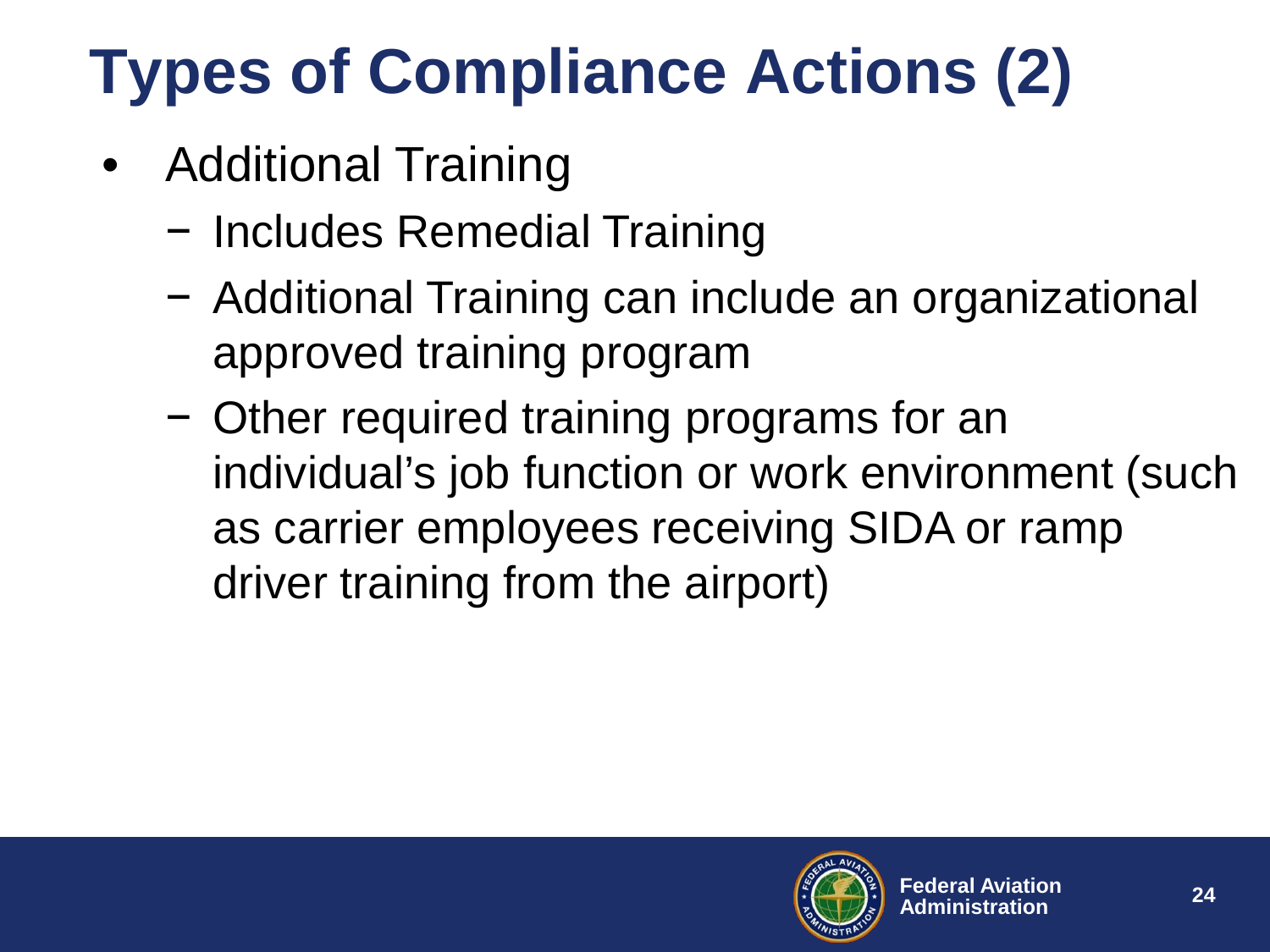## **Types of Compliance Actions (3)**

- FAA personnel can use other means necessary to address the underlying cause of a deviation
- The FAA may also consider corrective actions already taken by the airman when determining the appropriate response to the problem
	- Airman are encouraged to take proactive steps to identify and address known safety issues

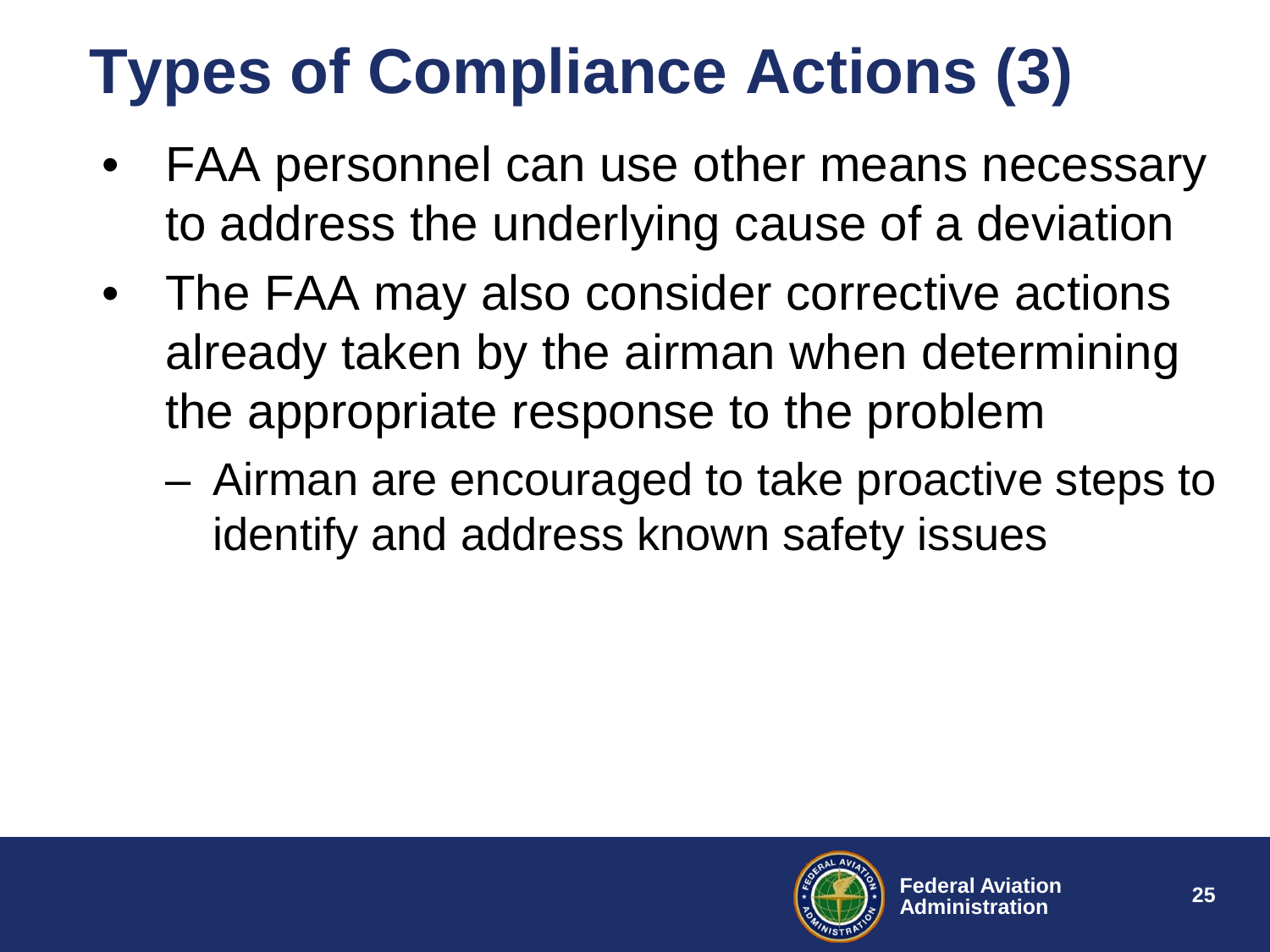## **Remedial Training (1)**

- Uses education to allow airmen who have committed an inadvertent deviation to enhance their knowledge and skills
- Designed to return an individual that holds an FAA certificate, approval, authorization, or license to full compliance
- Remedial Training curriculum developed by the FAASTeam through discussion with the airman involved
- May involve online courses, classroom training, flight instruction, etc.

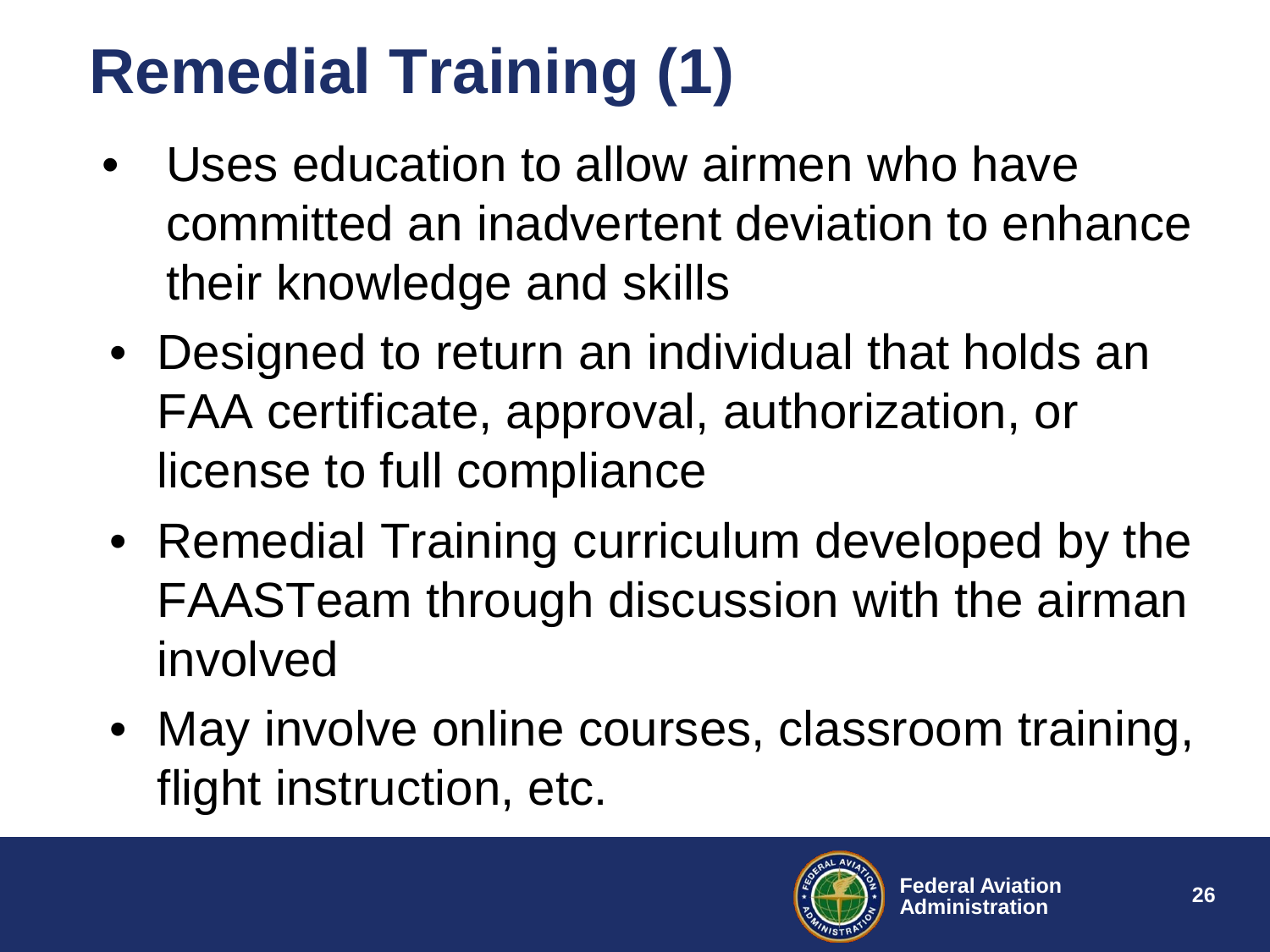# **Remedial Training (2)**

- Remedial Training General Process (with successful outcome):
	- Aviation Safety Inspector (ASI) recommends Remedial Training
	- FAASTeam is contacted to develop a training syllabus from the ASI's recommendations.
	- Training agreement and training syllabus are reviewed with airman and signed.
	- Airman successfully completes training given by the approved provider.
	- FAA personnel document the program completion

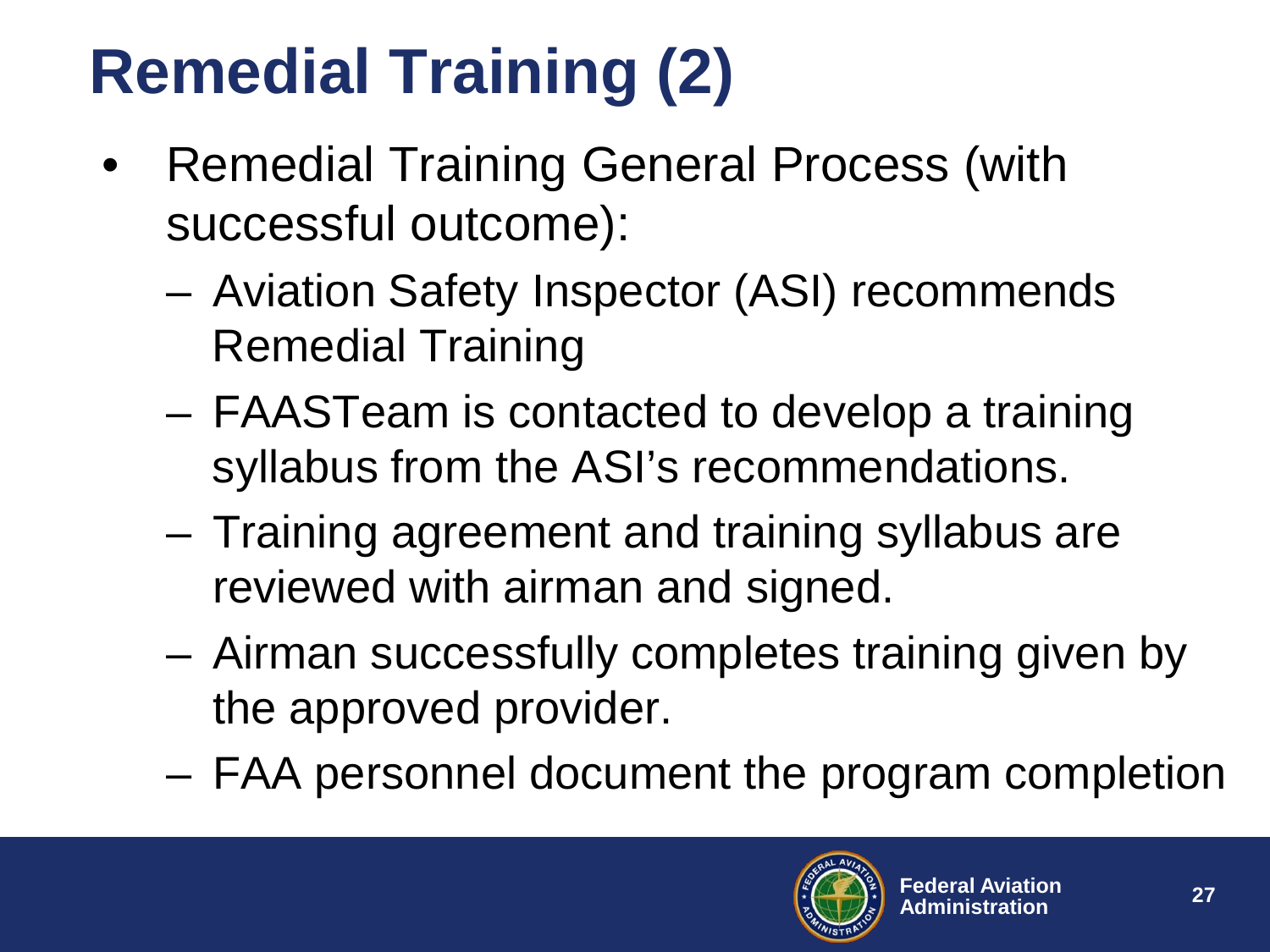#### **Safety Management**

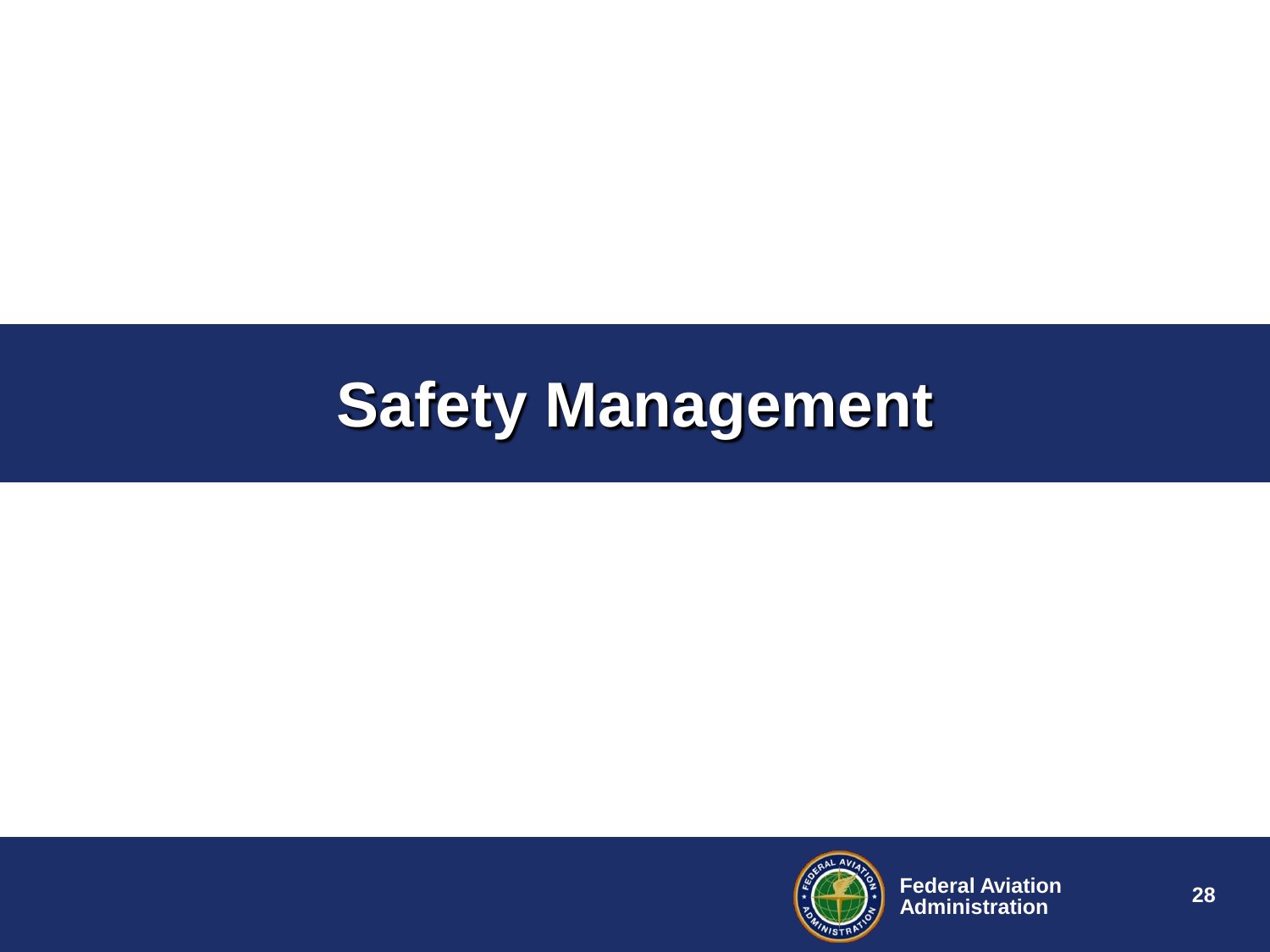#### **Safety Definition**

- The International Civil Aviation Organization (ICAO) defines, "safety," as:
	- − *The state in which risks associated to, or in direct support of the operation of aircraft are reduced to and controlled to an acceptable level*
- Effective Compliance = Actions taken to control risk

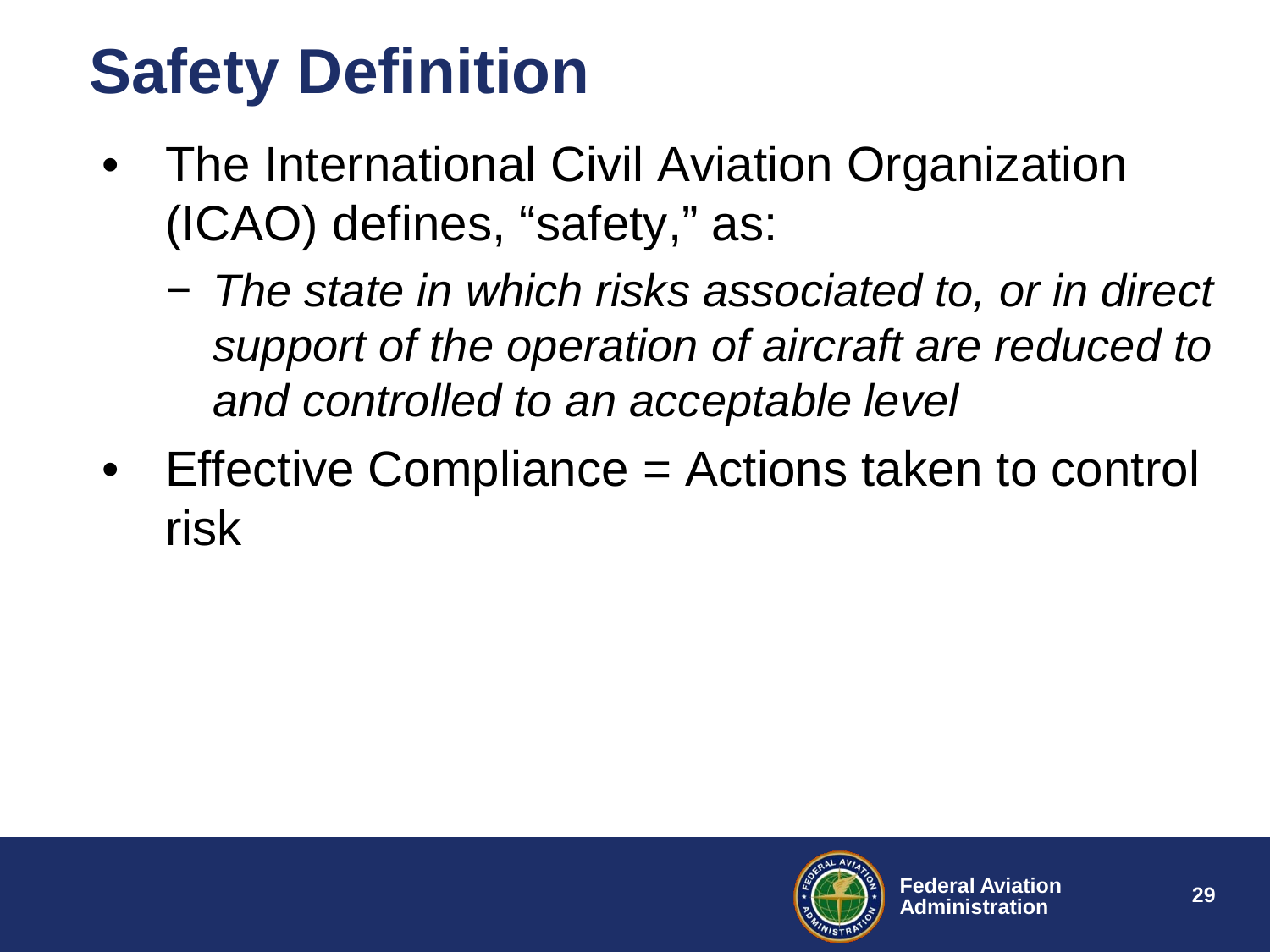## **Safety Responsibility (1)**

- The responsibility for aviation safety does not rest solely with the FAA
- All airmen, air carriers, aircraft owners and operators, air agencies, and others have statutory or regulatory safety duties
	- This includes a responsibility to develop and use processes and procedures that will prevent deviations from regulatory standards.

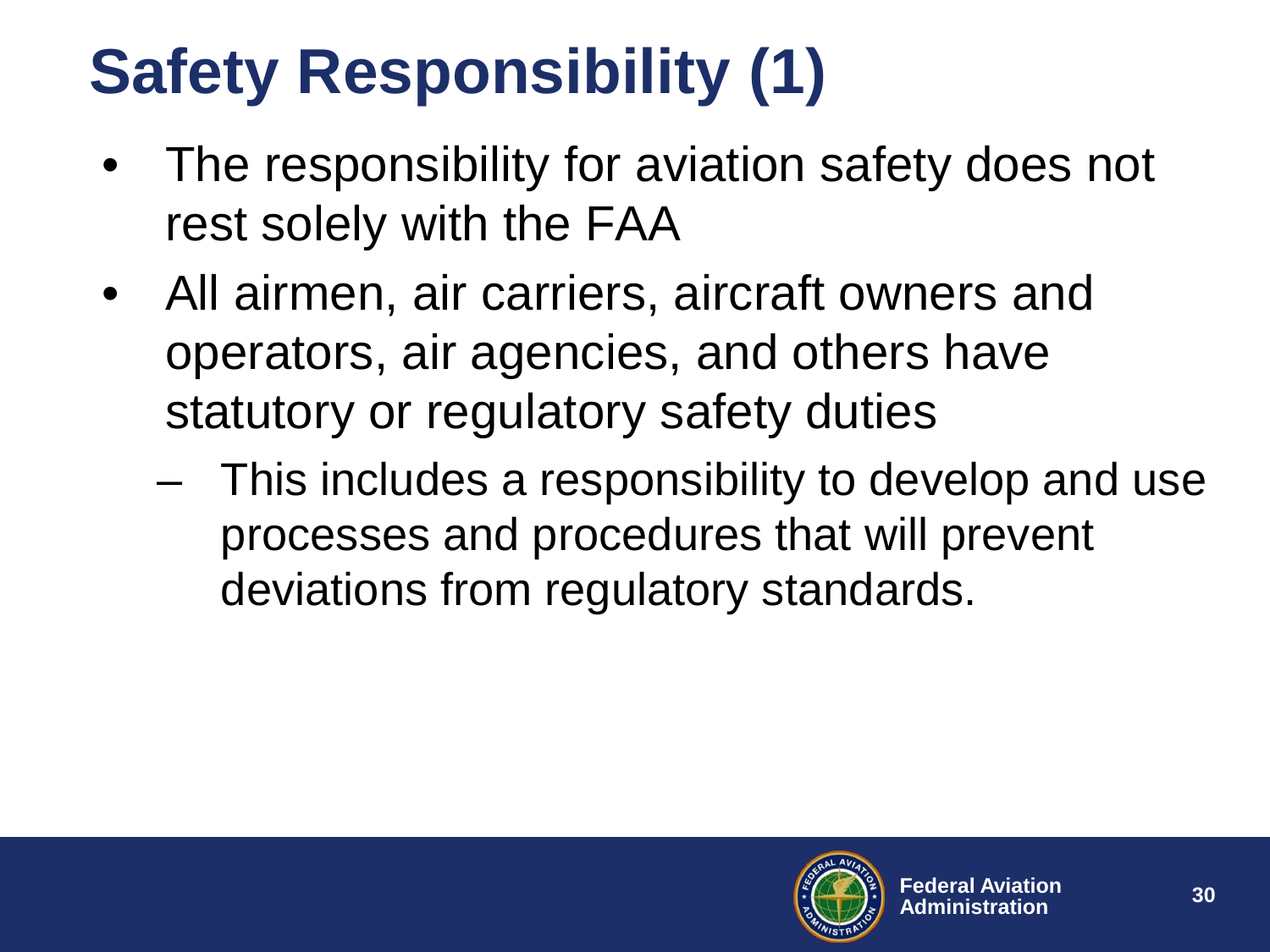## **Safety Responsibility (2)**

- Individuals usually lack the structured processes of safety or quality management systems, however they still bear the responsibility for monitoring their activities and operations to assure effective actions to control risk, including compliance
- This includes analysis of activities, operations, systems, and environments, identification of hazards, and determination of actions needed to control them

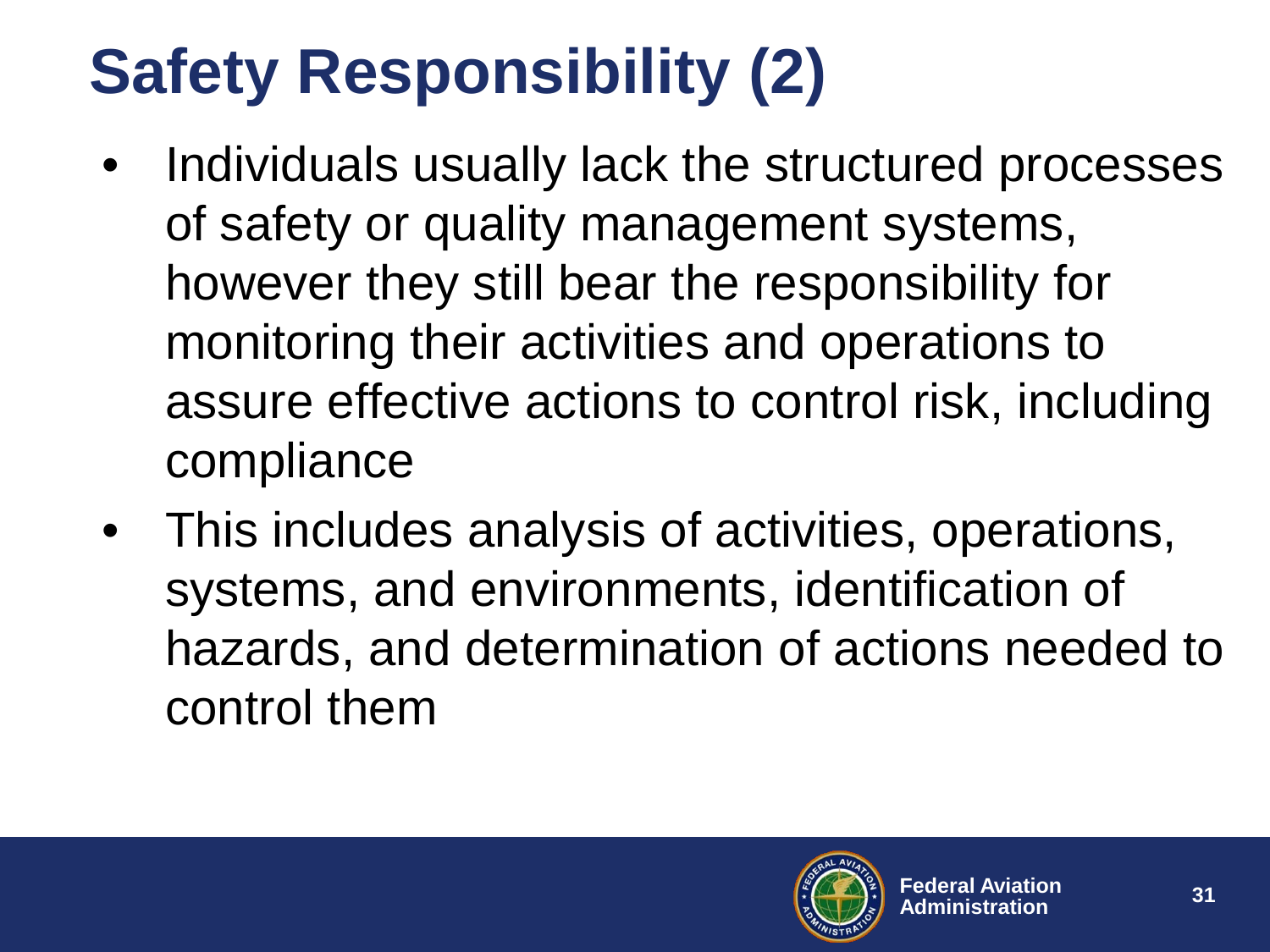## **Safety Responsibility (3)**

- FAA expects that certificate holders will *voluntarily comply* with the regulations and manage their risk
- Examples of proactive risk management:
	- − Using a checklist
	- − Developing personal habits
	- − Consulting a Flight Risk Analysis Tool
		- − [Link to sample Flight Risk Analysis Tool](https://www.faa.gov/news/safety_briefing/2016/media/SE_Topic_16-12.pdf)
	- − Using and adhering to personal minimums

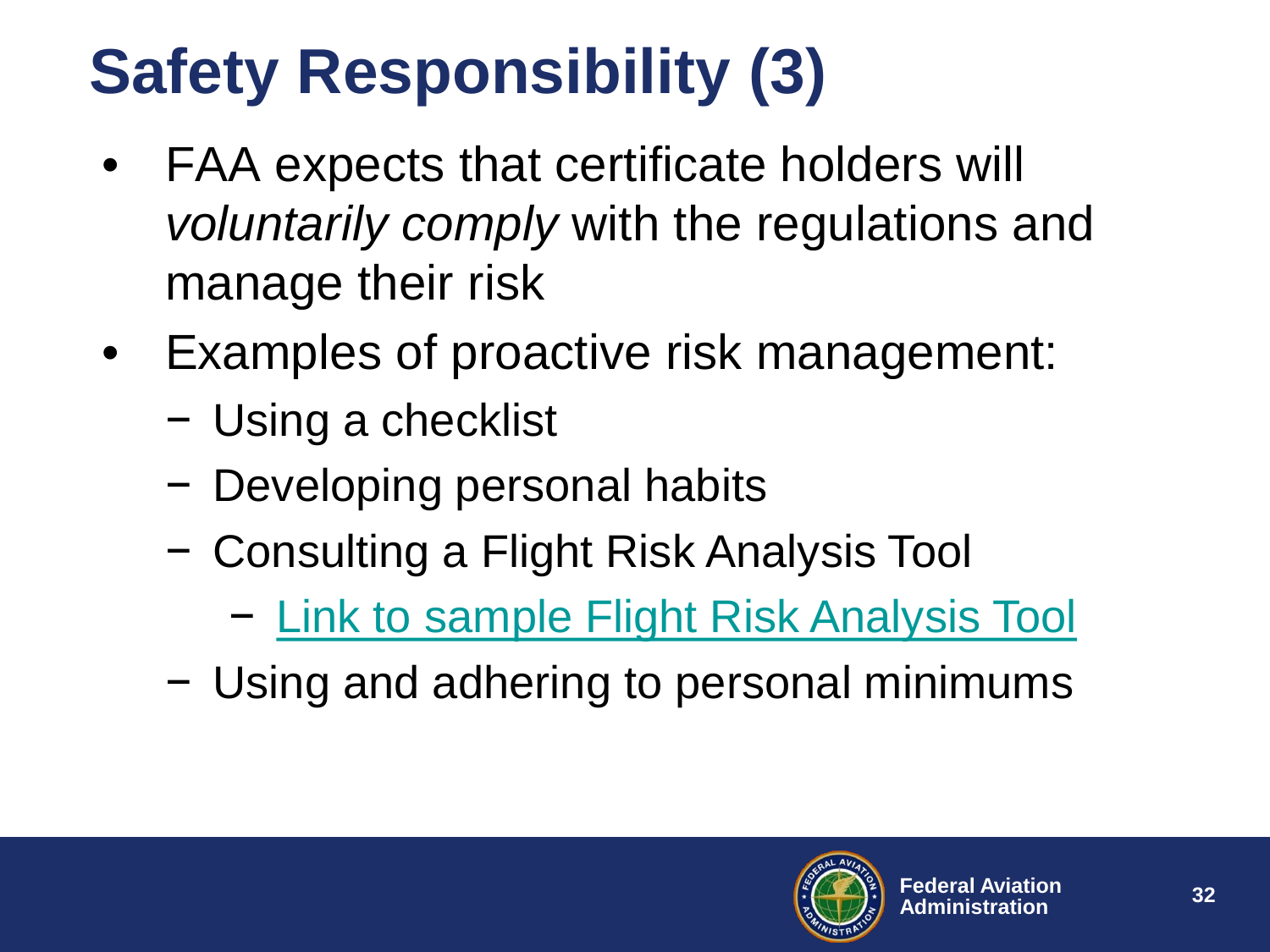## **Safety Responsibility (4)**

- When a deviation occurs, engage in an open and transparent exchange of information
- Don't hide the mistake for fear of punishment
- Identify the problem
- Learn from the mistake
- Implement fixes that prevent a reoccurrence
- Follow up to validate the fix was effective

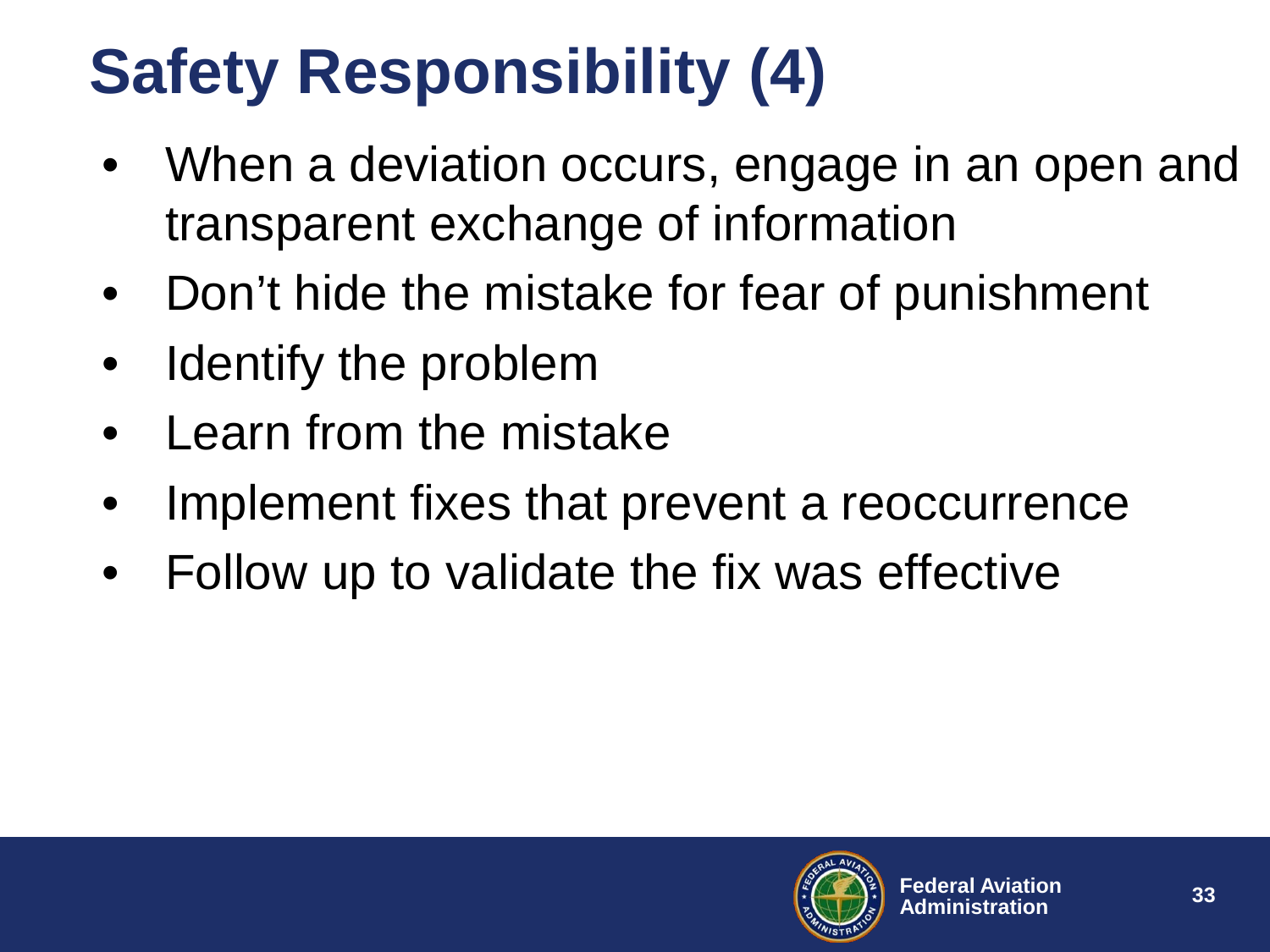#### **Safety Management (1)**

- Safety and safety performance are best defined in terms of how well we control risk
- Risks are based on hazards, conditions that exist in the activities, operations, systems, and the environments in which we operate

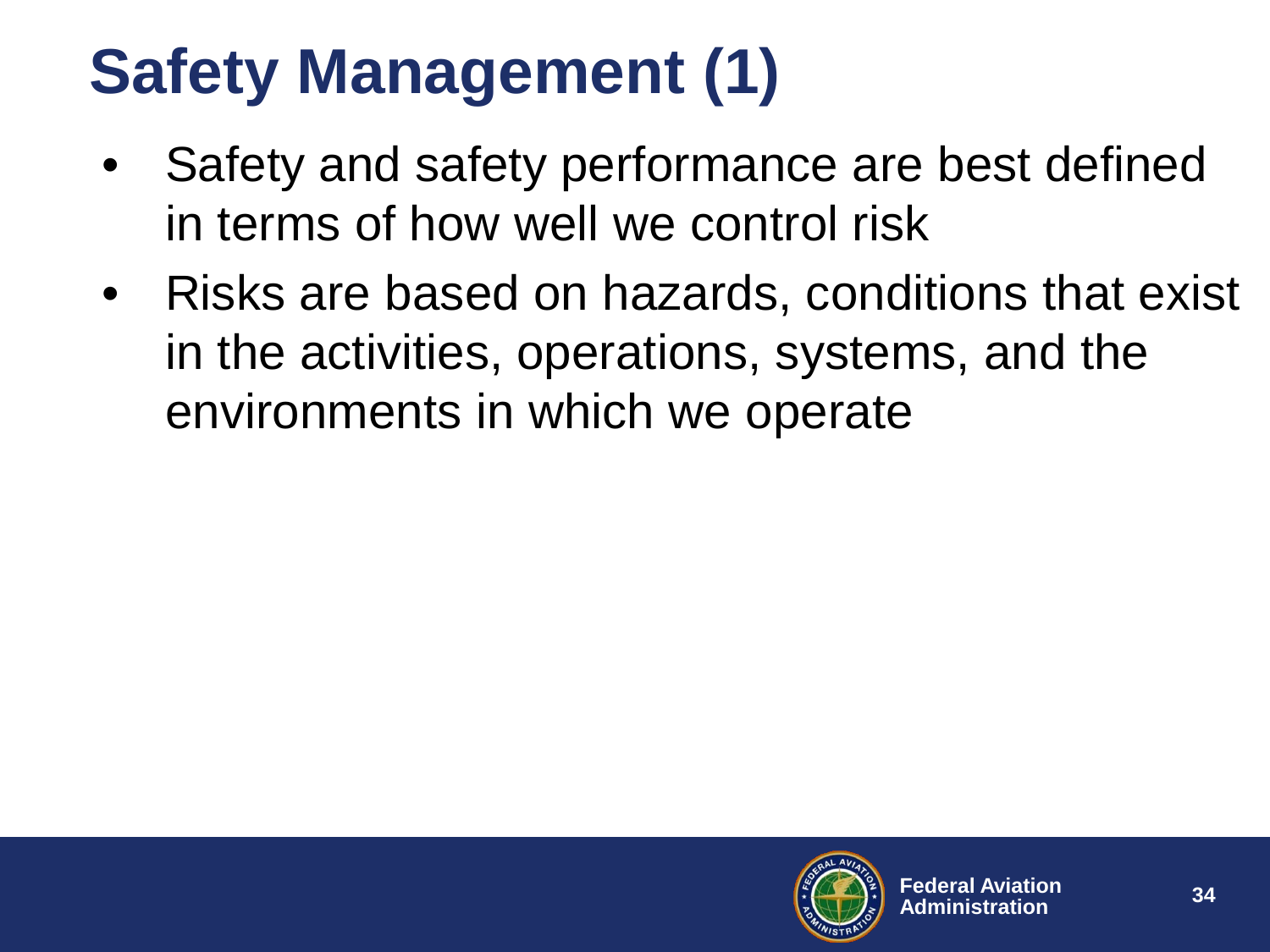## **Safety Management (2)**

- In order to manage risk we have to:
	- − Consider the operation
	- − Recognize the hazards involved in the activity
	- − Assess the corresponding degree of risk
	- − Develop controls (actions) to address the risk
	- − Monitor the controls to ensure they are having the intended effect
	- − If necessary, modify the controls
	- − Continue to be alert for new hazards

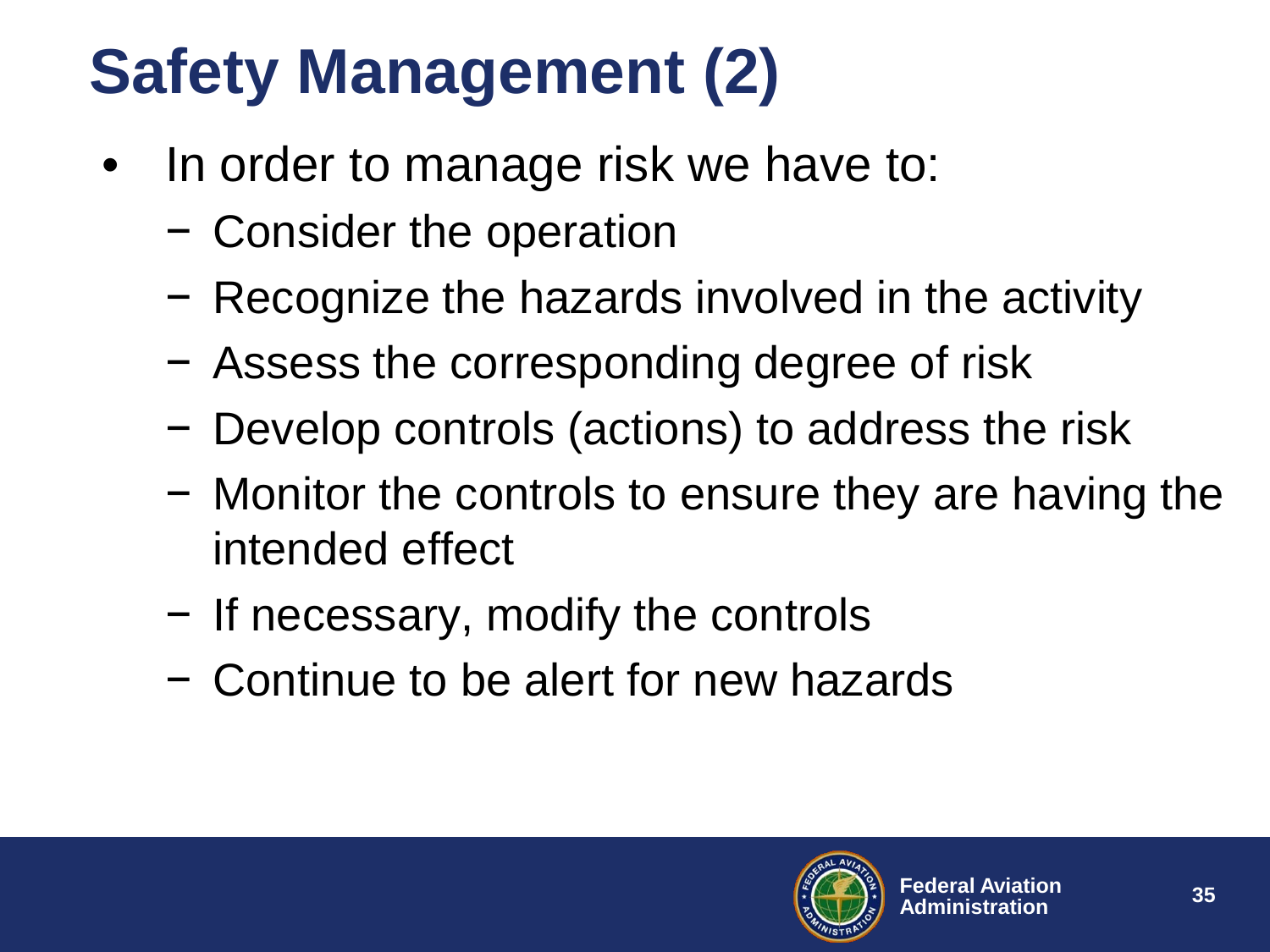#### **Safety Management (3)**



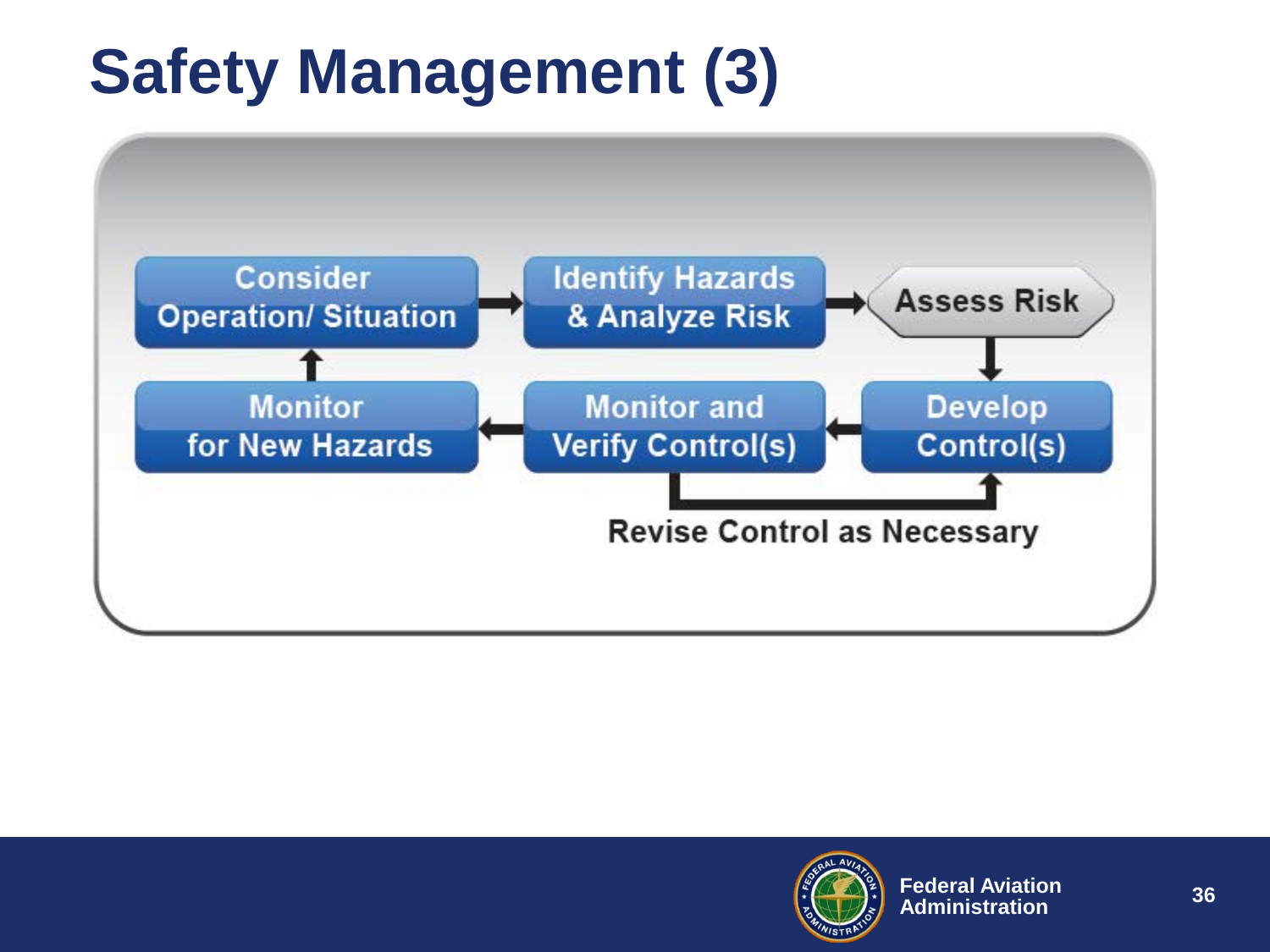# **Illegal and Unsafe (1)**

- Dr. Malcom Sparrow, of Harvard University, uses a chart to show the relationship between illegal and unsafe acts
- See next two slides for additional description



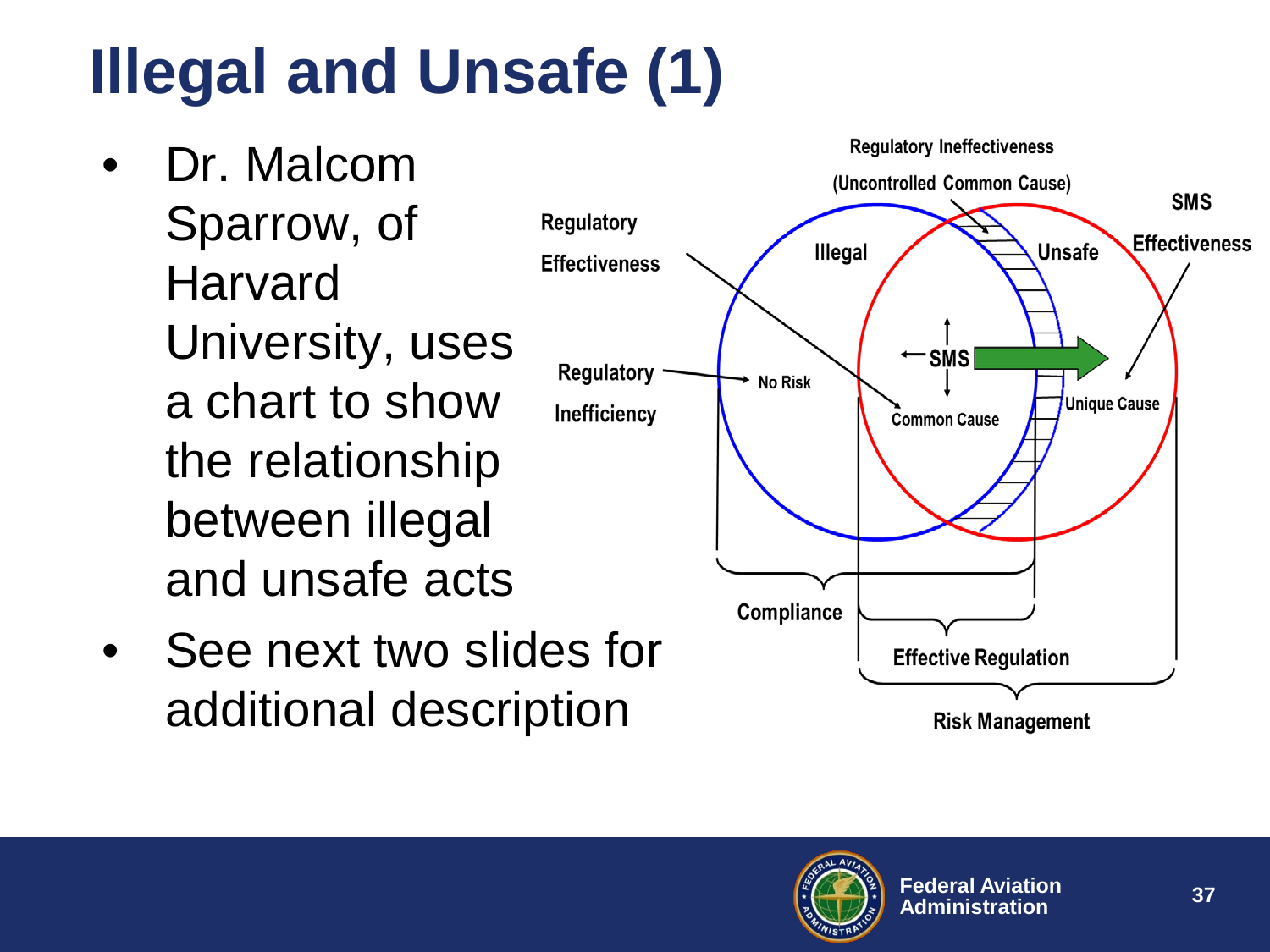#### **Illegal and Unsafe (2)**

- The FAA identifies hazards that affect the entire populations, such as all pilot schools or all mechanics, as "common cause" hazards.
	- − These become targets for rulemaking.
	- − These hazards are made "illegal" by requiring something or prohibiting it
- There are also hazards that are unique to an organization or an airman's specific systems and environment.
	- − We won't usually make rules for these situations but they still must be controlled.

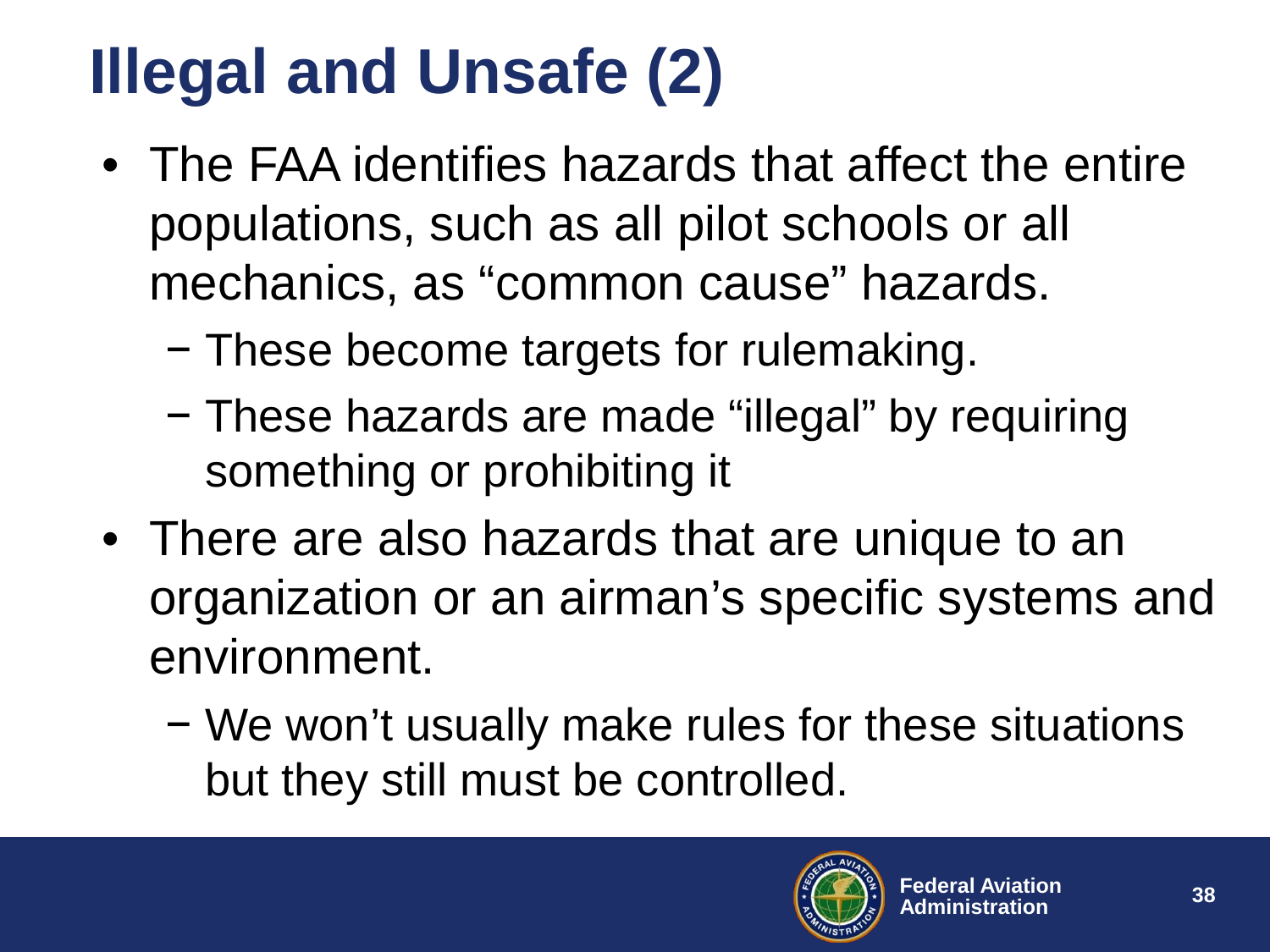## **Illegal and Unsafe (3)**

- Measuring safety performance at the level of the organization and airman cannot be achieved solely using absolute levels of safety, or by compliance with regulations alone, which do not consider these specific, unique threats.
- Safety management seeks to identify and address the unique hazards/risks that exist in each system or environment
- Airman and organizations must resolve conditions that are unsafe but not "illegal" from the standpoint of the prescriptive rules.

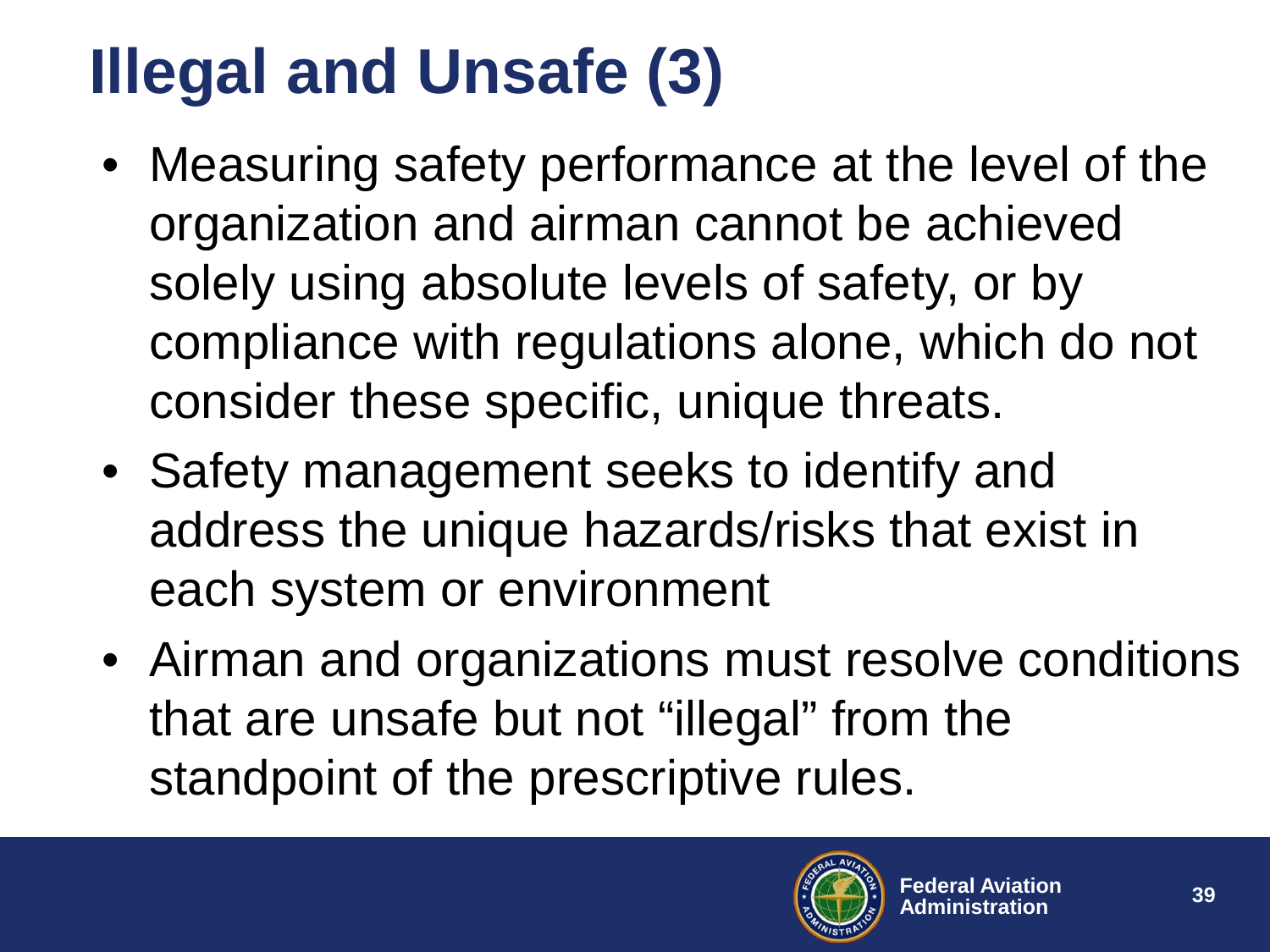#### **Excerpt from Mr. Don Norman**

"People make errors, which lead to accidents. Accidents lead to deaths. The standard solution is to blame the people involved. If we find out who made the errors and punish them, we solve the problem, right? Wrong. The problem is seldom the fault of an individual; it is the fault of the system. Change the people without changing the system and the problems will continue."

− Don Norman, Author, The Design of Everyday **Things** 

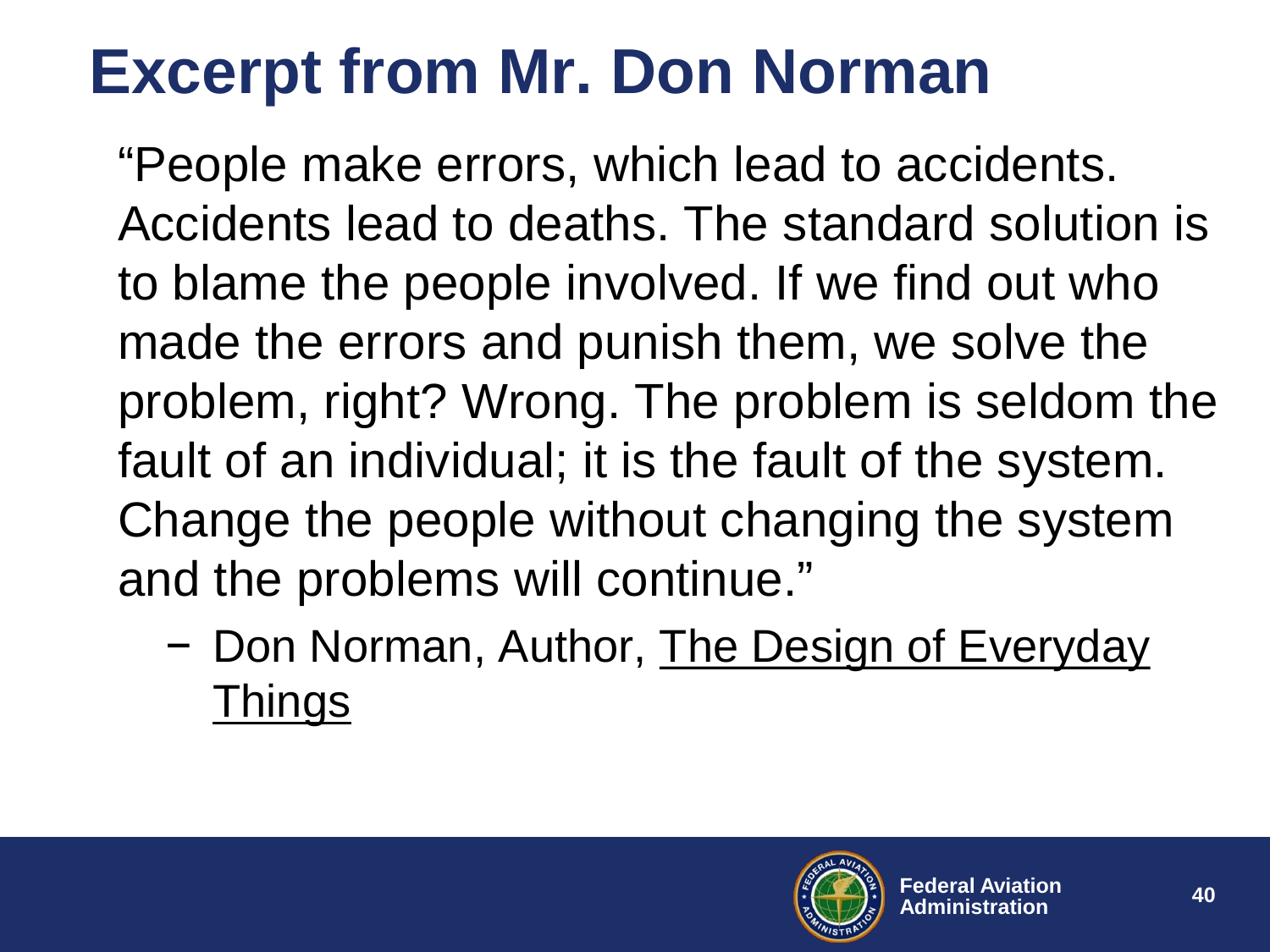#### **Safety Reporting and Just Culture**

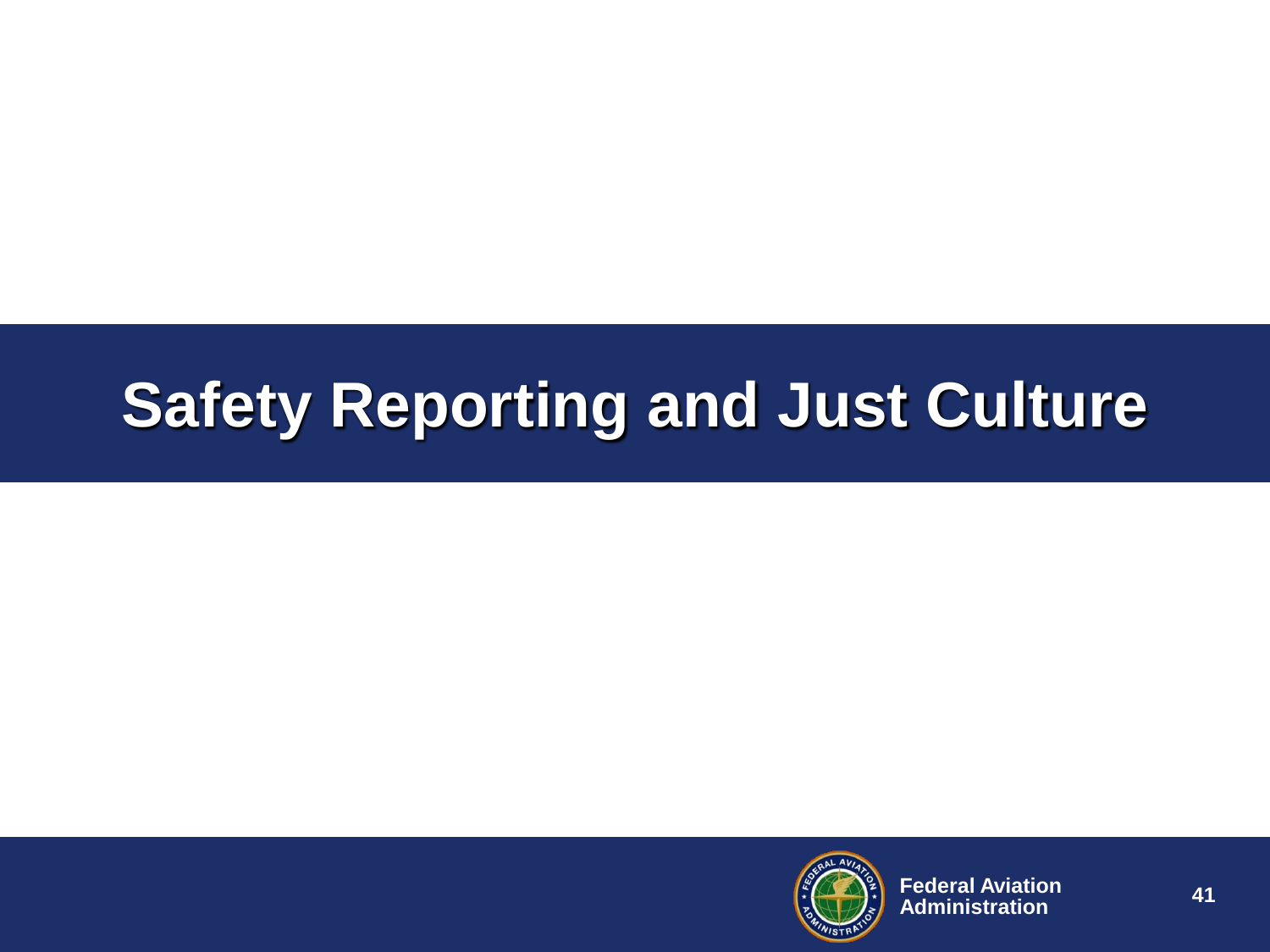# **Safety Reporting & Just Culture (1)**

- The complexity of today's aerospace system means that even inadvertent and unintentional errors (honest mistakes) can have a serious adverse impact on safety
- Persons must address the inevitability of human error through:
	- Prevention
	- Detection
	- Mitigation

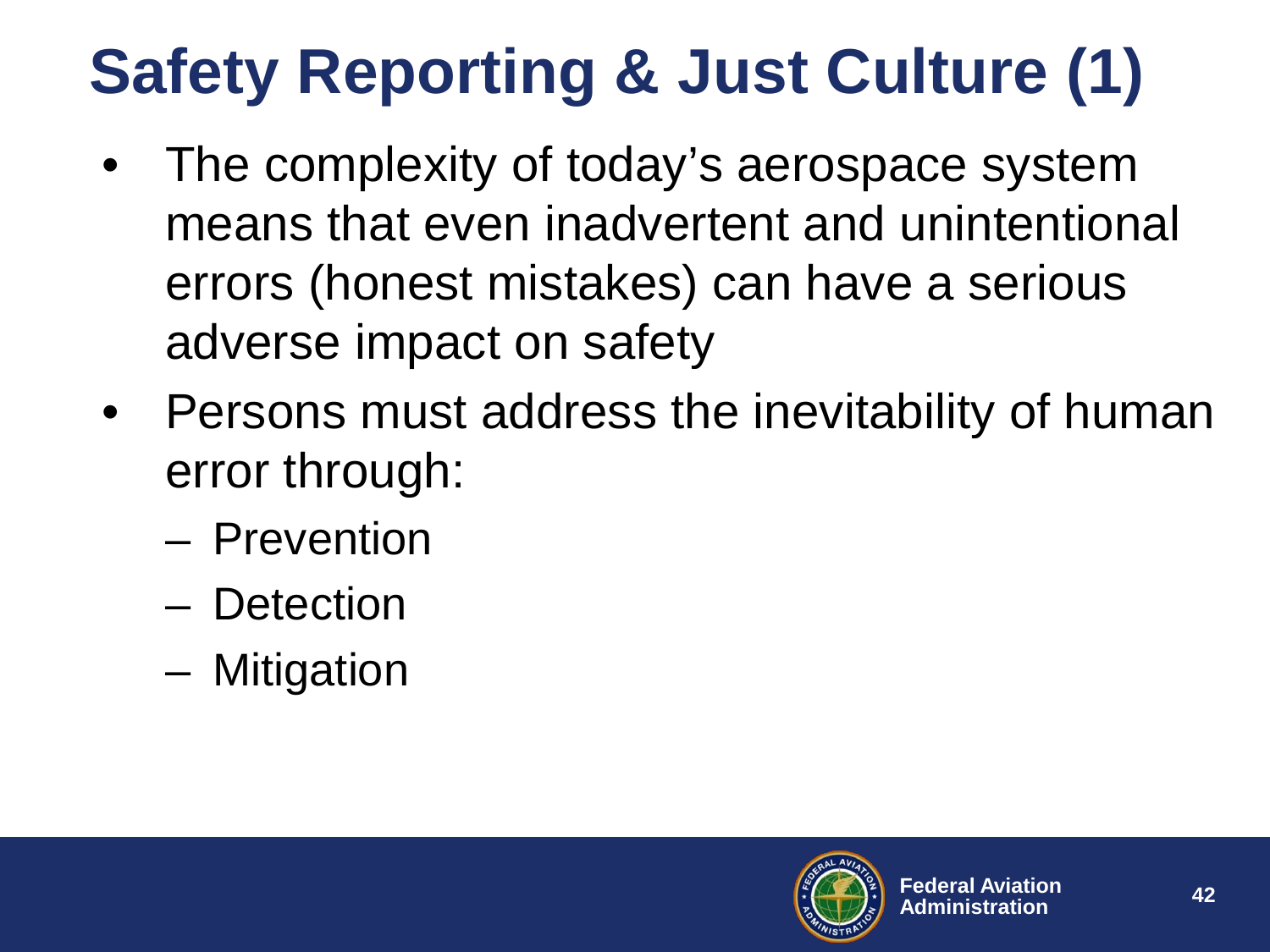# **Safety Reporting & Just Culture (2)**

- Deviations must be identified and resolved by airmen/organizations, collaborative/voluntary programs, or by FAA personnel surveillance and follow-up
- There must be an expectation of, and appreciation for, self-disclosure of errors
- Error and incident reporting are essential elements to assess aviation system safety and to correct deficiencies when warranted

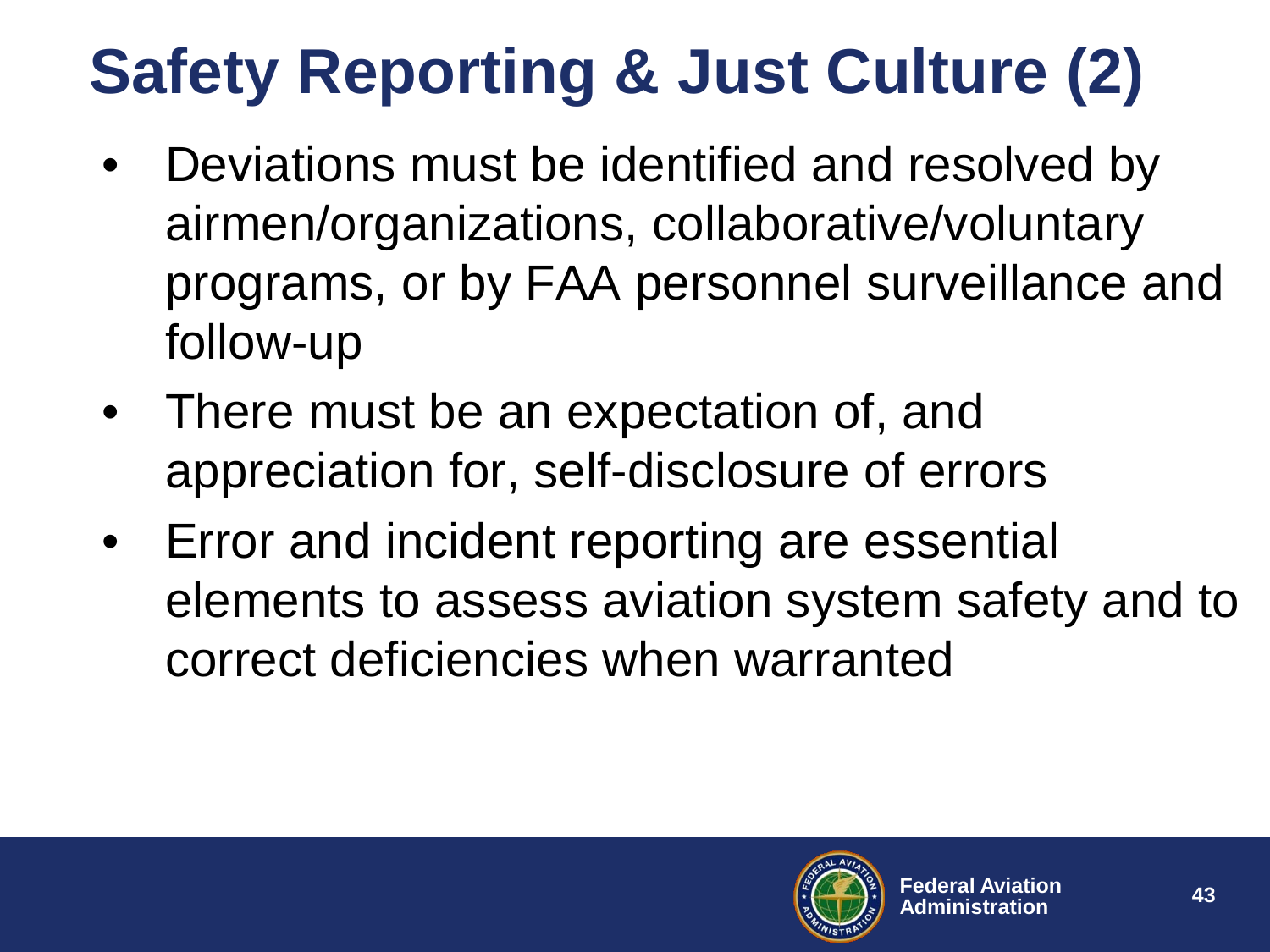#### **Excerpt from Dr. James Reason (1)**

"*In my view, a safety culture depends critically upon first negotiating where the line should be drawn between unacceptable behavior and blameless unsafe acts. There will always be a grey area between these two extremes where the issue has to be decided on a case by case basis…*

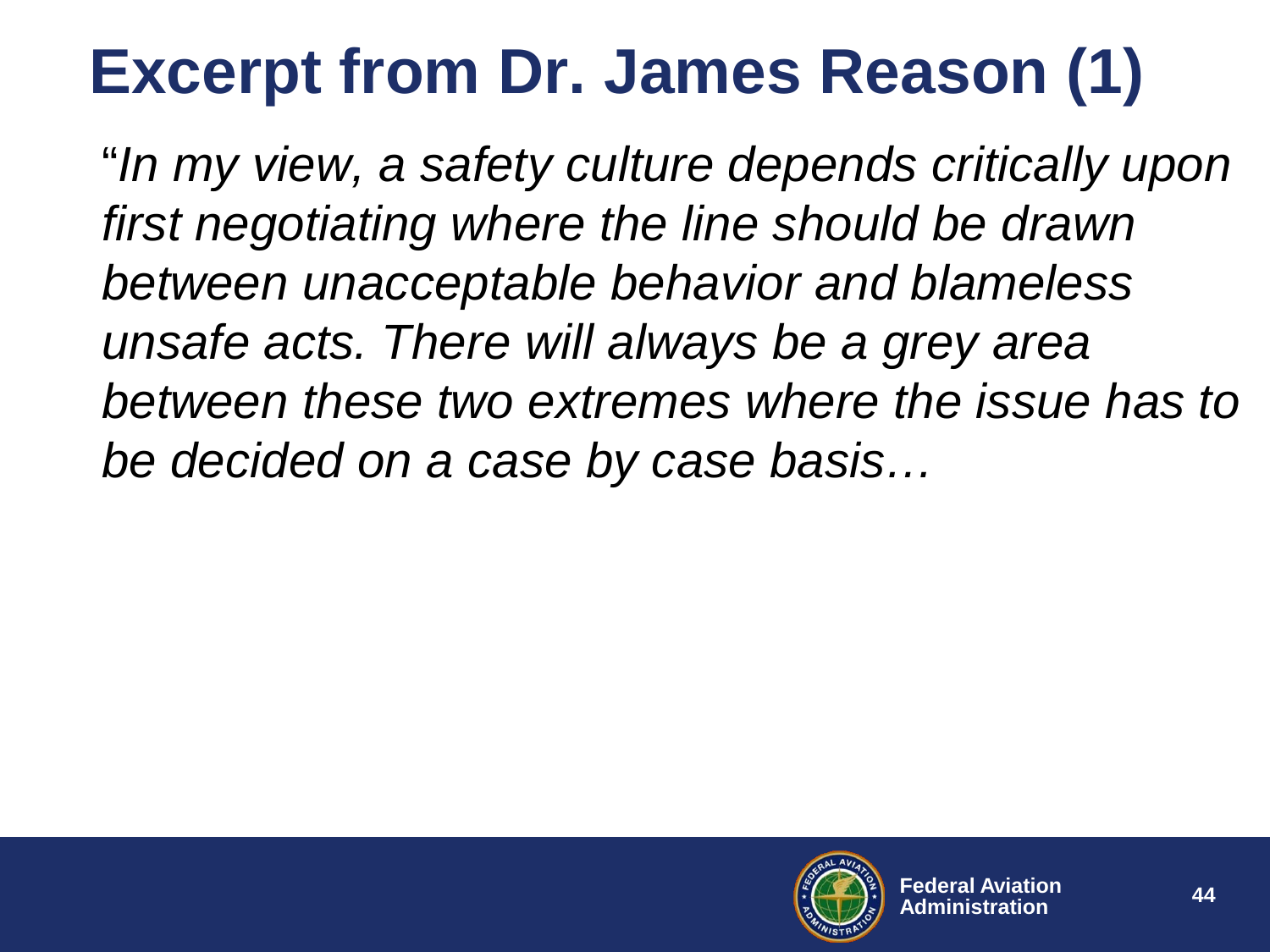#### **Excerpt from Dr. James Reason (2)**

*…A number of aviation organizations have embarked upon this process, and the general indications are that only around 10 percent of actions … are judged as culpable. In principle, at least, this means that the large majority of unsafe acts can be reported without fear of sanction…*

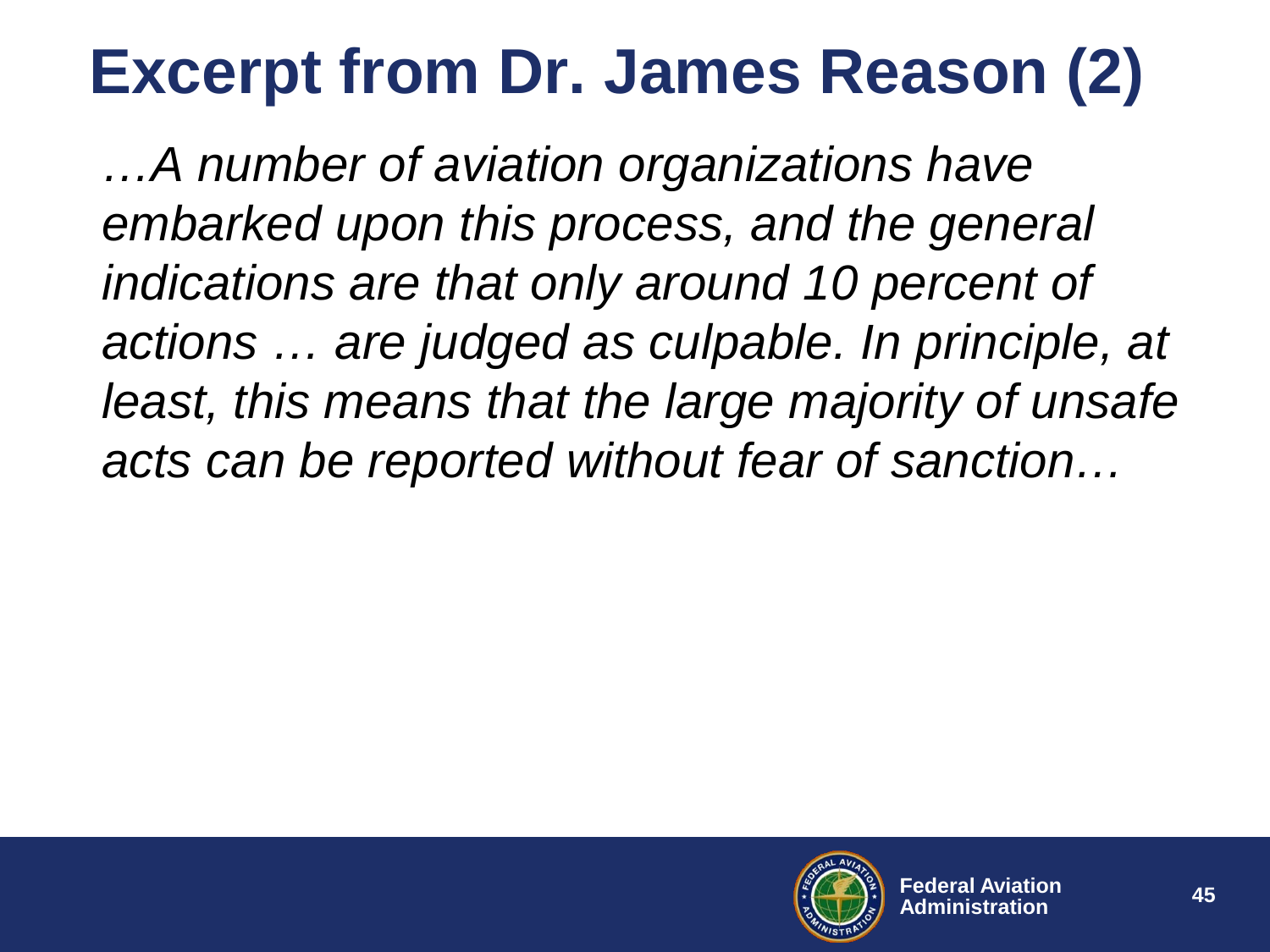#### **Excerpt from Dr. James Reason (3)**

*A "no-blame" culture is neither feasible nor desirable. A small proportion of unsafe acts are deliberately done (e.g. criminal activity, substance abuse, controlled substances, reckless noncompliance, sabotage, etc.) and they require sanctions of appropriate severity. A blanket amnesty on all unsafe acts would lack credibility in the eyes of employees and could be seen to oppose natural justice….*

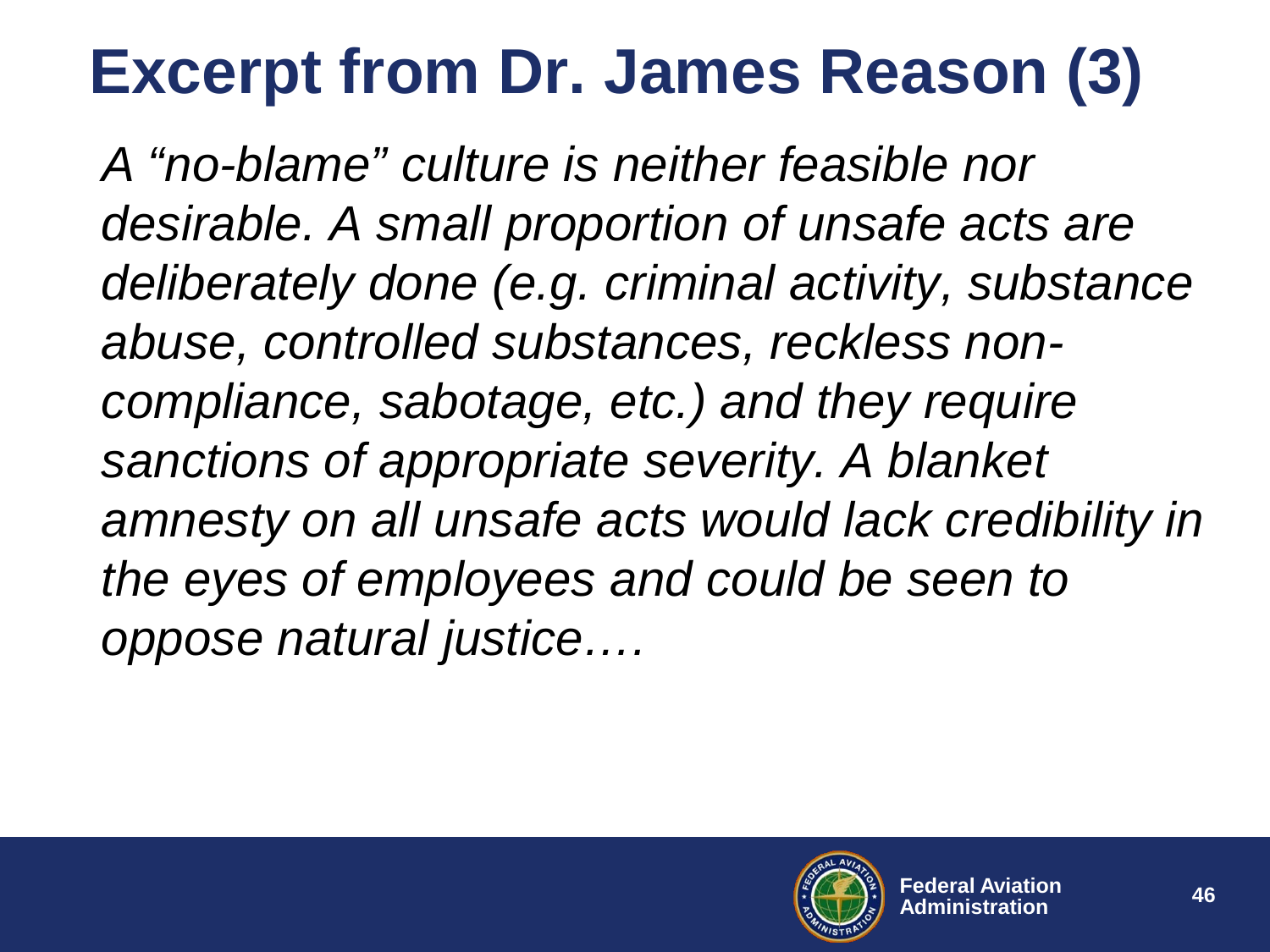#### **Excerpt from Dr. James Reason (4)**

*What is needed is an atmosphere of trust in which people are encouraged to provide essential safetyrelated information, and in which they are also clear about where the line must be drawn between acceptable and unacceptable behavior. The Just Culture operates by design to encourage compliance with the appropriate regulations and procedures, foster safe operating practices, and promote the development of internal evaluation program."*

− Dr. James Reason

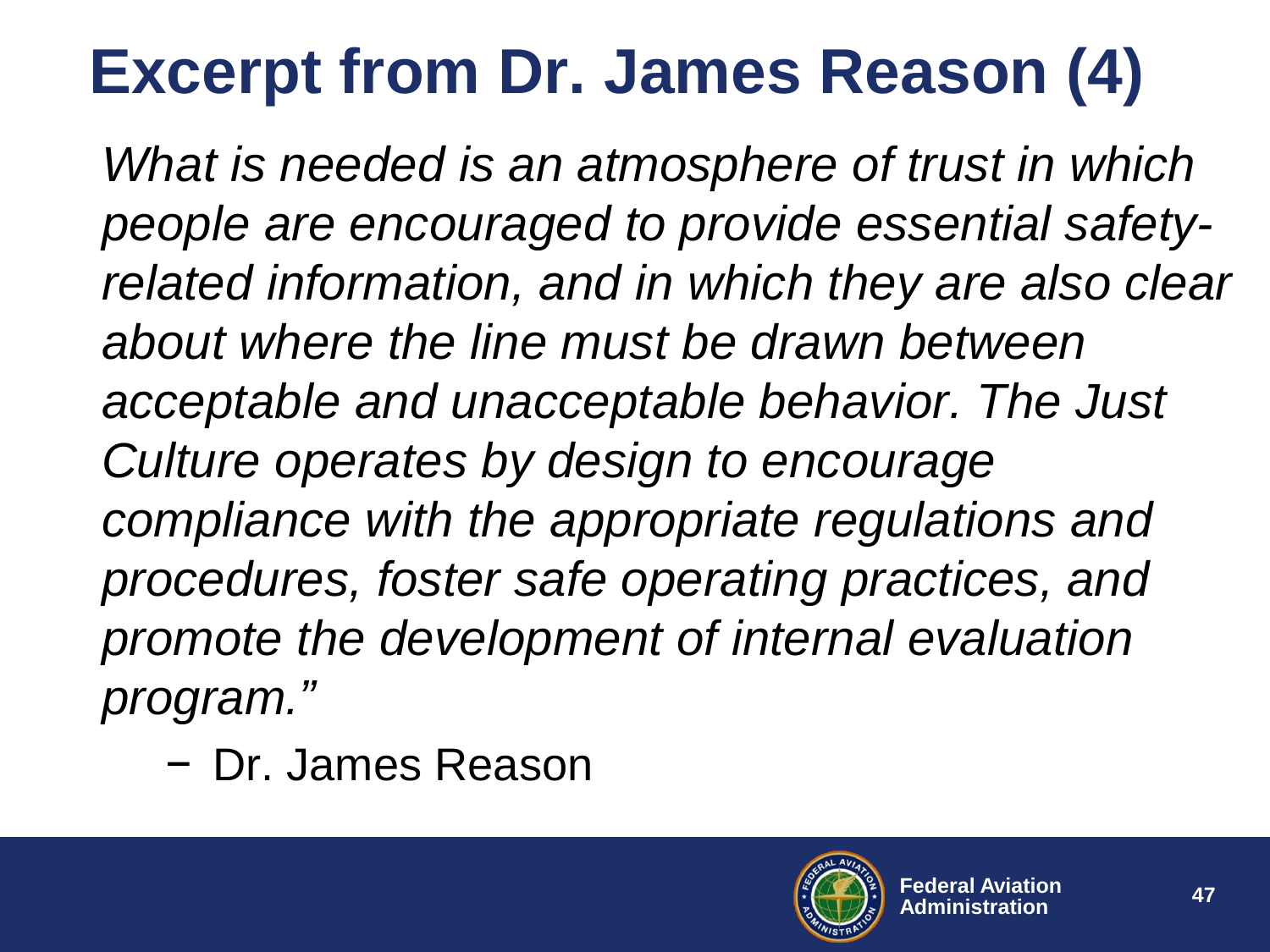### **Behavioral Considerations (1)**

- The outcome of an event is not what determines whether or not the behavior is acceptable or unacceptable
- It is necessary to:
	- − Discard "Severity Bias" (i.e., the concept of "No harm, No foul")
	- − Assess the quality of the choices made
	- − Address the behavioral choices made regardless of the outcome (good or bad)
	- − Not punish a person based solely on the outcome

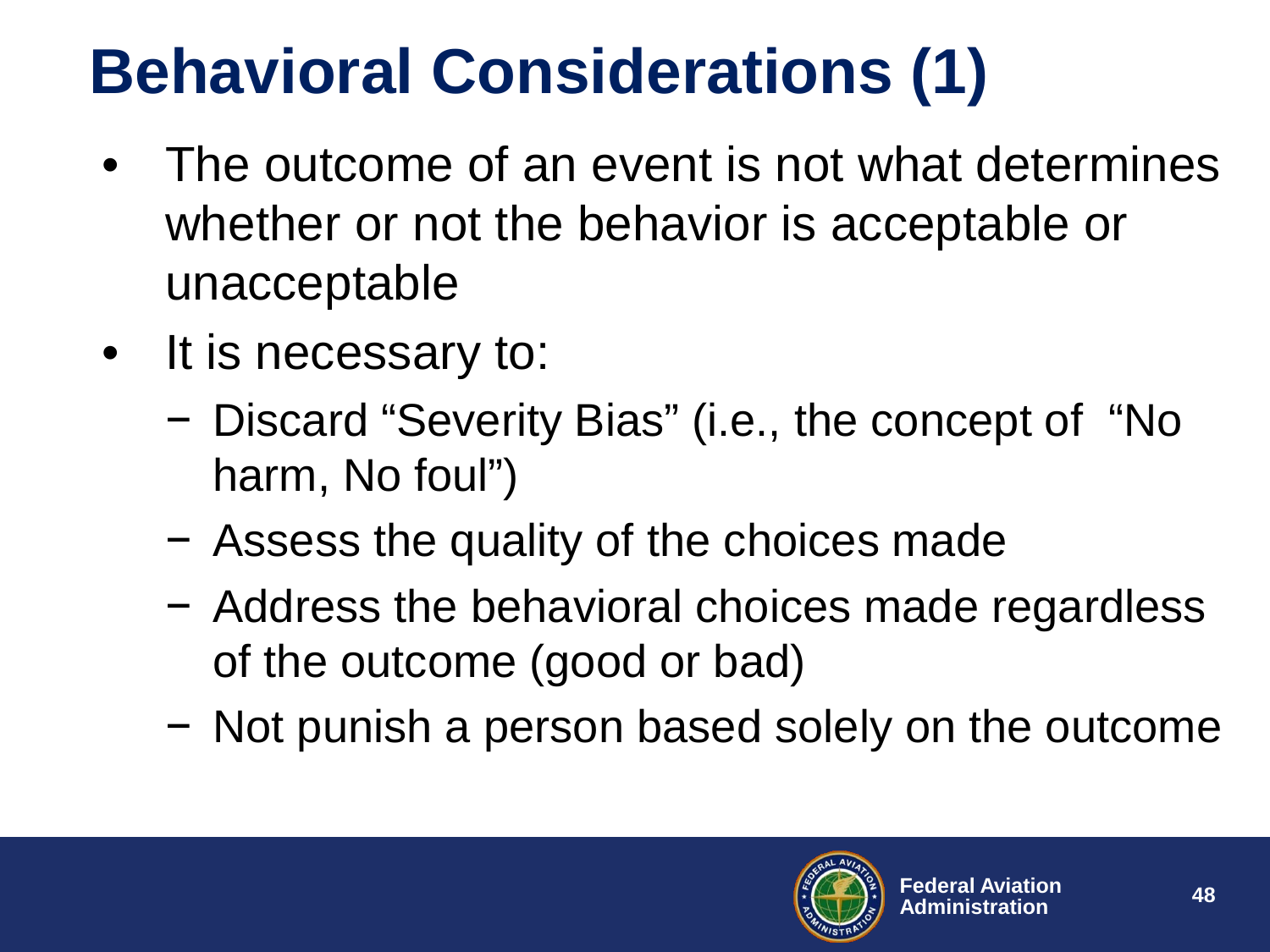### **Behavioral Considerations (2)**

- It is the quality of the choices and behavior that drive the corrective actions, not the severity of the event outcome.
	- − A person that refuses to take the necessary actions to regain compliance with the regulations and other safety standards is the greatest risk to the system.
	- − Such persons will continue to operate until a negative outcome eventually occurs, such as an accident.
	- − Corrective action cannot be delayed until after the adverse outcome occurs.

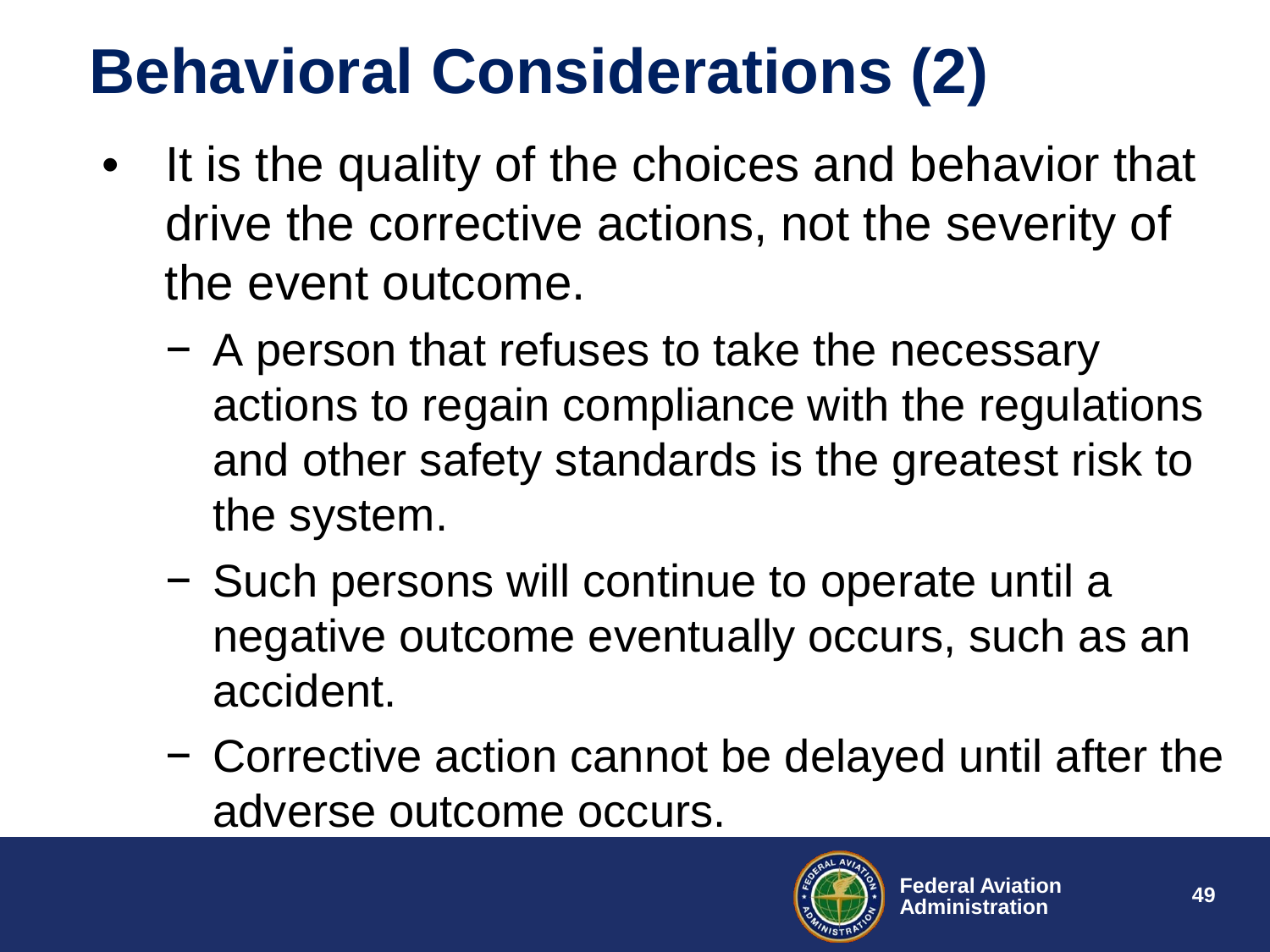# **Aviation Safety Reporting System (ASRS) (1)**

- The ASRS collects voluntarily submitted aviation safety incident or situation reports.
- ASRS can be used by anyone, to include:
	- − Pilots
	- − Mechanics
	- − Flight Attendants
	- − Dispatchers
	- − Ground Support Personnel

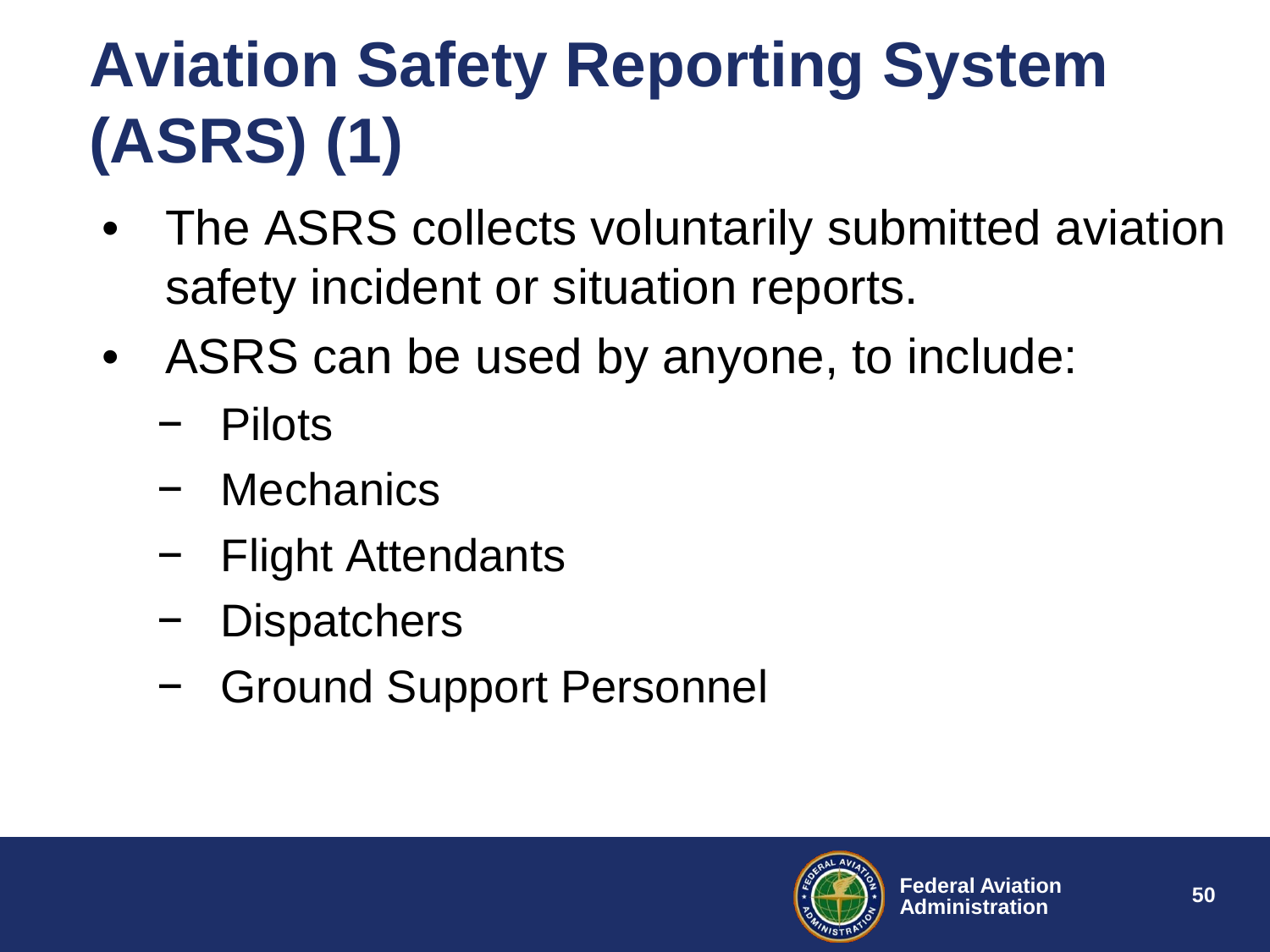# **Aviation Safety Reporting System (ASRS) (2)**

- Forms can be submitted electronically or by mail • [Link to ASRS: http://asrs.arc.nasa.gov](http://asrs.arc.nasa.gov/)
- 14 CFR § 91.25 prohibits use of reports for enforcement purposes (with exceptions)



• [Link to Advisory Circular 00-46E: Aviation Safety](https://www.faa.gov/regulations_policies/advisory_circulars/index.cfm/go/document.information/documentID/1019713) Reporting Program

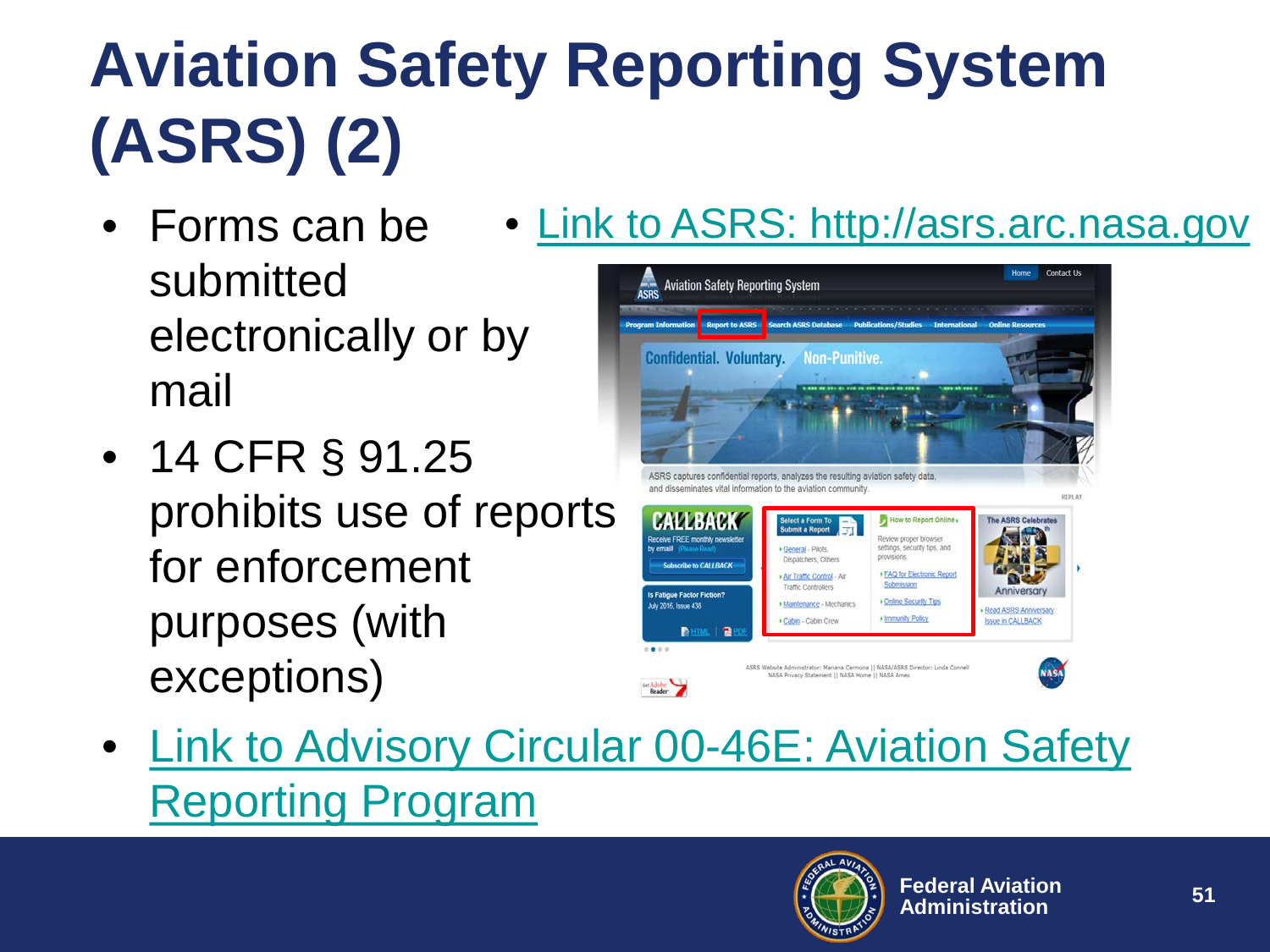# **Aviation Safety Reporting System (ASRS) (3)**

- The ASRS acts on the information submitted through the reports.
- It identifies system deficiencies, and issues alerting messages to persons in a position to correct them.
- Strengthens the foundation of aviation human factors safety research.
	- This is particularly important since over two-thirds of all aviation accidents and incidents have their roots in human performance errors.

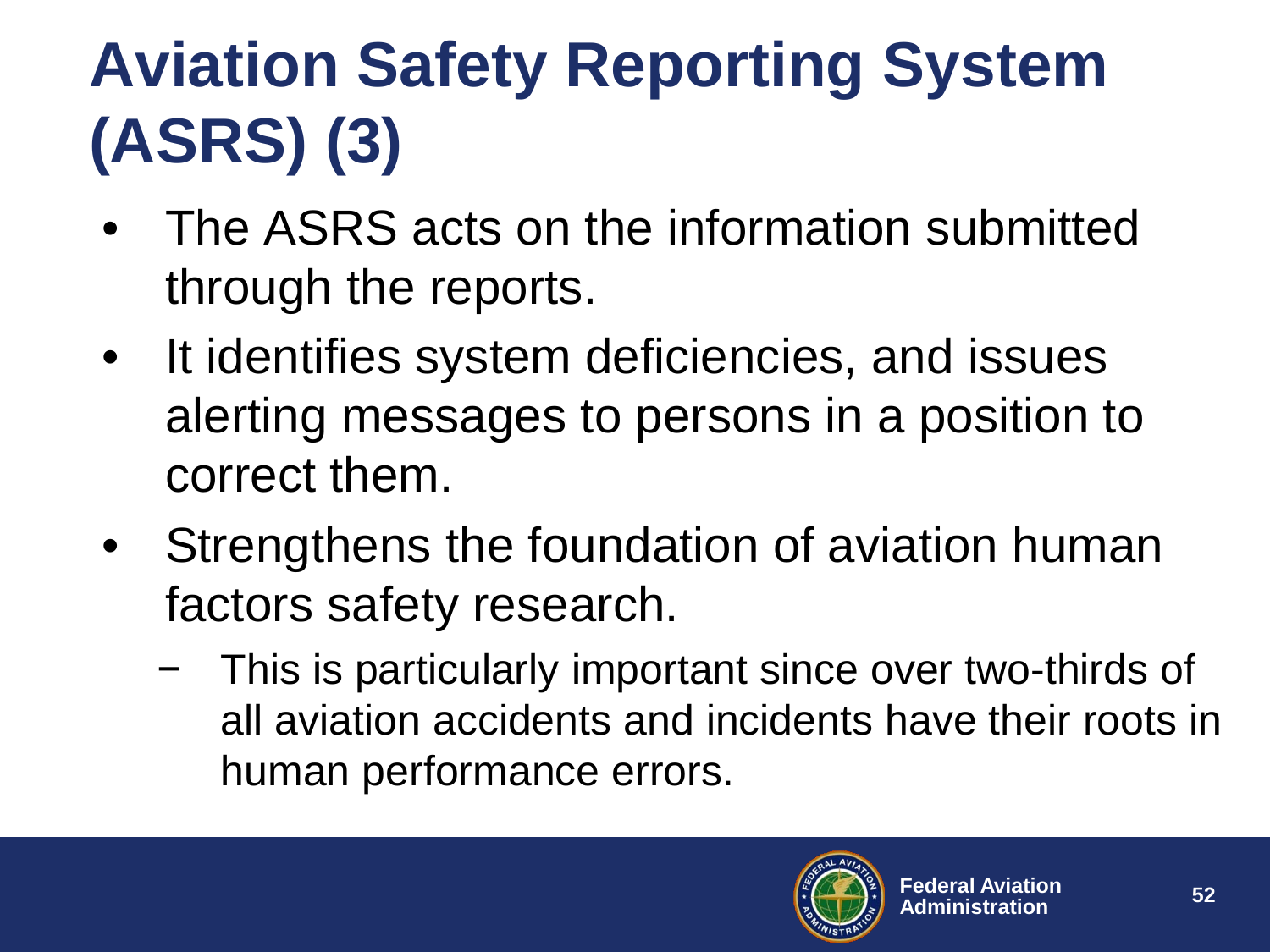# **Aviation Safety Reporting System (ASRS) (4)**

- The program educates through its newsletter *CALLBACK*, its journal *ASRS Directline,* and through its research studies.
- The ASRS database is a public repository which serves the FAA and NASA's needs and those of other organizations world-wide which are engaged in research and the promotion of safe flight.

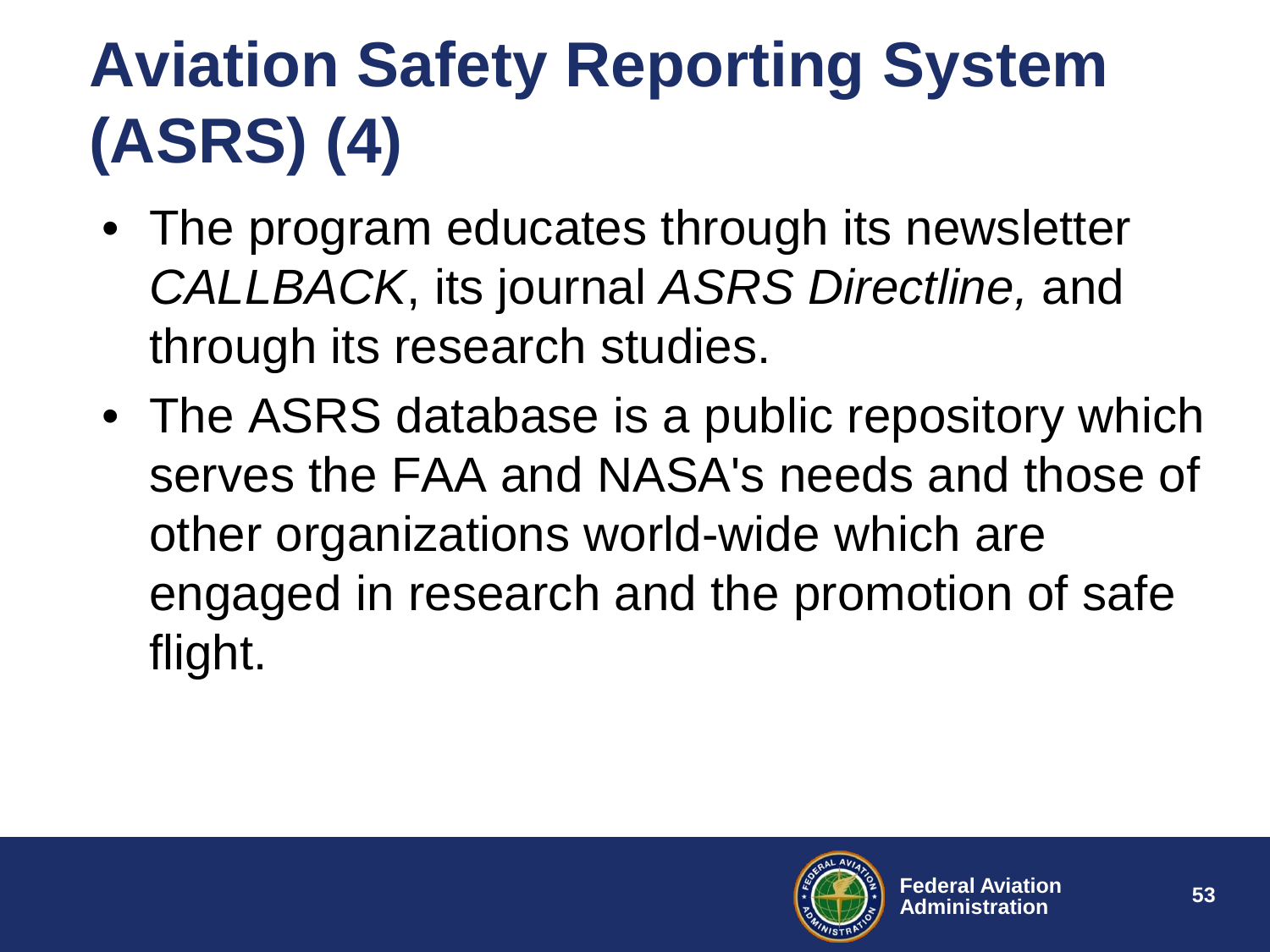#### **Summary and References**

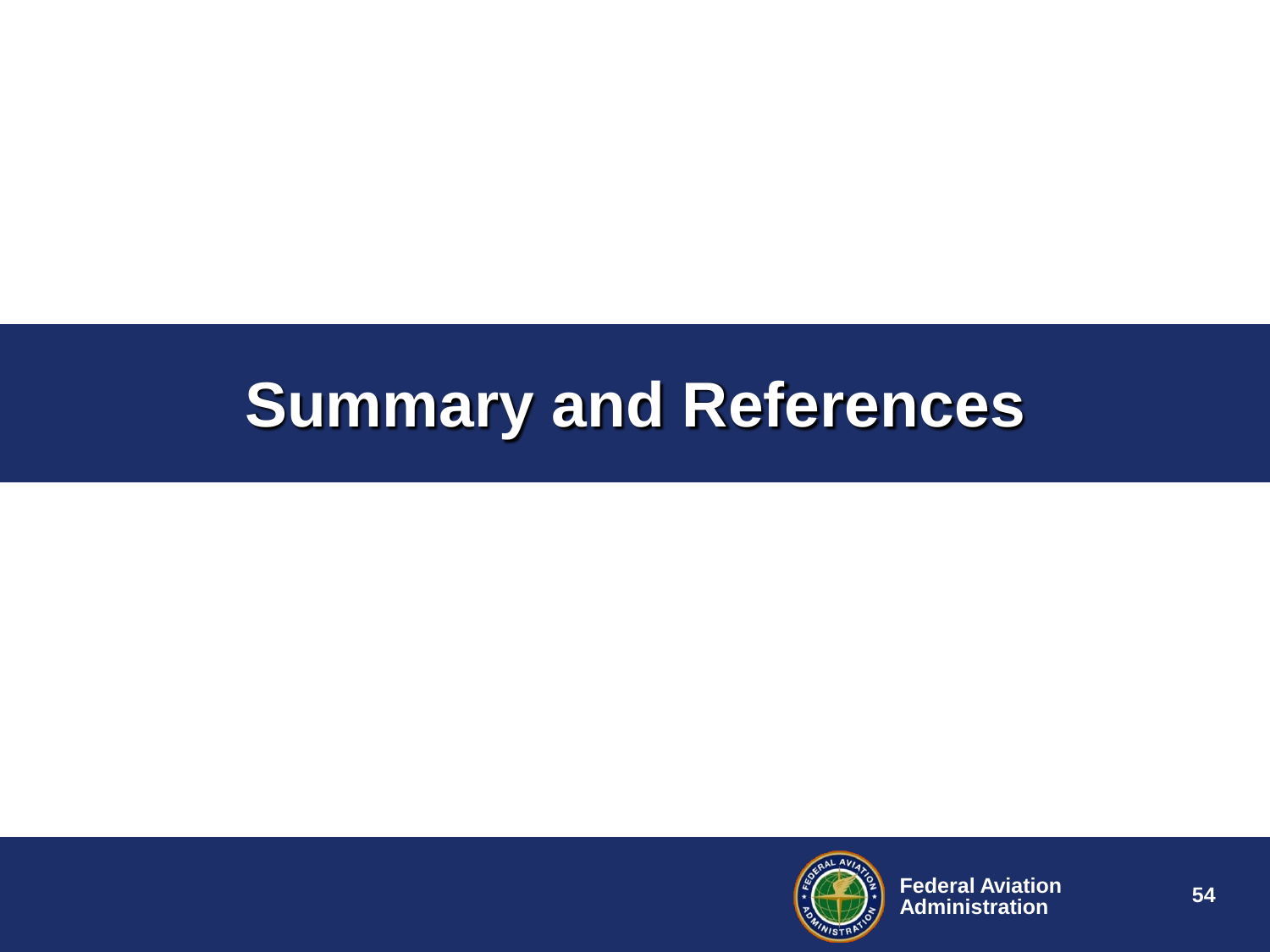# **Summary (1)**

- Our common goal is a safe, efficient aviation system
- The FAA's Compliance Program is not about being "softer"
- Rather, it's about being "smarter" focusing on correcting safety issues within the NAS and preventing reoccurrence
- In all cases, the goal of the FAA Compliance Program is to achieve rapid compliance, to mitigate the safety risk, and to ensure positive and permanent changes

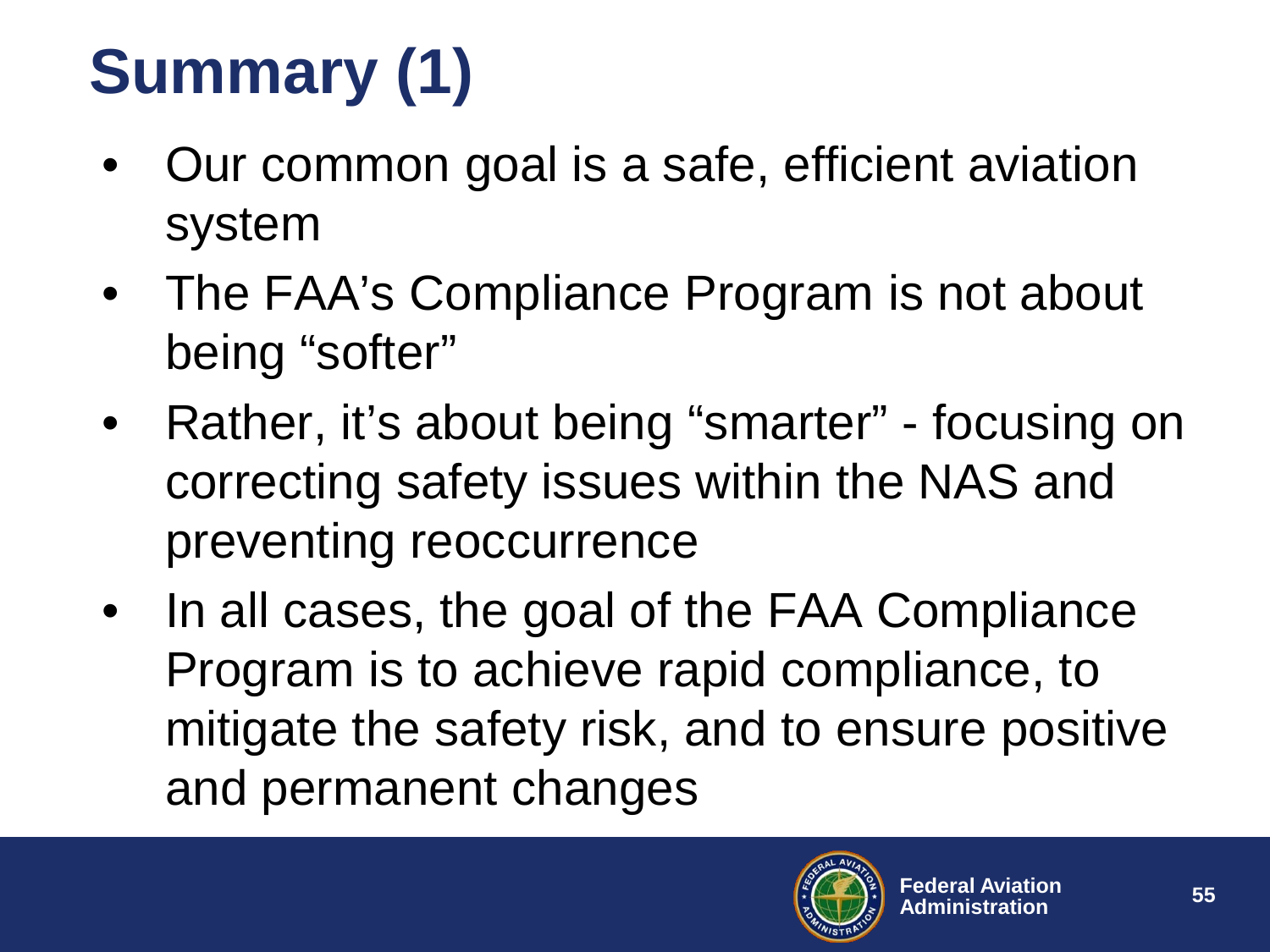# **Summary (2)**

- To achieve the desired level of safety we need to move beyond the traditional government/industry model and its often adversarial nature
- We must all work together to fix the system/problem
	- ‒ Foster an environment of mutual trust and professional respect so as to promote open communication, collaboration, and cooperation
- Culture change is always challenging, but essential to achieving our safety mission
	- − The results will more than justify the effort

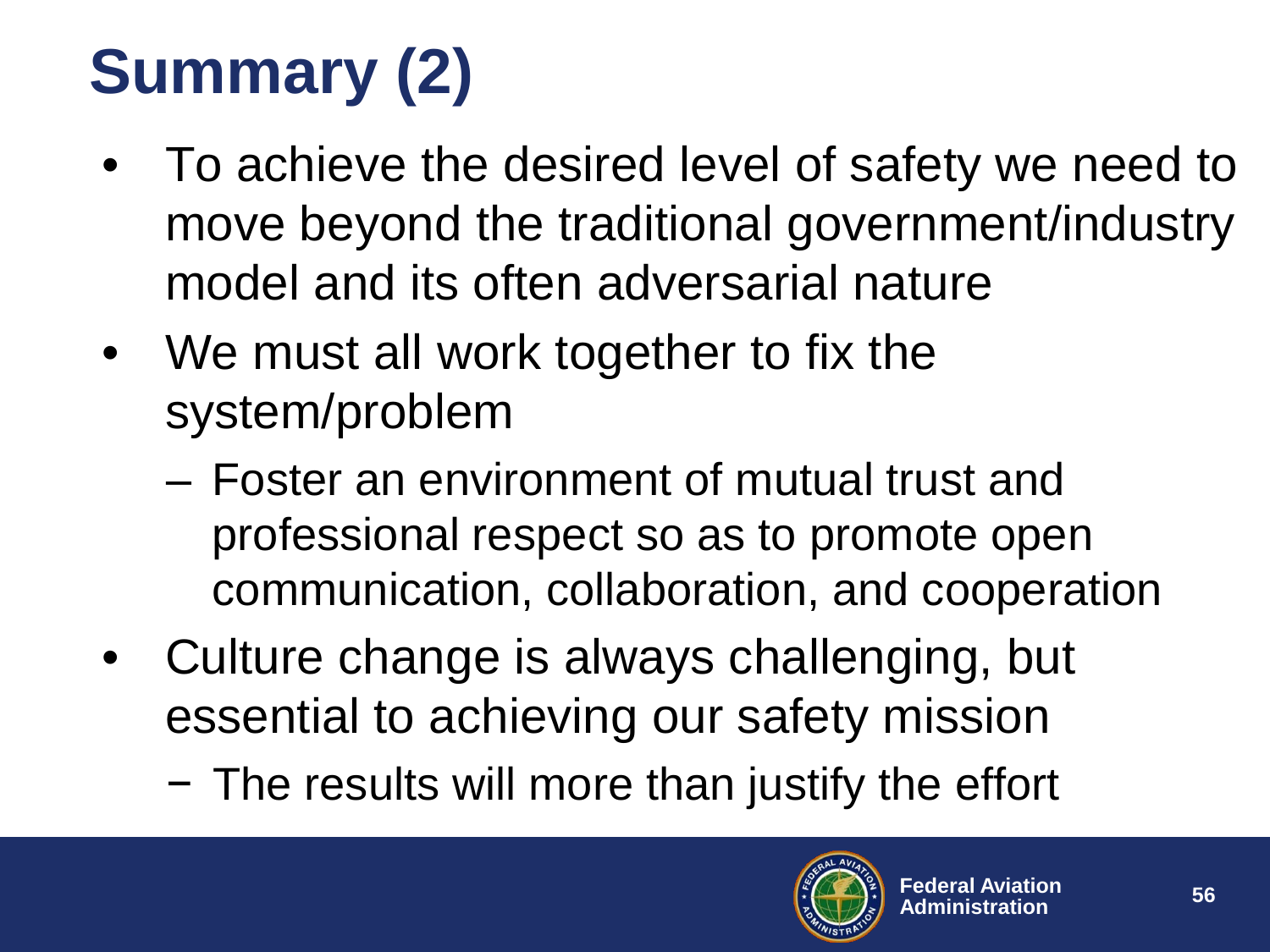#### **Reference Material and Credits (1)**

- Safety Management Systems
	- − [Link to 14 CFR part 5](https://www.ecfr.gov/cgi-bin/text-idx?SID=ce12cd7e475c6d44a22099f5dcfe5c30&mc=true&node=pt14.1.5&rgn=div5)
	- − [Link to ICAO](https://www.faa.gov/about/initiatives/sms/international/#ICAO) Annex 19
- [Link to Global Aviation Safety Plan](http://www.icao.int/safety/SafetyManagement/Pages/GASP.aspx)
- Just Culture (Reason, Marx, Dekker, GAIN)
- Dr. Malcom Sparrow's work

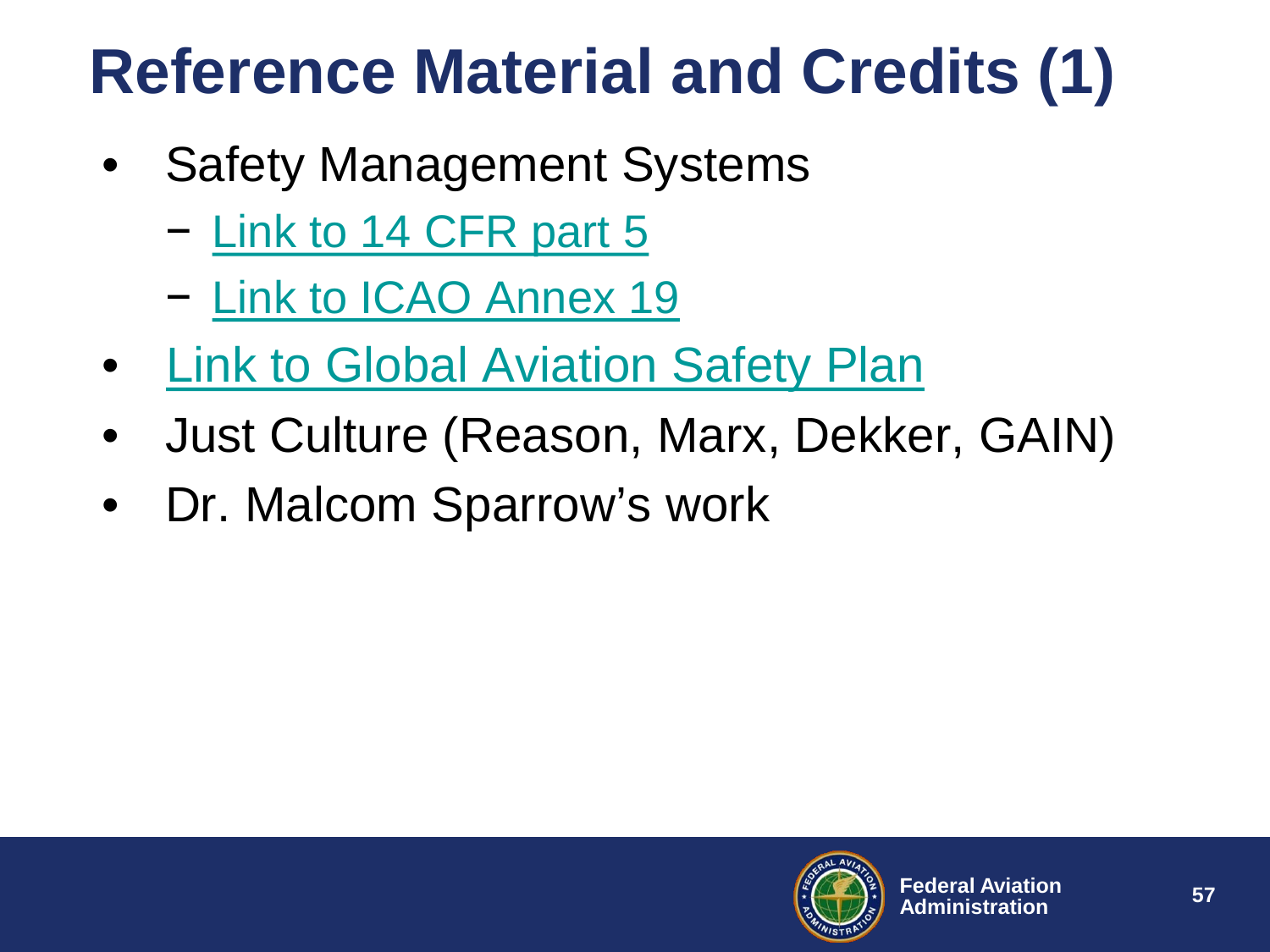#### **Reference Material and Credits (2)**

- [Link to Voluntary Safety Programs \(](https://www.faa.gov/about/initiatives/atos/air_carrier/media/Certification_and_Voluntary_Safety_Programs.pdf)Partnership, Information Exchange and Protection)
- [Link to Euro Control 10 Safety Principles](http://skybrary.aero/bookshelf/books/2882.pdf)
- Internal approaches to safety in government (ATO Just Culture and EPA "Smart Enforcement Approach")